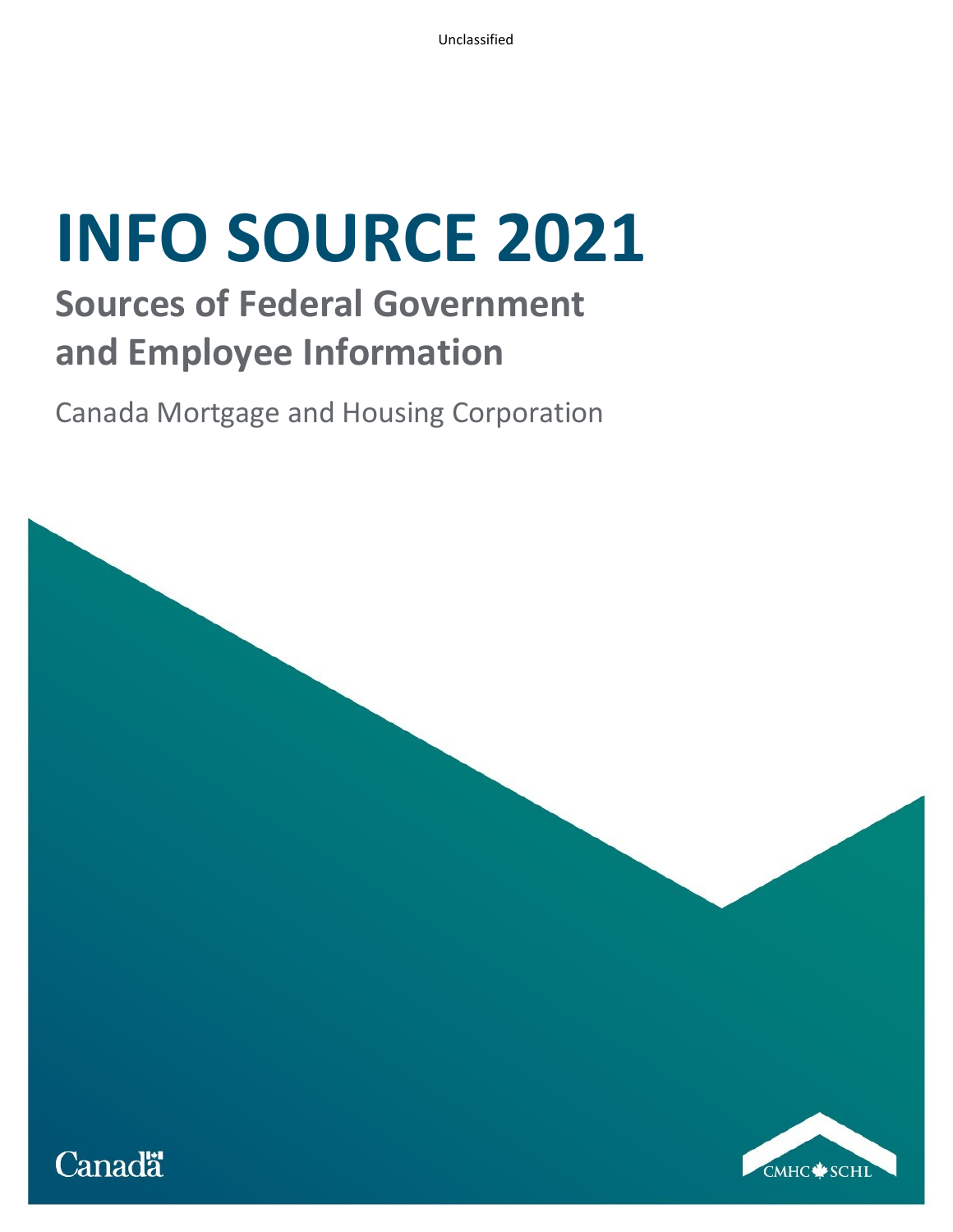## **Table of Contents**

#### **[General Information](#page-1-0)**

- **[Info Source](#page-2-0)**
- **[Background](#page-2-1)**
- **[Responsibilities](#page-2-2)**

#### **[Institutional Functions, Programs and Activities](#page-3-0)**

- **[Assisted Housing Programs](#page-3-1)**
- **[National Housing Strategy Programs](#page-11-0)**
- **-** [On-Reserve Housing Programs](#page-23-0)
- **[Housing Repair and Improvement Programs](#page-28-0)**
- **Examadian Housing Research and Analysis**
- **[International Activities](#page-38-0)**
- **[Insurance](#page-38-1)**
- **[Securitization](#page-43-0)**
- **Example 2** [Canadian Registered Covered Bonds](#page-45-0)
- **[Legal Agents](#page-46-0)**
- **[Internal Services](#page-48-0)**

#### **[Manuals](#page-54-0)**

<span id="page-1-0"></span>**[Reading Room](#page-56-0)** 

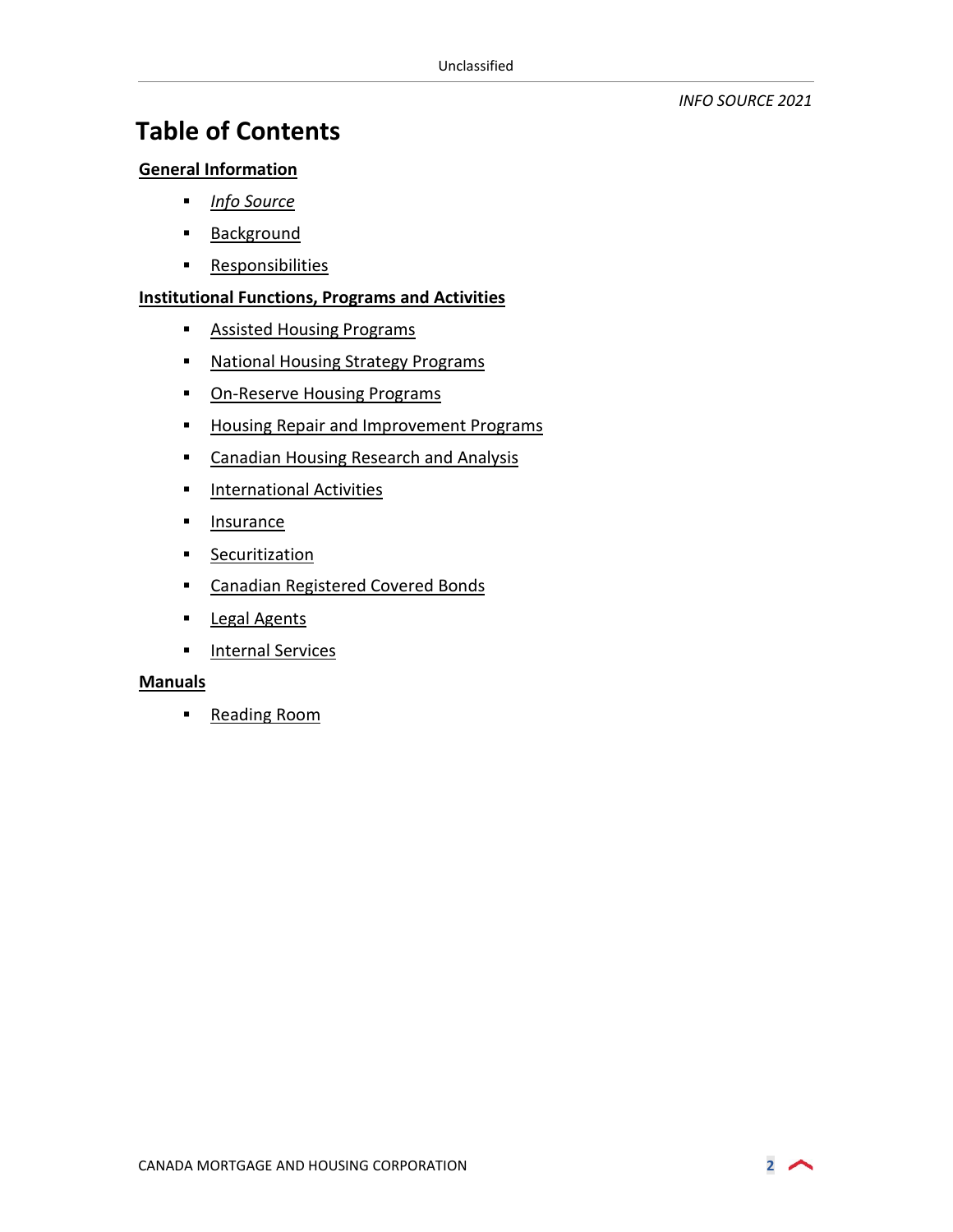## **General Information**

## <span id="page-2-0"></span>*INFO SOURCE*

*Info Source: Sources of Federal Government and Employee Information* provides information about the functions, programs, activities and related information holdings of government institutions subject to the *[Access to Information Act](http://laws-lois.justice.gc.ca/eng/acts/A-1/)* and the *[Privacy Act.](http://laws-lois.justice.gc.ca/eng/acts/p-21/)* It provides individuals and employees of the government (current and former) with relevant information to access personal information about themselves held by government institutions subject to the *Privacy Act* and to exercise their rights under the *Privacy Act*.

The [Introduction](http://www.infosource.gc.ca/emp/emp01-eng.asp) and an [index of institutions](https://www.canada.ca/en/treasury-board-secretariat/services/access-information-privacy/access-information/information-about-programs-information-holdings/sources-federal-government-employee-information.html) subject to the *Access to Information Act* and the *Privacy Act* are available centrally.

The *Access to Information Act* and the *Privacy Act* assign overall responsibility to the President of Treasury Board (as the designated Minister) for the government-wide administration of the legislation.

## <span id="page-2-1"></span>**BACKGROUND**

Canada Mortgage and Housing Corporation (CMHC) was established as a Crown corporation in January 1946, by an Act of Parliament. CMHC derives its authority from the *Canada Mortgage and Housing Corporation Act*, the *National Housing Act* and is also governed by the *Financial Administration Act* and the *National Housing Strategy Act*. As a Crown corporation, CMHC reports to Parliament through the Minister of Housing and Diversity and Inclusion. Its affairs are managed by a Board of Directors comprised of the Chairperson, the President and Chief Executive Officer, and eight other directors all appointed by the Minister with Governor in Council approval.

## <span id="page-2-2"></span>**[RESPONSIBILITIES](https://www.cmhc-schl.gc.ca/en/about-cmhc/cmhcs-story)**

At CMHC, we believe that everyone in Canada deserves a home that they can afford and that meets their needs. As Canada's authority on housing, CMHC contributes to the stability of the housing market and financial system, provides support for Canadians in housing need, offers objective housing research and advice to the Government of Canada, consumers and the housing industry, and supports housing sector innovation. Significant federal investments in assisted housing and strong oversight of Canada's housing system have led to Canada being recognized as a country with one of the best housing systems in the world. CMHC delivers on its mandate to facilitate access to affordable housing and to contribute to financial stability through evidence-based policy advice, analysis and research as well as programs that support housing affordability, mortgage loan insurance, and securitization, all of which are supported by our infrastructure of people and processes.

CMHC's actions are guided by the principles of public accountability and transparency and a strong focus on continuous improvement, innovation and renewal. Evidence of

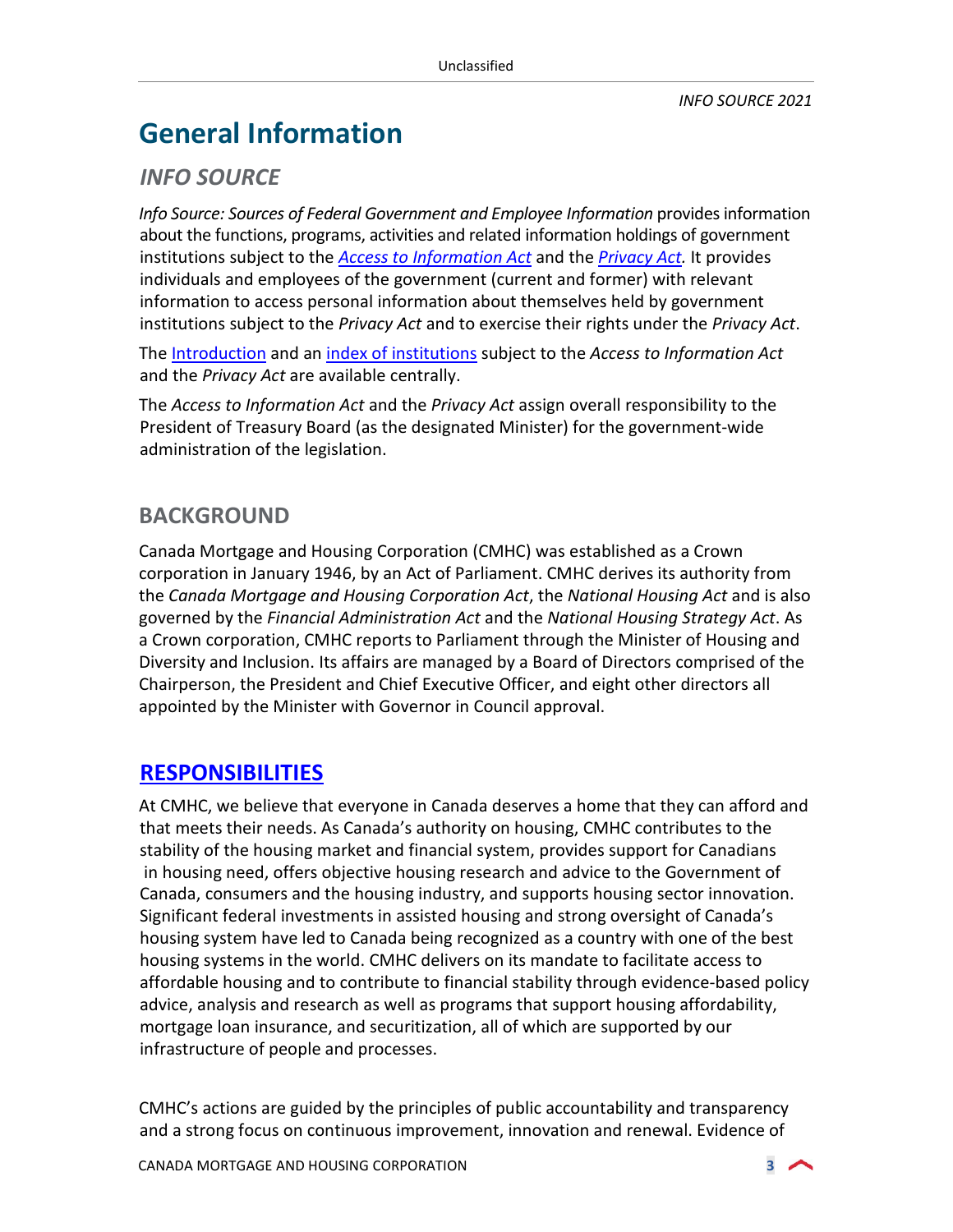prudent risk management, specifically with respect to CMHC's commercial activities, is made public through the Annual Report, Quarterly Financial Statements, Corporate Plan Summary and Website.

## <span id="page-3-0"></span>**Institutional Functions, Programs and Activities**

## <span id="page-3-1"></span>**ASSISTED HOUSING PROGRAMS**

Assisted Housing programs and activities help Canadians in need to access affordable, sound and suitable housing. A number of these programs are delivered and administered by provinces and territories under various agreements.

## **Federal/Provincial/Territorial (F/P/T) - Social Housing Agreement (SHA) - Class of Record**

**Description:** Includes records related to the administration of the federal-provincial/territorial interdepartmental agreements and other intergovernmental contractual agreements. The records also contain information on meetings of F/P/T officials and ministers, the results of collaborative efforts (e.g. working groups) as well as information on multilateral and bilateral issues and meetings.

**Document Types:** Federal-provincial/territorial social housing agreements, P/T reporting on expenditures and program performance, miscellaneous agreements under various sections of the National Housing Act; CMHC subsidies; correspondence and briefings

#### **Record Retention Code:** CO350

**Note:** Files arranged by province, municipality and project.

## **Federal/Provincial/Territorial (F/P/T) Agreements in Provinces Where a Social Housing Agreement (SHA) Has Not Been Signed - Class of Record**

**Description:** Includes records related to the payments made under longer long-term agreements with Quebec and Prince Edward Island for the administration of social housing operating agreements with social housing providers. In addition, it includes payments made to a number of off-reserve projects, excluded from the SHAs. Corporate Owned Real Estate (CORE) is also included in this program activity under Federal Unilateral Contractual Commitments. This activity relates to the CMHC administration of loans and subsidies provided to social housing providers under long term agreements. CORE includes properties acquired from the Government of Canada, constructed by the Corporation and acquired through default on uninsured loans and are not subject to transfer under the SHAs.

**Document Types:** Includes agreements with Quebec and PEI; contribution agreements with social housing providers; audited financial statement; project files (administration,

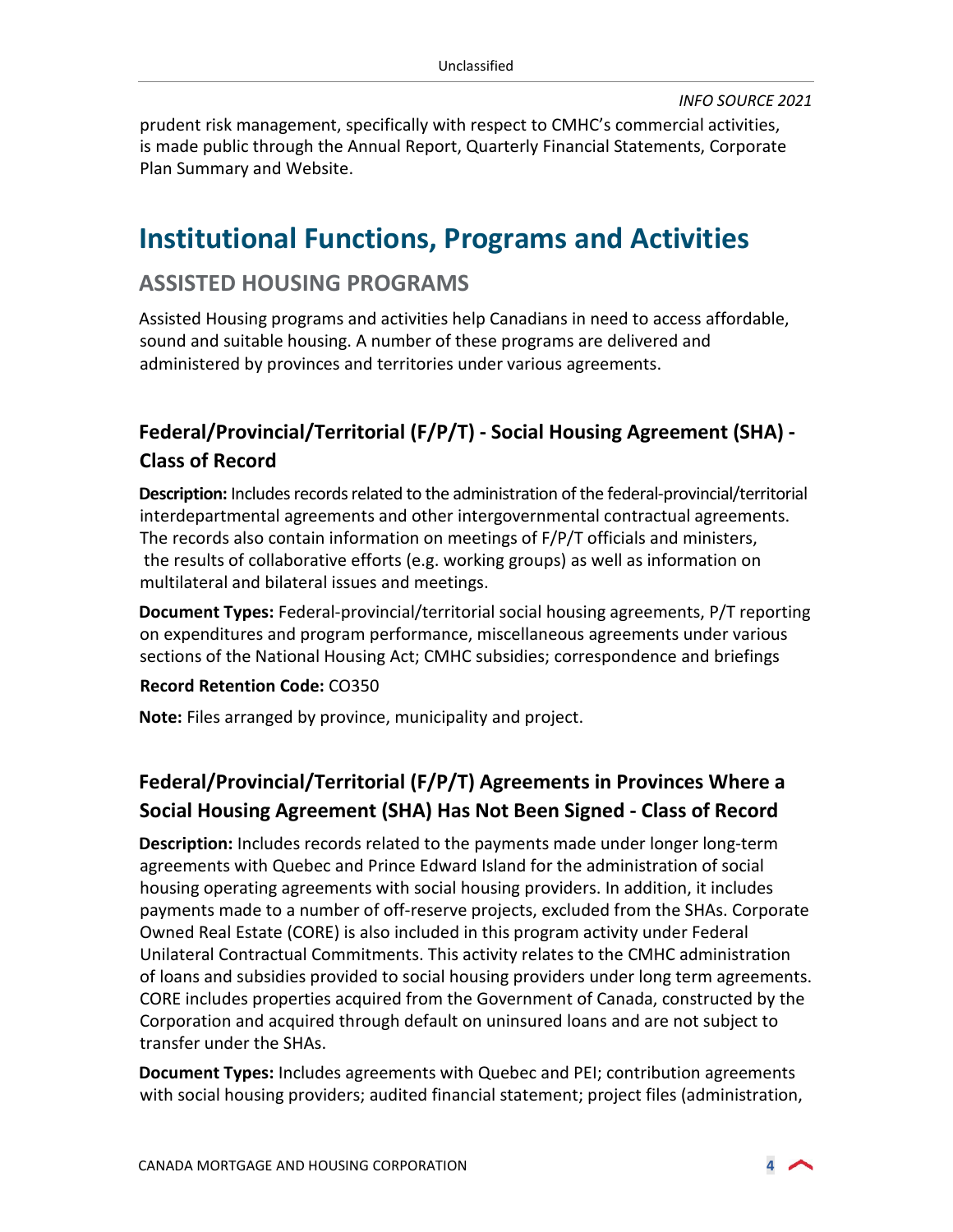difficulties, annual budgets, letters); loan administration files (mortgage contract/renewal); correspondence; memoranda and briefings.

**Record Retention Code:** CO340 (Contribution Agreements) & CO355 (Draft Agreements)

## **Social Housing Programs - Class of Record**

**Description:** Includes records related to the delivery and administration of Social Housing Programs. The records contain financial information for each project administered by CMHC.

**Document Types:** Includes contribution agreements; reports as audited financial statements; project files (administration, difficulties, annual budgets, letters, etc.); loan administration files (mortgage contract/renewal); contact for the project); correspondence; memoranda and briefings

#### **Record Retention Code** CO370

**Note:** Management information are by agreement, project, and localisation. Loan files arranged by province and locality. New project commitments terminated December 31, 1993.

## **Co-operative Housing Programs Federal Unilateral - Class of Record**

**Description:** Includes records related to the administration of the Co-operatives Housing Programs for housing co-operatives that provide housing for low-and moderate-income members/tenants.

**Document Types:** Project operating agreements; subsidy agreements; co-operative housing administration files (annual financial statement, subsidy use, physical condition review, replacement reserve authorization, etc.); insured loan administration files (mortgage contract/renewal); contact for the project

#### **Record Retention Code:** CO370

**Note:** Loan files arranged by province and locality. New project commitments to the Federal Co-operative Housing Indexed Linked Mortgage Program were terminated on December 31, 1991, and for other Co-operative Housing Programs on December 31, 1993.

#### **Tenant Information from Projects Subsidized by CMHC - Personal Information Bank**

**Description:** This bank contains personal information on tenants residing in federally subsidized housing to audit, investigate or for statistical purposes. This information consists of any record related to tenant income collected by the project.

**Class of Individuals:** Individuals who are tenants in projects receiving subsidies.

**Purpose:** This information is used to determine and verify tenant income for the purpose of allocating subsidies either to the tenant or the project and investigate misuses of subsidies or fraud.

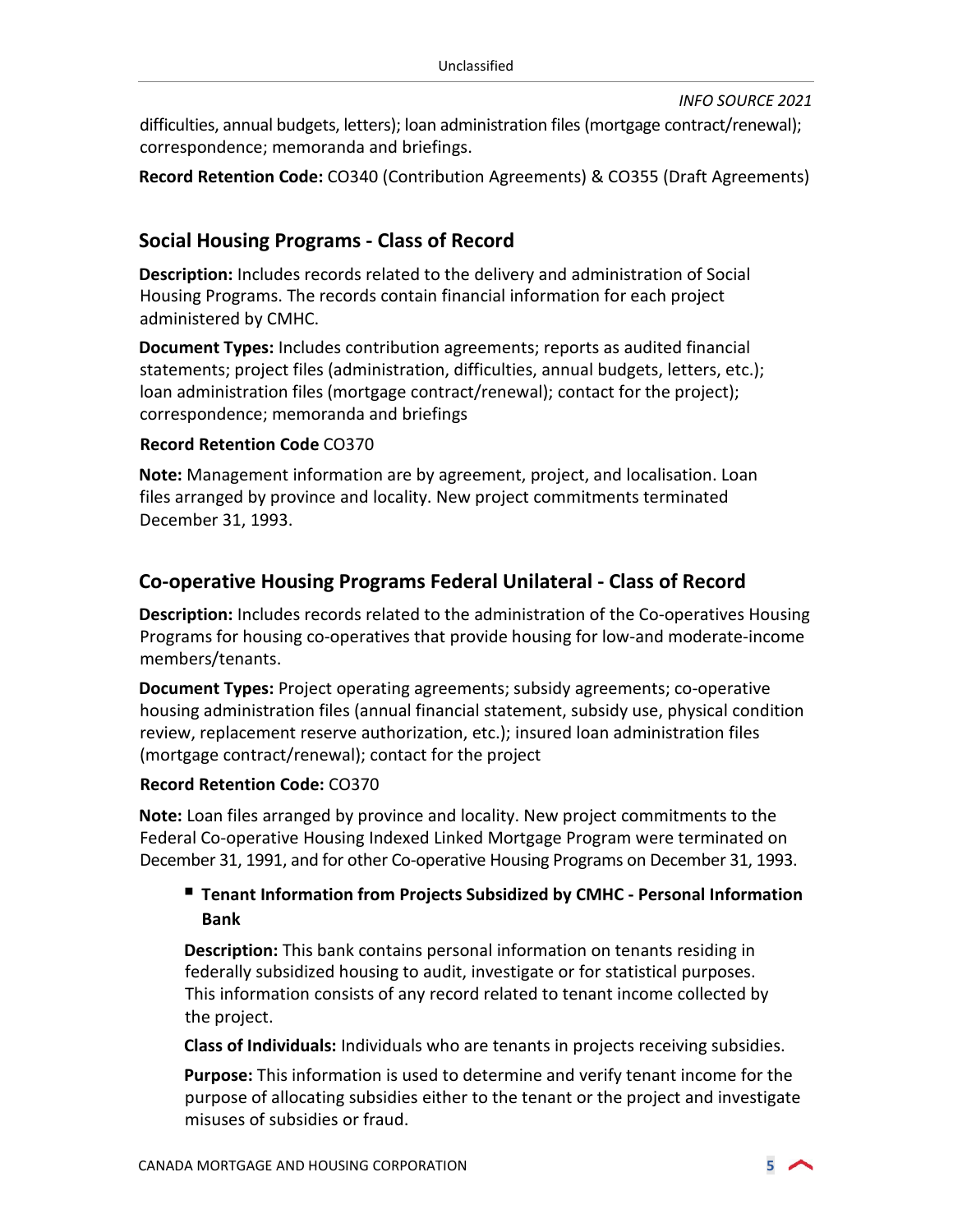**Consistent Uses:** The information is used for statistical, audit and investigative purposes.

**Retention and Disposal Standards:** Permanent **RDA Number:** 2015/029 **Record Retention Code:** CO370 **TBS Registration:** 003296 **Bank Number:** CMHC PPU 135

#### **Rural and Native Programs FPT- Class of Record**

**Description:** Includes records related to the provision of housing subsidies on a homeowner and rental basis for households in rural and remote areas.

**Document Types:** program policies and procedures, applications, eligibility assessments, financial/statistical/program monitoring, program files (correspondence, agreements, mortgage documents, federal/provincial/territorial and Native Association consultations, income/financial details, regulatory documentation, physical condition/maintenance reports, surveys) and legal documentation.

#### **Record Retention Code:** CO381

**Note:** Files arranged by province, program type and loan numbers

#### **Rural and Native Housing Program/Client Information - Personal Information Bank**

**Description:** This bank contains personal and financial information provided by applicants, tenants and government agencies including names, addresses, telephone numbers, email addresses, birthdates, Indigenous ancestry, gender, social insurance numbers, accessibility requirements, employer details and income verification.

**Class of Individuals:** Current and former program applicants and tenants.

**Purpose:** The purpose of this bank is to determine program eligibility, maintain tenant communications and determine rent amounts by verifying total household income.

**Consistent Uses:** Information in this bank is used for eligibility assessments, applicant and tenant communication, housing analysis, administrative and reporting purposes, as well as consultations with tenant support services, banking institutions and external program/property manager.

**Retention and Disposal Standards:** Program termination + 20 years

**DA Number:** 2015/029

**Record Retention Code:** CO381

**TBS Registration:** 001918

**Bank Number:** CMHC PPU 030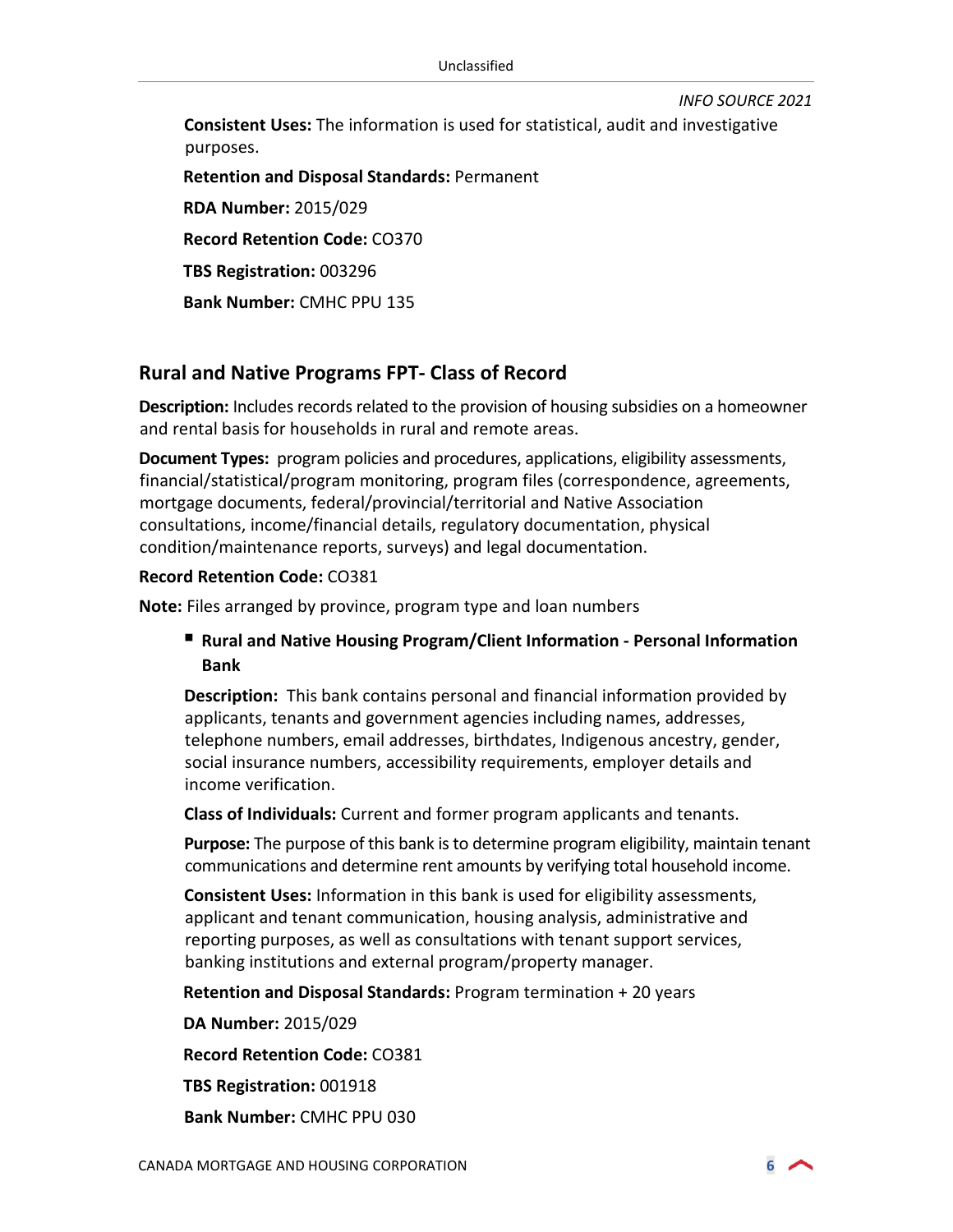## **Rural and Native Demonstration Program - Class of Record**

**Description:** Includes records related to the Rural and Native Demonstration Program, which delivered approximately 500 demonstration housing units.

**Document Types:** Correspondence; agreements; tender documentation; general information about the program's objectives and approval process

#### **Record Retention Code:** CO360

**Note:** Retrievable by project or activity. Program terminated in 1990.

#### **Rural and Native Housing Training Funds Program - Class of Record**

**Description:** Includes records related to the administration and disbursement of funds provided for studies and training in support of Rural and Native Housing programs.

**Document Types:** Policy proposals; annual claim and report on training activities and correspondence

#### **Record Retention Code**: CO360

**Note:** Files arranged by province.

## **Rent Supplement Program (PRE-86 Regular) FPT - Class of Record**

**Description:** Includes records related to the administration of the Rent Supplement Program, which helps individuals and families in need by setting the rent they pay on a percentage of their income. Program subsidies for eligible households make up the difference between the rent-geared-to-income payment and the actual cost of the rental accommodation. Management is under the provincial responsibilities and claimed annually by address.

**Document Types:** Agreements; annual audited claims from the province; correspondence; records by address; memoranda and briefings

#### **Record Retention Code:** CO350

**Note:** Files arranged by province, address, and program. There have not been any new commitments since 1993. However, the existing agreements are for durations ranging from 35 to 50 years.

## **Rent Supplement Program (POST 85 Co-op) - Class of Record**

**Description:** Includes records related to the administration of the Rent Supplement Program, which helps individuals and families in need by setting housing charges based on a percentage of their income. Program subsidies for eligible households residing in co-operative housing projects make up the difference between the rent-geared-to income payment and the actual cost of the rental accommodation.

**Document Types:** Agreements; annual audited claims from the province; correspondence; reports by project and transfer to co-op to co-op; memoranda and briefings

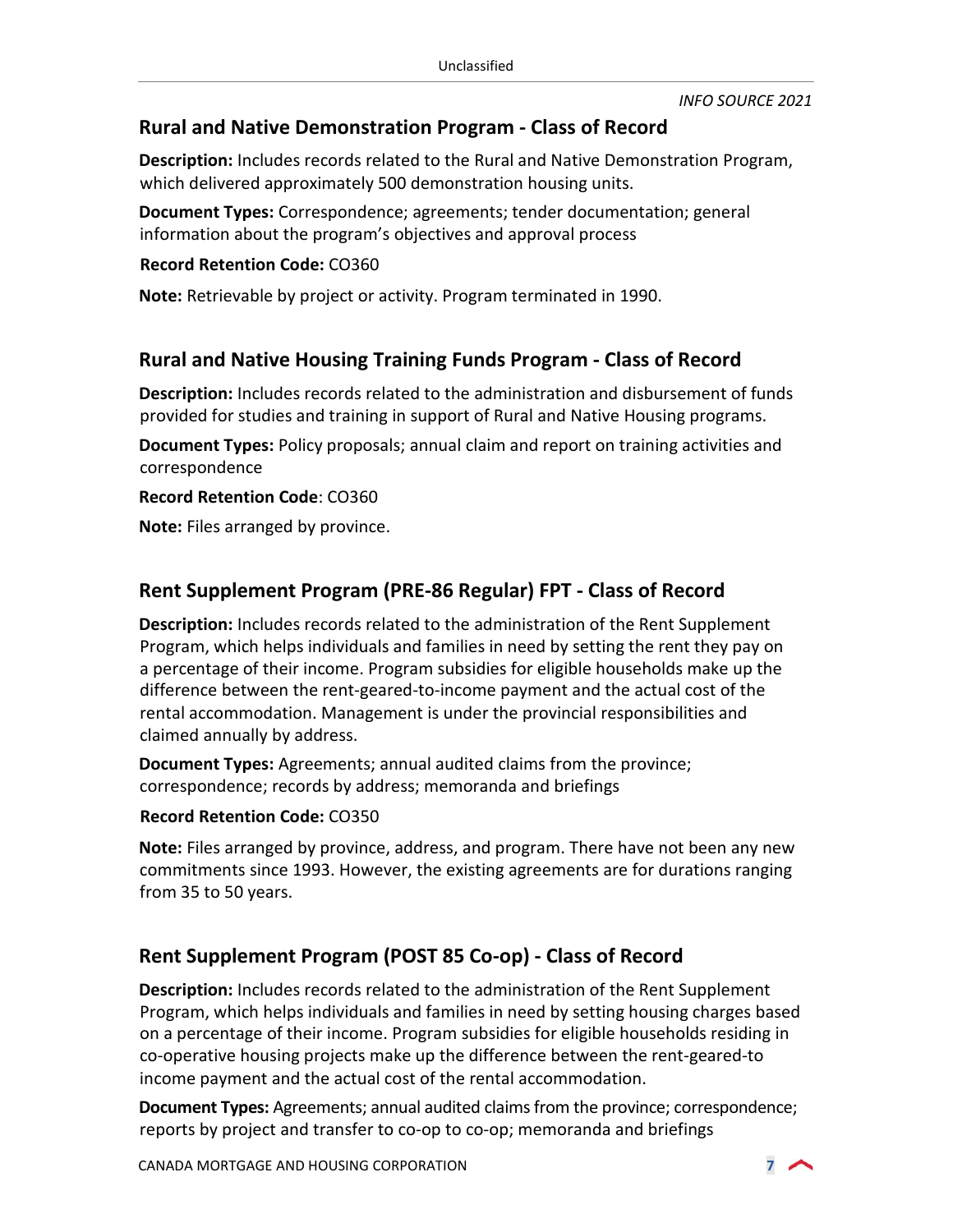#### **Record Retention Code:** CO350

**Note:** Files arranged by project, program and province. There have been no new commitments since 1993. However, the existing agreements are for durations ranging from 35 to 50 years.

## **Other Contractual Commitments for Housing and Municipal Infrastructure Programs – Class of Record**

**Description:** Includes records related to the programs that help to reduce affordability problems for low- and moderate-income households, to provide accommodation for students and to provide production of moderately priced rental housing. These programs included; Proposal Development Funding that assisted with the development of Section 95 housing which was terminated in 2015. Canada Rental Supply Plan that were interest free, 15 year term loans to stimulate the development of rental housing which was terminated in 1999. The Assisted Home Ownership Program that provided incentives for Canadians to purchase modestly priced home that was terminated in the 1970s. The Assisted Rental Plan that provided incentives to entrepreneurs to create new rental housing that was terminated in the 1970s. The Affordable Housing Centre that was replaced in 2017 by NHS program, and the Housing related infrastructure loans to municipalities. These programs also provide ancillary services to support CMHC's mandate.

**Document Types:** Applications, contribution agreements, correspondence, program policies, procedures, financial reports and knowledge mobilization products. Agreements, annual audited claims from the province, correspondence, records by address, memoranda, briefings and loan agreements.

**Record Retention Codes:** CO250 (Direct Lending Loans), CO350 (CMHC-Governmental

Agreements), CO360 (Subsidies) and CC200 (Co-investment Loans)

**Note:** These programs have all been terminated or replaced by new programs.

## **Market Housing Programs - Class of Record**

**Description:** Includes records related to administration of Market Housing programs, which are comprised of the following programs: Assisted Home Ownership Program, Student Housing Program, Canada/Ontario Rental Supply Plan, Canada Rental Supply Plan, Assisted Rental Program, Homeowner – Existing and New Housing.

**Document Types:** Project operating agreements; program administration information as financial statement, budget, correspondence; memoranda and briefings.

#### **Record Retention Code:** CO250

**Note:** Delivery of these programs has been dormant since 1984. The loans are amortization of between 35 and 50 years.

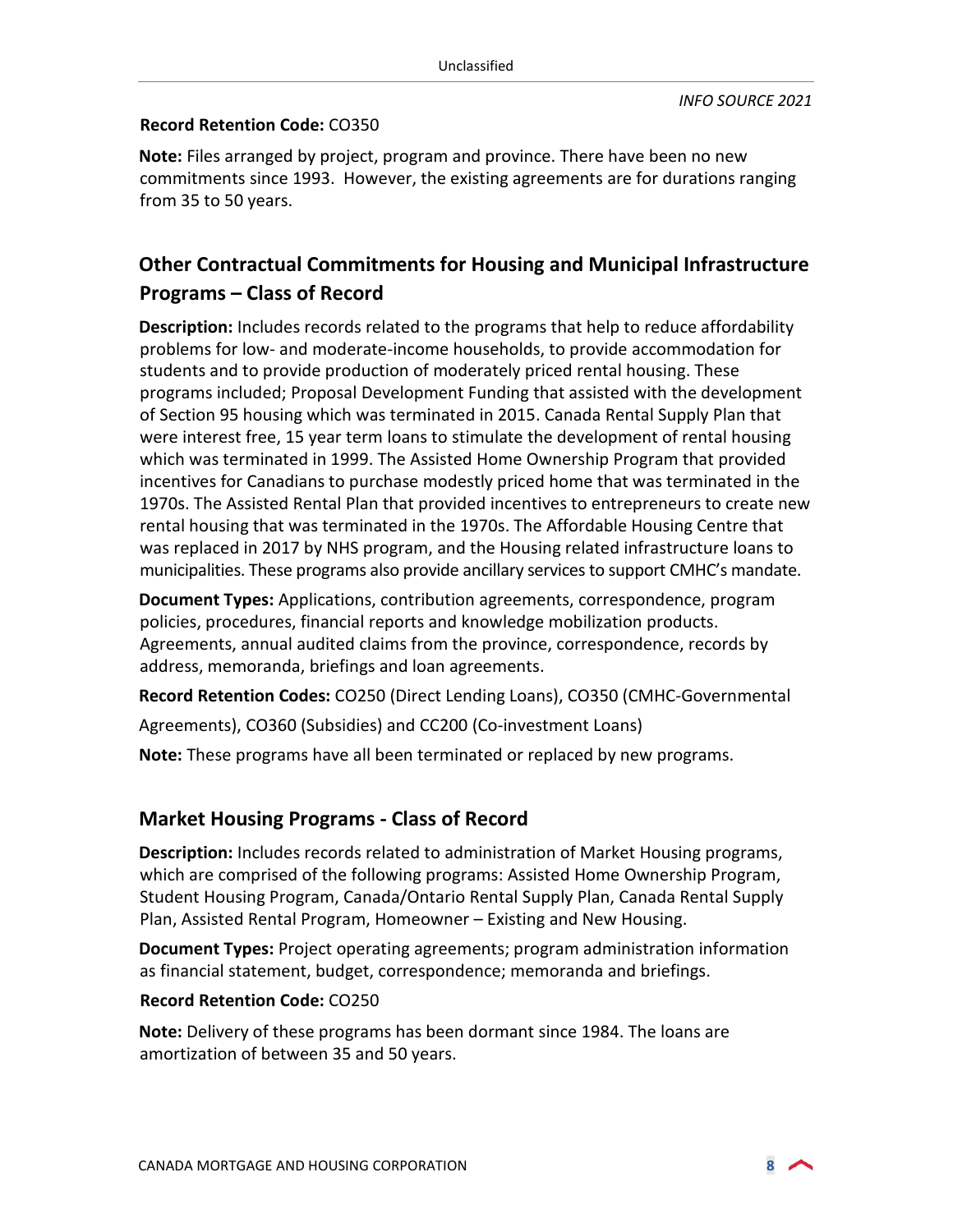## **Grant Assistance - Class of Record**

**Description:** Includes records related to the information on Grant Assistance under the Canadian Homeownership Stimulation Plan and the Canada Mortgage Renewal Plan.

**Document Types:** Applications, grant administration files and reports

**Record Retention Code:** CC100

**Note:** Grant case files arranged by individual. Programs terminated on December 31, 1983.

#### *National Housing Act* **Mortgage Assistance - Personal Information Bank**

**Description:** The Canadian Homeownership Stimulation Plan (CHOSP) and the Canada Mortgage Renewal Plan (CMRP) files contain personal information provided by applicants on their financial and loan details, and personal income.

**Class of Individuals**: Homeowner applicants for CHOSP and CMRP.

**Purpose:** The purpose of this bank is to determine eligibility for grant assistance and to administer CHOSP and CMRP programs.

**Consistent Uses:** Information contained in this bank is used for analytical, reporting and research purposes.

**Retention and Disposal Standards:** CMRP and CHOSP files are kept for 10 years after programs are terminated and then destroyed.

**DA Number:** 2015/029 **Record Retention Code:** CC100 **TBS Registration:** 001917 **Bank Number:** CMHC PPU 025

## **Interest Deferral - Class of Record**

**Description:** Includes records related to the applications for and approvals of assistance for mortgage renewal.

**Document Types:** Loan applications; correspondence and administration files

#### **Record Retention Code:** CC100

**Note:** Files arranged by individual, certification number and Canada Mortgage Renewal Plan (CMRP) number. Program terminated on December 31, 1983.

#### **Loans Administration - Class of Record**

**Description:** Includes records related to the loan servicing and administration of loan activity under the *National Housing Act*, including loan advances, loan amortization and repayment, renewals and discharges.

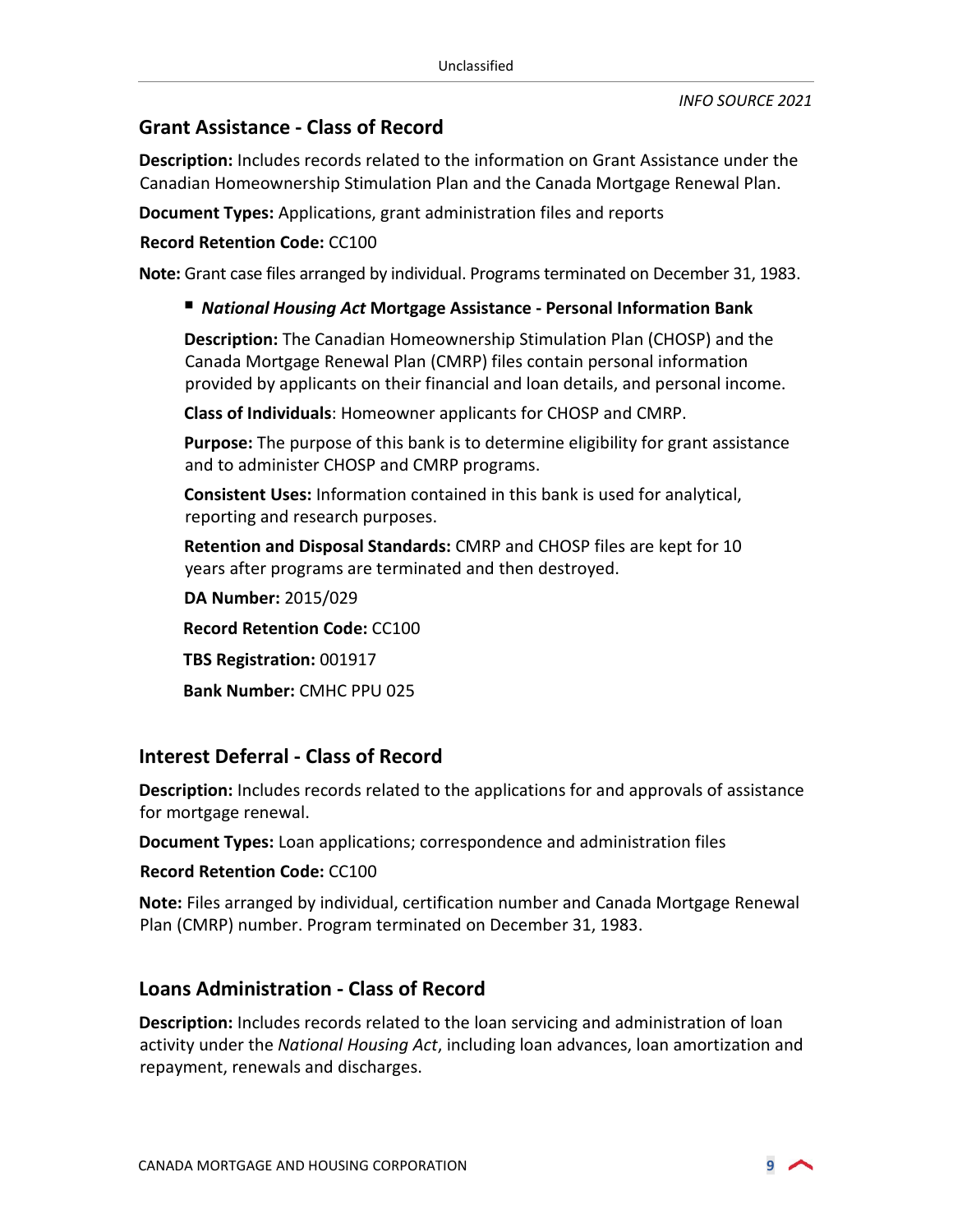**Document Types:** Agreements; mortgages; applications; title searches; amortization and repayment schedules; reports; mortgage renewals; discharges; partial discharges; correspondence; etc.

#### **Record Retention Code:** CO150

**Note:** Files arranged by loan case file.

#### *National Housing Act* **Mortgage Loan Administration Files - Personal Information Bank**

**Description:** The *National Housing Act* (NHA) loan files include information such as employment, salary, dependents, financial statements, and copies of correspondence relating to the repayment and ongoing administration of the mortgage loan.

**Class of Individuals:** Individual borrowers under the NHA.

**Purpose:** The purpose of this bank is to determine eligibility and administer loans. **Consistent Uses:** Information in this bank is used for administrative, analytical and reporting purposes.

**Retention and Disposal Standards:** Permanent

**DA Number:** 2015/029

**Record Retention Code:** CO150

**TBS Registration:** 001915

**Bank Number:** CMHC PPU 015

#### **Federal Housing Action Program System - Personal Information Bank**

**Description:** This bank maintains information on the current status of the Assisted Rental Program (ARP) accounts.

**Class of Individuals**: Borrowers eligible to receive assistance under the ARP. **Purpose:** The purpose of this bank is to administer the ARP and to produce automated monthly cheques for eligible borrowers.

**Consistent Uses:** The information is used to provide analysis and statistical reports.

**Retention and Disposal Standards:** Permanent

**DA Number:** 2015/029

**Record Retention Code:** CO150

**TBS Registration:** 001914

**Bank Number:** CMHC PPU 010

**Note:** System terminated on August 6, 1997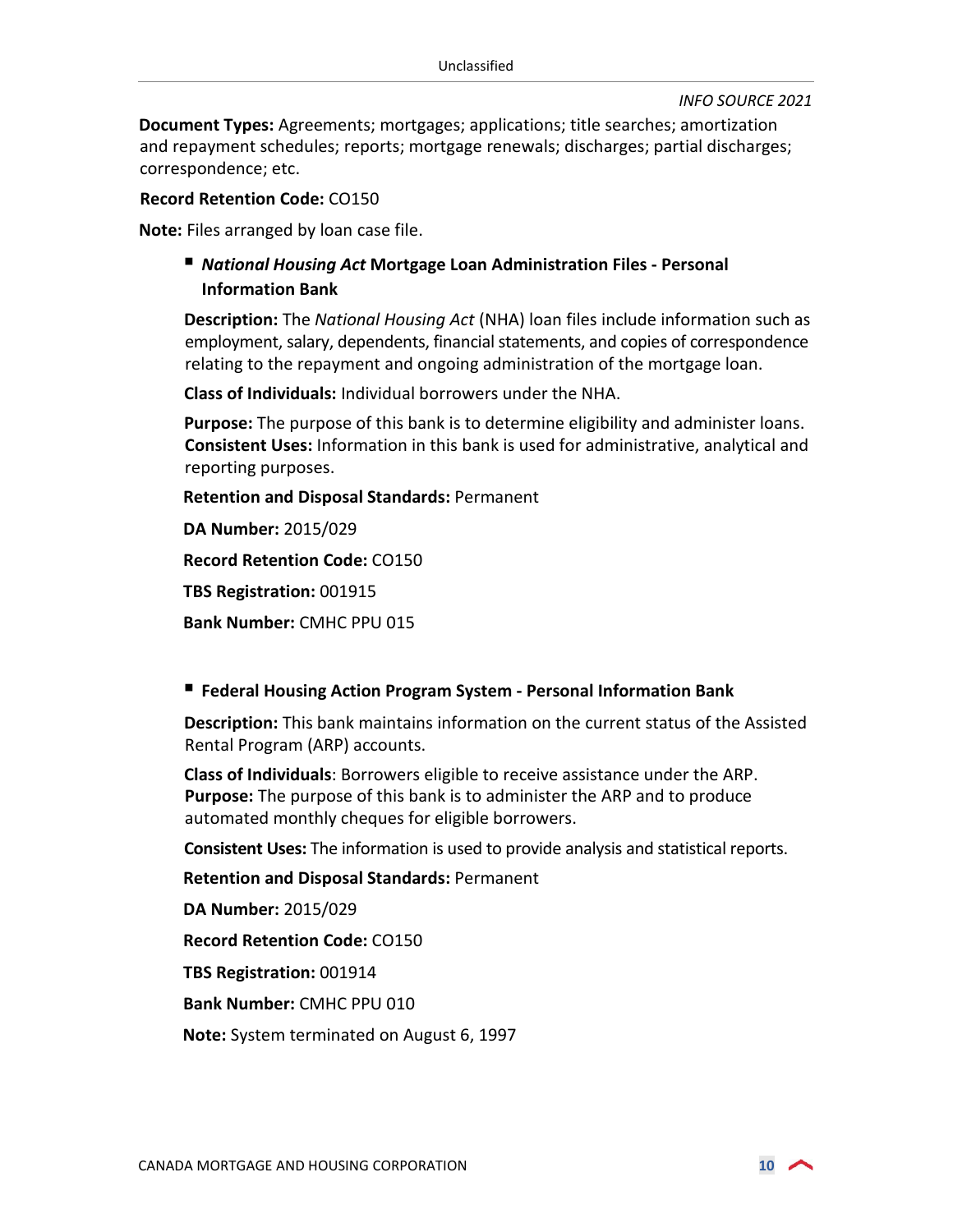#### **Community Services Programs - Class of Record**

**Description:** Includes records related to the administration of the Community Services Programs which provided ancillary services to support CMHC's mandate.

**Document Types:** Agreements; program administration files; correspondence; memoranda; briefings and reports

#### **Record Retention Code:** CC100

**Note:** No new commitments have been made since 1973.

#### **Land - Class of Record**

**Description**: Includes records related to the administration of loans provided to municipalities and provincial/territorial agencies for the acquisition, planning and servicing of Land. Records contain information on the planning, developing or redeveloping of its Lands that are under-utilized or surplus to its needs, as well as Lands owned in partnership with municipalities and provincial/territorial agencies on a cost-sharing basis to provide Land for market and affordable housing. It also includes information on CMHC offering its Land development expertise on a fee and cost recovery basis to other federal departments and agencies with the objective of developing/disposing of Lands within the federal guideline of maximizing returns.

**Document Types:** Agreements; title documents (e.g., deeds, easements, leases, etc.); studies; surveys, plans; requests for proposals and correspondence

#### **Record Retention Code:** CC200

**Note:** Files arranged by project, province and municipality. This program terminated on April 21, 1998.

#### **Municipal Infrastructure Lending Program - Class of Record**

**Description:** Includes records related to the administration of municipal infrastructure loans delivered by CMHC under Canada's Economic Action Plan, from April 1, 2009 to March 31, 2011.

**Document Types:** Loan agreements; reports such as weekly progress to CMHC Management and Quarterly Stimulus to Government; correspondence; memoranda and briefings.

#### **Record Retention Code:** CC200

**Note:** Files are arranged by date for all documents, except for loan approvals, which are organized by municipality

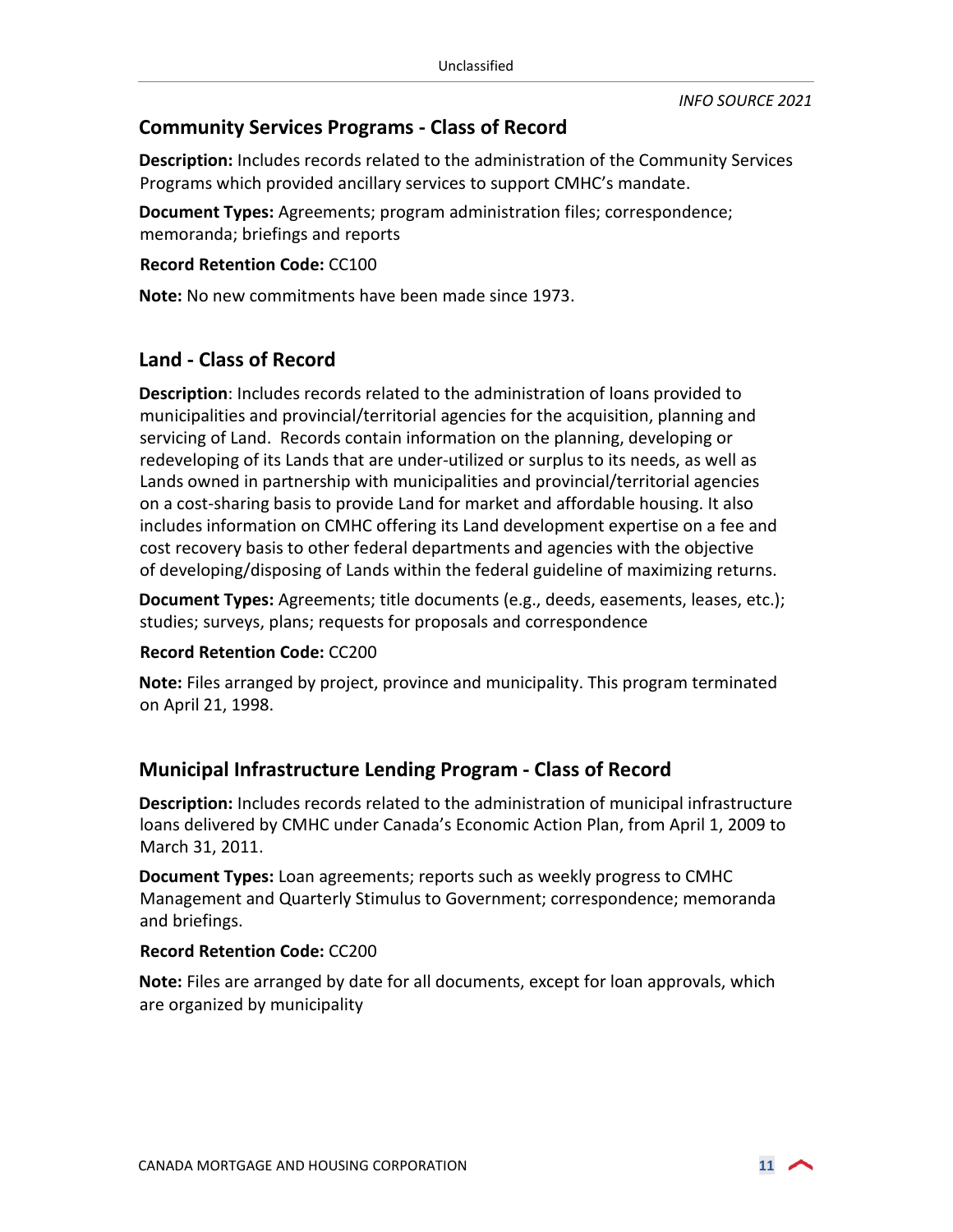## **Affordable Housing Initiative – Class of Record**

**Description:** Includes records related to the federal funding provided through agreements with provinces and territories to increase the supply of affordable housing.

**Document Types:** Includes bilateral agreements with provinces and territories; spending plans; project details in claims for CMHC funding; P/T reporting; correspondence and briefing notes

**Record Retention Code:** CO350

## **Investment in Affordable Housing – Class of Record**

**Description:** Includes records related to the federal funding provided through agreements with provinces and territories to build, renovate or improve affordability of housing for low income households.

**Document Types:** Includes bilateral agreements with provinces and territories; spending plans; project details in claims for CMHC funding; P/T reporting; correspondence and briefing notes

**Record Retention Code:** CO350

## **Affordable Rental Innovation Fund - Class of Record**

**Description:** Includes records related to the administration of the Affordable Rental Innovation Fund, which encourages new funding models and innovative building techniques in the affordable rental housing sector.

**Document Types:** Project files and details; project reports; agreements; monitoring and reporting and correspondence

**Record Retention Code:** CO350

**Note:** Files arranged by project name and file number.

## <span id="page-11-0"></span>**NATIONAL HOUSING STRATEGY PROGRAMS**

**Research and Innovation Programs** involve Housing Research Awards Program, Housing Scholarship Program, Demonstrations Initiative, Solution Labs, Research and Planning Fund, Housing Supply Challenge, Expert Community on Housing and Collaborative Housing Research Network

#### **Housing Research Awards Program – Class of Record**

**Description:** Includes records related to the administration of the Housing Research Awards Program, which support research teams so that they can expand their work and share their knowledge. The awards recognize activities that are impactful and innovative in Canadian housing including housing research; research training; and knowledge mobilization and outreach. They are designed to build on and sustain Canada's research-based knowledge culture across all fields related to housing.

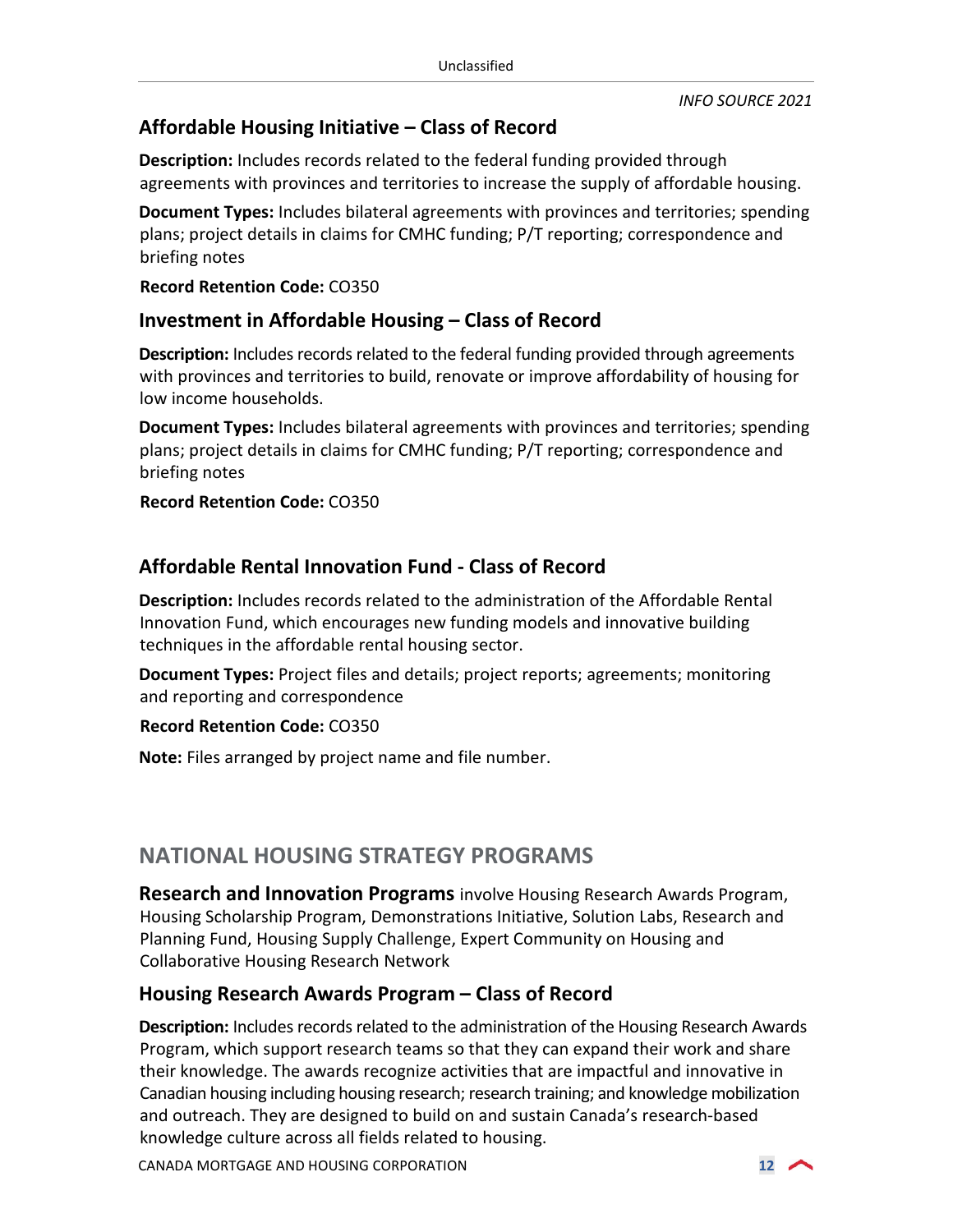**Document Types:** Applications, contribution agreements, correspondence, program policies, procedures, financial reports and knowledge mobilization products

#### **Record Retention Code:** CO250

#### ■ NHS – Housing Research Awards - Personal Information Bank

**Description:** This bank was created for administering the annual competition call for application for the administration of funds to those approved as recipients of the Awards. It contains personal information including applicant and research partner names, addresses, telephone number, email address, academic institution, gender identity, ethnicity, citizenship, research projects details, curricula vitae, reference name and contact information, letters of recommendation, CMHC preliminary reviews, Committee members' comments on each proposal, and details on project ranking

**Class of Individuals:** Persons/organizations interested in submitting their independent research on housing-related topics for an Award

**Purpose:** The purpose of this bank is to determine recipients of Awards from applicants submitting their research for consideration.

**Consistent Uses:** The information contained in this bank is used to support program administration, and maintain statistics on program activities and applicants. The information is used in determining relevant reviewers and shared with committee members/reviewers. Some of the information may be provided to  $3<sup>rd</sup>$  party consultants (Evaluation, Communications writers/interviewers).

**Retention and Disposal Standards:** Permanent

**DA Number:** 2015/029 **Record Retention Code:** CO250 **TBS Registration:** TBD **Bank Number:** CMHC PPU 185

## **Housing Scholarship Program – Class of Record**

**Description:** Includes records related to the administration of the Housing Scholarship Program, which supports academic research being done at the post-doctoral level. This is done in partnership with funding organizations who administer competitions on CMHC's behalf: [Social Sciences and Humanities Research Council](http://www.sshrc-crsh.gc.ca/home-accueil-eng.aspx) (SSHRC); [Natural](http://www.nserc-crsng.gc.ca/index_eng.asp)  [Sciences and Engineering Research Council](http://www.nserc-crsng.gc.ca/index_eng.asp) (NSERC); and [Canadian Institutes of Health](http://www.cihr-irsc.gc.ca/e/13777.html)  [Research`s Institute of Population and Public Health](http://www.cihr-irsc.gc.ca/e/13777.html) (CIHR-IPPH)

**Document Types:** Applications are not stored at CMHC, agreements, correspondence, reports and project summaries

**Record Retention Code:** CC105

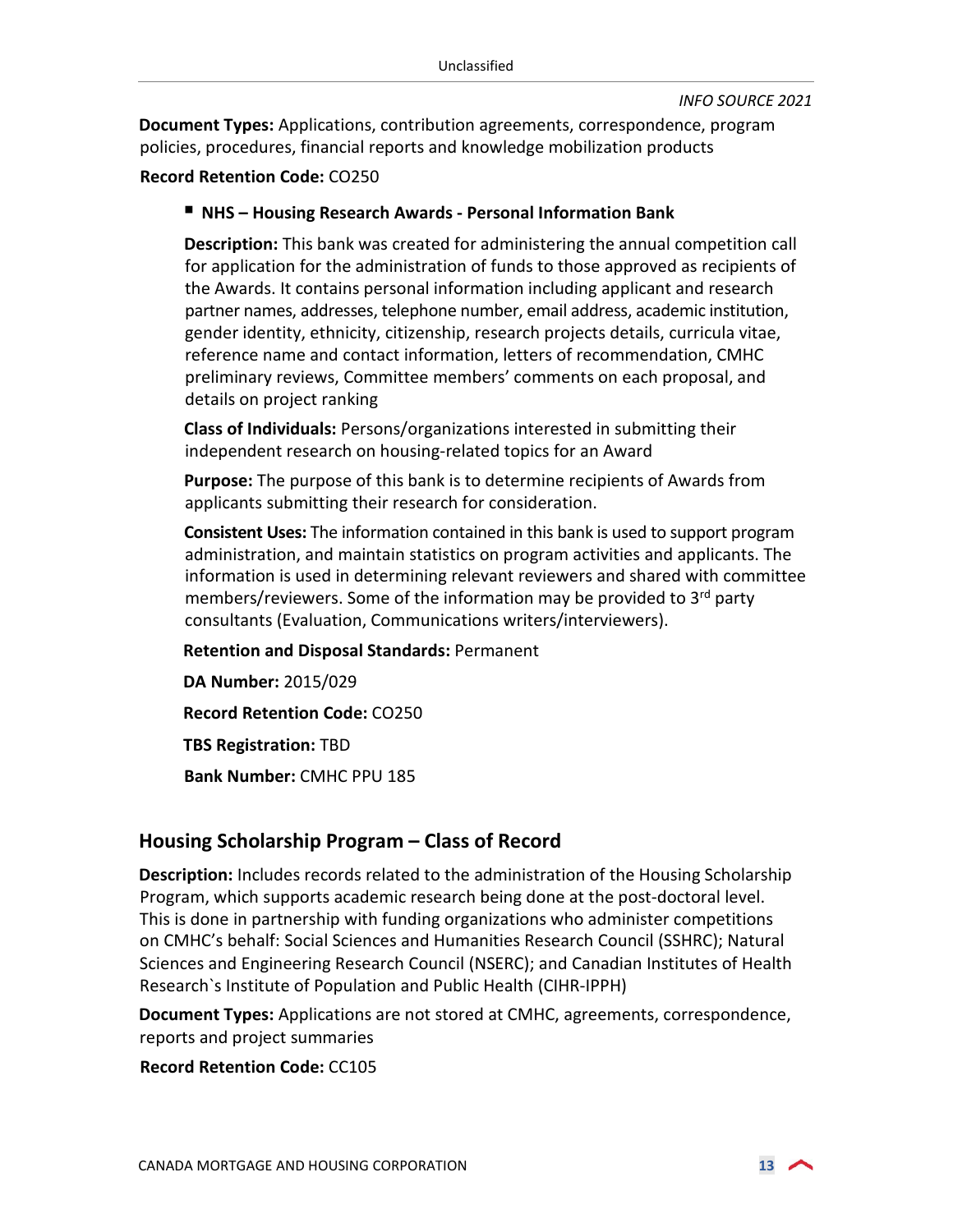## **Demonstrations Initiative – Class of Record**

**Description:** Includes records related to the administration of the NHS Demonstrations Initiative, which provides financial support for projects highlighting innovative solutions aiming to improve the performance, viability and effectiveness of affordable housing.

**Document Types:** Applications, contribution agreements, correspondence, reports, program policies, procedures, reviewer assignment and details on each, project ranking and recommendations, financial reports and knowledge mobilization products

#### **Record Retention Code:** CO350

#### ■ NHS Demonstrations - Personal Information Bank

**Description:** This bank was created for administering the annual competition of call for applications through the National Housing Strategy under Part IX of the *National Housing Act* and for the administration of funds to successful applicants for the Demonstrations Initiative. It contains personal information such as names, postal and email addresses, education and employment history, project summaries, references, reviewer details and project ranking.

**Class of Individuals:** Persons/organizations interested in submitting their best idea/proposal to the Program.

**Purpose:** The purpose of this bank is to help with program administration for supporting meritorious projects under Program eligibility.

**Consistent Uses:** The information contained in this bank is used to support program administration and maintain statistics on program activities and applicants. The information is used in determining relevant reviewers and shared with committee members/reviewers. Some of the information may be provided to 3<sup>rd</sup> party consultants (Evaluation, Communications writers/interviewers).

**Retention and Disposal Standards:** Permanent

**DA Number:** 2015/029 **Record Retention Code:** CO350 **TBS Registration:** TBD **Bank Number:** CMHC PPU 190

#### **Solution Labs – Class of Record**

**Description:** Includes records related to the administration of Solution Labs, which provides funding to successful projects that help solve complex housing problems using innovation methods and tools. Teams with diverse experience and knowledge will outline and identify: the housing problem they wish to examine in the lab; their strategy to co-develop and test possible solutions; and a roadmap that communicates a clear path for solution uptake and replication. The goal is to develop world-leading solutions to housing problems that can contribute to the National Housing Strategy's key [priority areas.](https://www.cmhc-schl.gc.ca/en/nhs/guidepage-strategy/priority-areas-for-action)

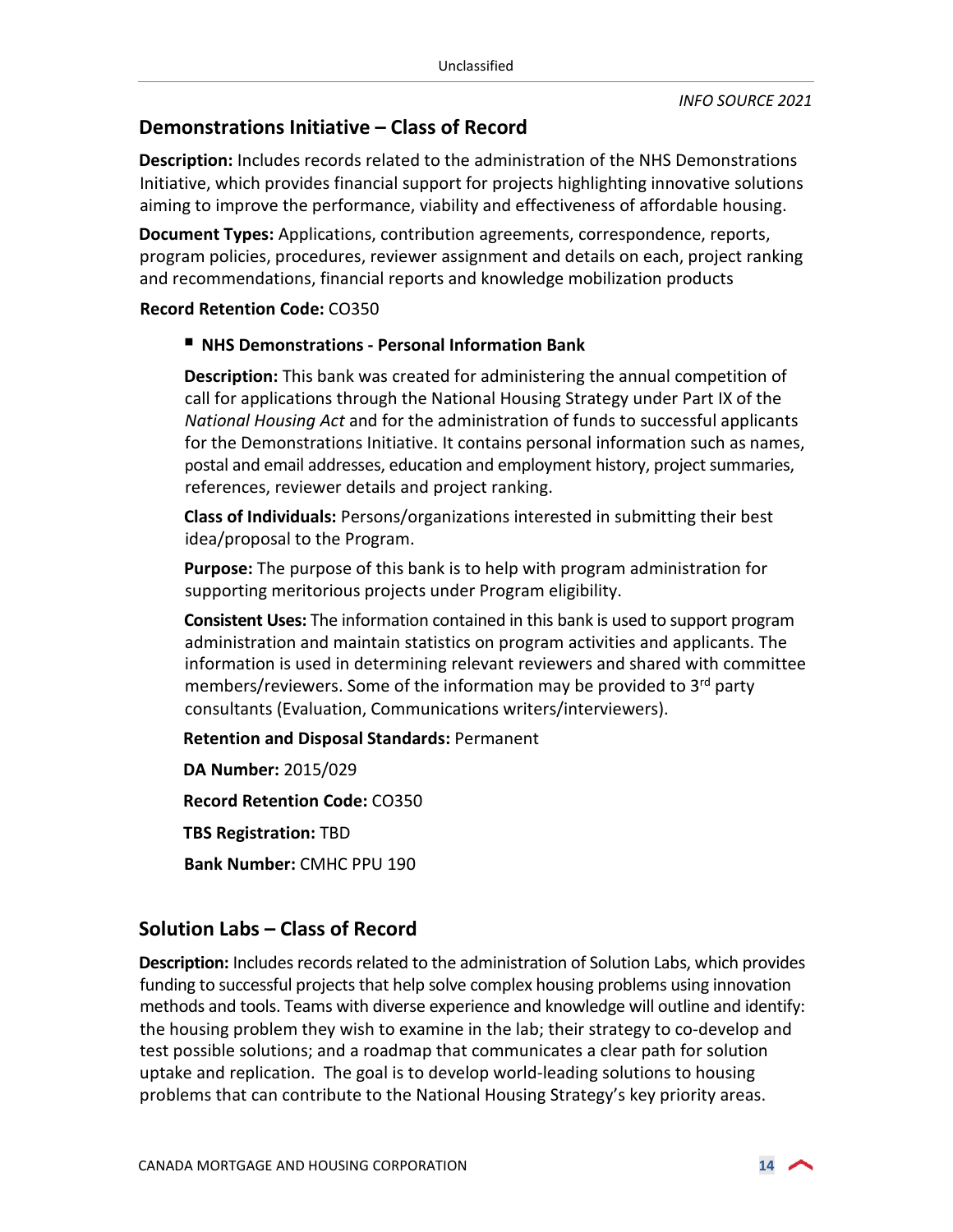**Document Types:** Applications, contribution agreements, correspondence, reports, program policies, procedures, reviewer assignment and details on each, project ranking and recommendations, financial reports and knowledge mobilization products.

#### **Record Retention Code**: CO250

#### ■ NHS Solutions Labs - Personal Information Bank

**Description:** This bank was created for administering the annual competition of call for applications (that contains personal information such as names, postal and email addresses) through the National Housing Strategy under the *National Housing Act* and for the administration of funds to successful applicants for the Solutions Labs Program.

**Class of Individuals:** Persons/organizations interested in submitting their best idea/proposal to the Program.

**Purpose:** The purpose of this bank is to help with program administration for supporting meritorious projects under Program eligibility.

**Consistent Uses:** The information contained in this bank is used to support program administration and maintain statistics on program activities and applicants. The information is used in determining relevant reviewers and shared with committee members/reviewers. Some of the information may be provided to 3<sup>rd</sup> party consultants (Evaluation, Communications writers/interviewers).

**Retention and Disposal Standards:** Permanent

**DA Number:** 2015/029 **Record Retention Code:** CO250 **TBS Registration:** TBD **Bank Number:** CMHC PPU 200

#### **Research and Planning Fund – Class of Record**

**Description:** Includes records related to the procurement and administration of the Research & Planning Fund, which provides support for the planning, performance and communication of housing research. The objectives of the fund are to build collaboration, engagement and alignment with stakeholders working to achieve common goals and support the housing community's research capacity development.

**Document Types:** Applications, agreements, correspondence, reports, program policies, and procedures.

**Record Retention Code:** CO250

#### **NHS Research and Planning Fund - Personal Information Bank**

**Description:** This bank was created for administering the annual competition of call for applications through the National Housing Strategy under Part IX of the *National Housing Act* and for the administration of funds to those approved as recipients of the Fund. It contains applicant names, address, email address,

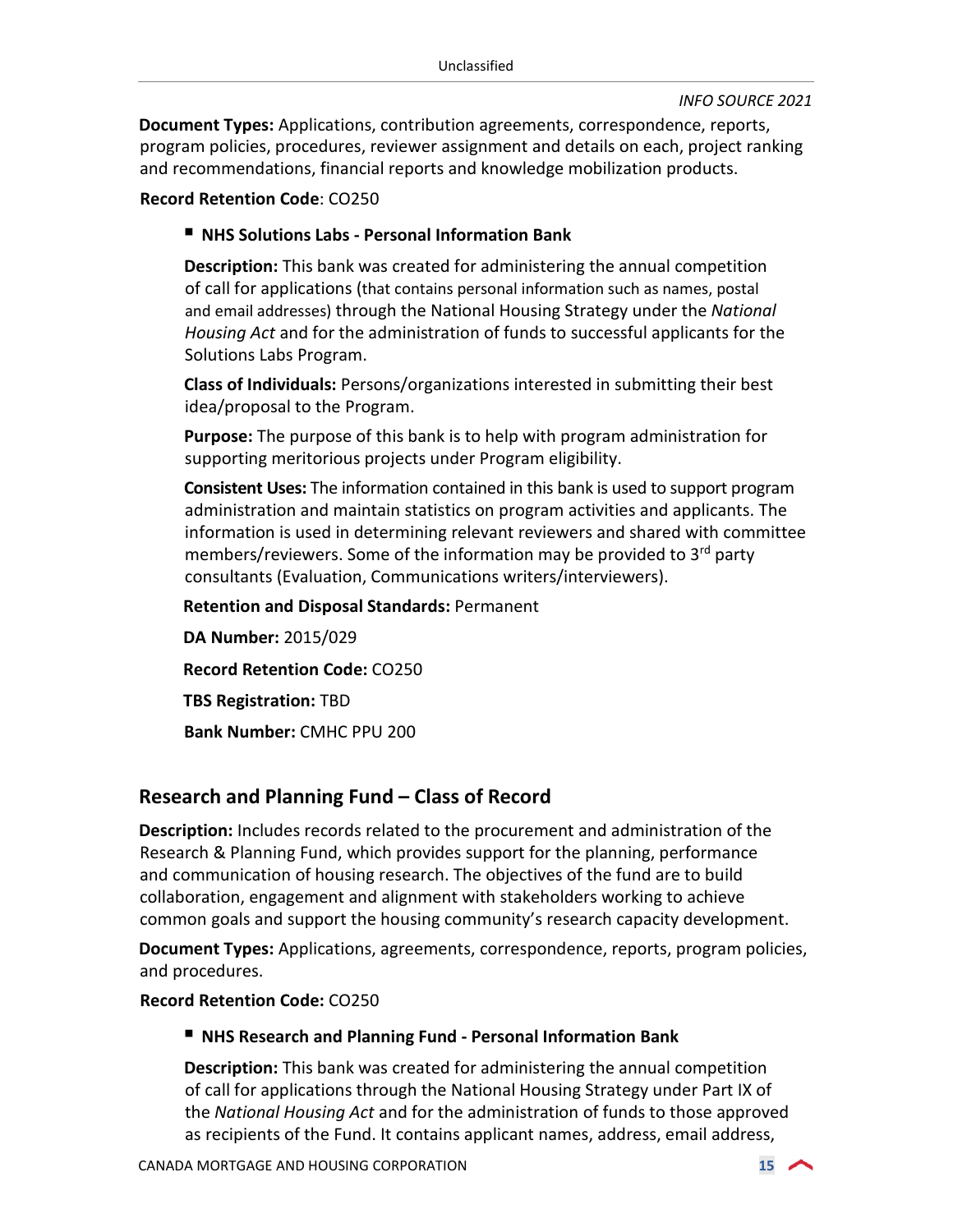educational history, research projects details, curricula vitae, references, CMHC preliminary reviews, selection committee members' comments on each proposal, and details on project ranking.

**Class of Individuals:** Persons/non-profit organizations/indigenous organizations that submit proposals to the Program.

**Purpose:** The purpose of this bank is to support program, procurement, proposal evaluation processes, program administration and communication with applicants.

**Consistent Uses:** The information contained in this bank is used to support program administration and maintain data and information on program activities and applicants. The information is used in determining relevant reviewers and shared with committee members/reviewers. Some of the information may be provided to 3rd party consultants (Evaluation, Communications writers/interviewers).

**Retention and Disposal Standards:** Permanent

**DA Number:** 2015/029 **Record Retention Code:** CO250 **TBS Registration:** TBD **Bank Number:** CMHC PPU 205

#### **Housing Supply Challenge – Class of Record**

**Description:** Includes records related to the administration of the Housing Supply Challenge, which provides funding to successful projects that break barriers to housing supply across the areas of: data, development processes, northern housing, construction technology, public perception of housing.

**Document Types:** Applications, contribution agreements, correspondence, program policies, procedures, evaluation details, project funding recommendations, financial reports, and knowledge mobilization products

**Record Retention Code:** PO140

## **Expert Community on Housing (ECoH) – Class of Record**

**Description:** Includes records related to the administration of the Expert Community on Housing (and its College of reviewers), which is a collaborative, virtual community of practice of housing experts. The Community has been created to share housing knowledge and to contribute to the development of housing solutions.

**Document Types:** User information form (including personal information), CVs, correspondence, reports, terms of reference, forms and policies, procedures, conflict of interest information (when assigned applications to review).

#### **Record Retention Code:** CA150

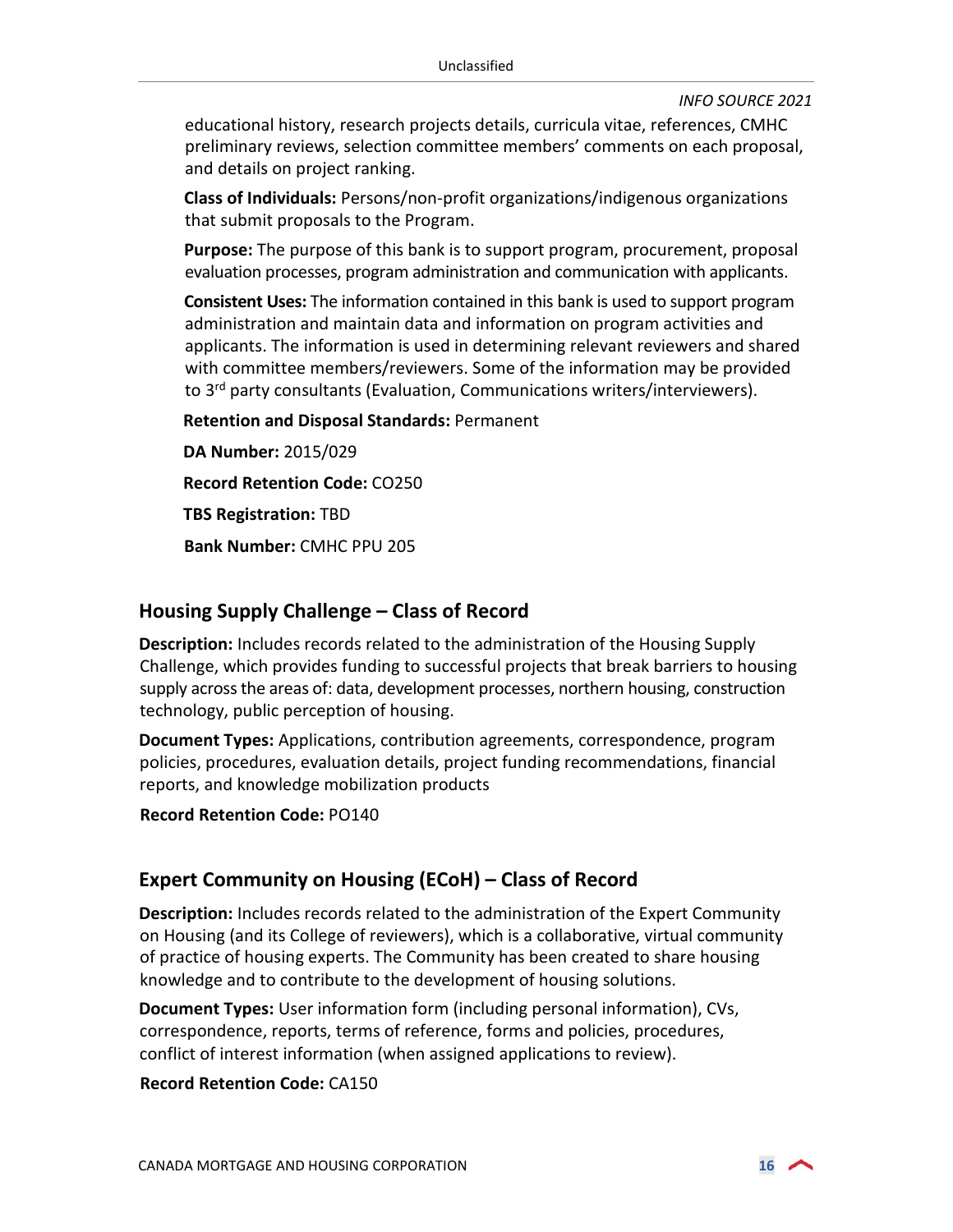#### **NHS Expert Community on Housing - Personal Information Bank**

**Description:** This bank was created for administering the virtual community of practice of housing experts. It contains personal information on applicants, including names, email and post addresses and educational history.

**Class of Individuals:** Persons interested in joining community of practice and offering their housing expertise talents.

**Purpose:** The purpose of this bank is to help with program administration of ECoH, particularly with supporting its function of identifying housing experts to help make connections and review applications for funding.

**Consistent Uses:** The information contained in this bank is used to support program administration, support review of applications for Solutions Labs, Awards and Demonstrations (via its College of Reviewers function) and maintain statistics on program activities.

**Retention and Disposal Standards:** 40 years

**DA Number:** 2015/029 **Record Retention Code:** CA105 **TBS Registration:** TBD

**Bank Number:** CMHC PPU 210

## **Collaborative Housing Research Network (CHRN) – Class of Record**

**Description:** Includes records related to the administration of the Collaborative Housing Research Network, which is as a joint initiative between CMHC and the [Social Sciences](http://www.sshrc-crsh.gc.ca/home-accueil-eng.aspx)  [and Humanities Council.](http://www.sshrc-crsh.gc.ca/home-accueil-eng.aspx) The Collaborative Housing Research Network is an independent, Canada-wide collaboration of academics and community partners. The Network focuses on researching housing conditions, needs and outcomes. This will provide objective, recognized, and high-quality research that supports housing policy decision-making and inform future program development.

**Document Types:** Applications are not stored at CMHC (partner is responsible), agreements (MOU with SSHRC), correspondence, reports, project summaries.

**Record Retention Code:** PO140

## **Social and Affordable Rental Housing Buildings Survey – Class of Record**

**Description:** Includes records related to the administration of the Expert Community on Housing.

**Document Types:** Applications, agreements, correspondence, reports, program policies, and procedures.

#### **Record Retention Code:** CM170

■ [Housing Surveys - List of Contacts - Personal Information Bank](#page-33-1)

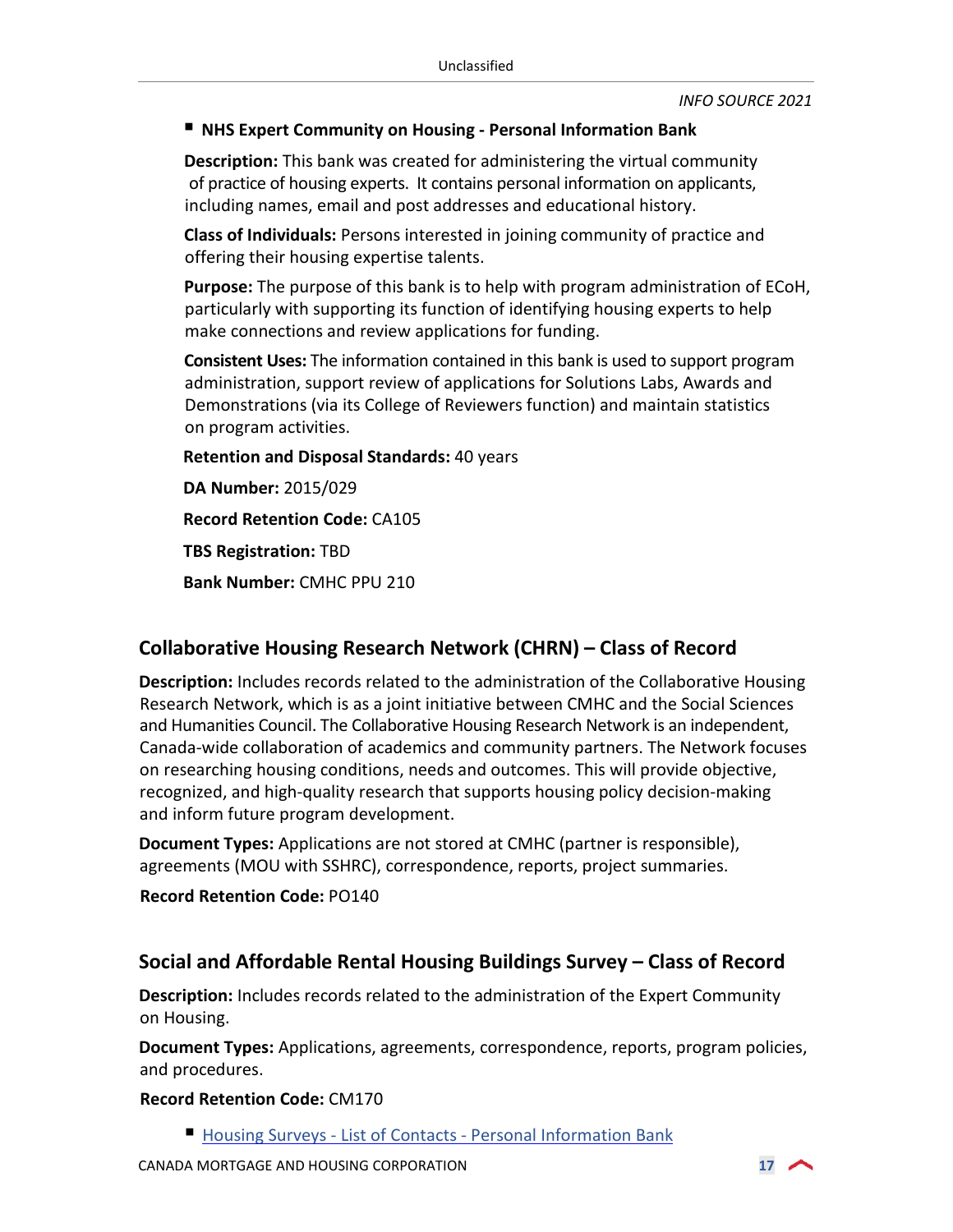## **National Housing Council – Class of Record**

**Description:** Includes records related to the administration of the National Housing Council, including applications. The Council will have a diverse representation, including persons with lived experience of housing need and homelessness, to advise the Minister responsible for Canada Mortgage and Housing Corporation (CMHC) on, among other things, the effectiveness of the National Housing Strategy, and to review and conduct public hearings on systemic housing issues. CMHC will provide the administrative services and facilities to assist the National Housing Council to perform its duties and functions.

**Document Types:** applications, correspondence, and meeting documents.

**Record Retention Code:** CA105

#### ■ NHS National Housing Council - Personal Information Bank

**Description:** Applications submitted by members of the public interested in being considered for Ministerial appointment as a member to the National Housing Council. Contact information of individuals who applied and/or were appointed to the National Housing Council, including voluntary self-identification on diversity including gender, citizenship, address, phone number, email address, resume, personal experience with homelessness, member of an Indigenous group, and/or member of a vulnerable group.

**Class of Individuals:** Housing experts and practitioners, and individuals with lived expertise of housing need, homelessness, and/or human rights.

**Purpose:** The purpose of this bank is to collect information on potential council members to aid in the recommendations to the Minister responsible for CMHC for council members. In addition to help with administration to support the Council.

**Consistent Uses:** The information contained in this bank is used to review and score the applications in order to prepare a shortlist of potential candidates for the Minister to consider and appoint to the Council. Contact information of Council members will be used to communicate with them on the day-to-day operations of the Council.

**Retention and Disposal Standards:** 40 years

**DA Number:** 2015/029

**Record Retention Code:** CA105

**TBS Registration:** TBD

**Bank Number:** CMHC PPU 215

#### **First-Time Home Buyer Incentive Program - Class of Record**

**Description:** Includes records related to the administration of the First-Time Home Buyer Incentive Program, which helps qualified first-time homebuyers reduce their

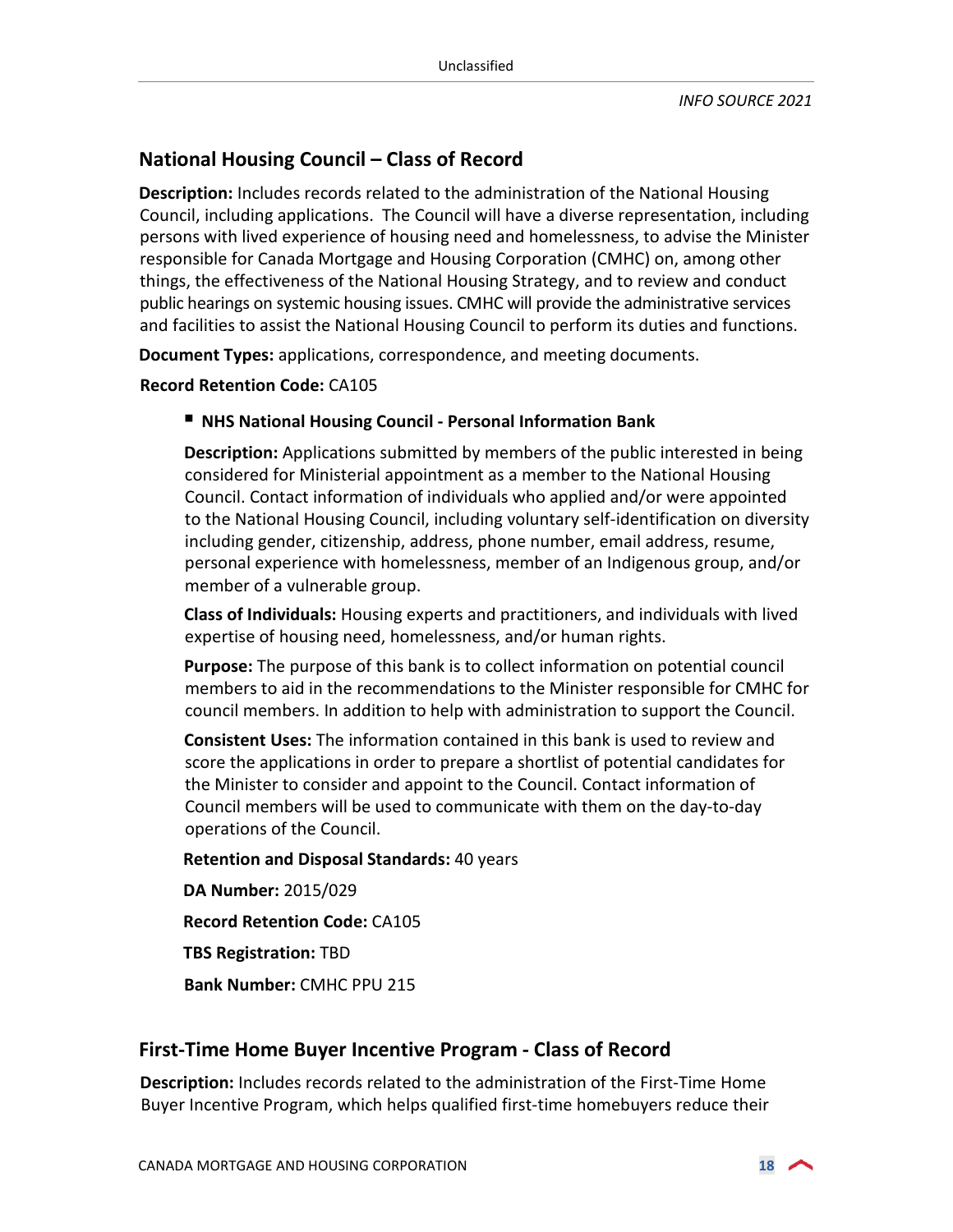monthly mortgage carrying costs by allowing them to finance a portion of their home purchase through a form of shared equity mortgage with the Government of Canada.

**Document Types:** applications, eligibility assessments, mortgage documents, legal documentation, contact information for applicants, information on funding, property information, and property valuation information including appraisals or sale documents.

#### **Record Retention Code:** CO180

**Note:** Files arranged by account numbers.

#### **NHS First-Time Home Buyer Incentive Program - Personal Information Bank**

**Description:** This bank contains information on individuals applying for and repaying the First-Time Home Buyer Incentive Program, collected under the *National Housing Act*.

Includes records related to the analysis, administration and monitoring of the First-Time Home Buyer Shared Equity Mortgage Incentive provided by the Program. Records also include details on applicants name, address, email address, income, mortgage loan, property characteristics and property valuation for repayment purposes.

**Class of Individuals:** Applicants for NHA insured loans interested in obtaining the Incentive.

**Purpose:** The purpose of this bank is to administer First Time Home Buyer Shared Equity Mortgages.

**Consistent Uses:** The bank is used for management of the program, statistical purposes, for evaluation, audit trails, and to mail loan information to borrowers. The information may also be used in providing the government of Canada outcomes of the program.

**Retention and Disposal Standards:** 40 years

**DA Number:** 2015/029 **Record Retention Code:** CO180

**TBS Registration:** TBD

**Bank Number:** CMHC PPU 175

#### **Shared Equity Mortgage Provider Fund - Class of Record**

**Description**: Includes records related to the administration of the Shared Equity Mortgage Provider Fund, which helps eligible Canadians achieve affordable home ownership by offering repayable loans to support existing shared equity mortgage providers, which should encourage additional housing supply and help attract new providers of shared equity mortgages.

**Document Types**: Includes applications, project files (including financial statements and building designs), contracts and agreements, contact information for projects, information

$$
\overline{\mathbf{19}} \quad \curvearrowleft
$$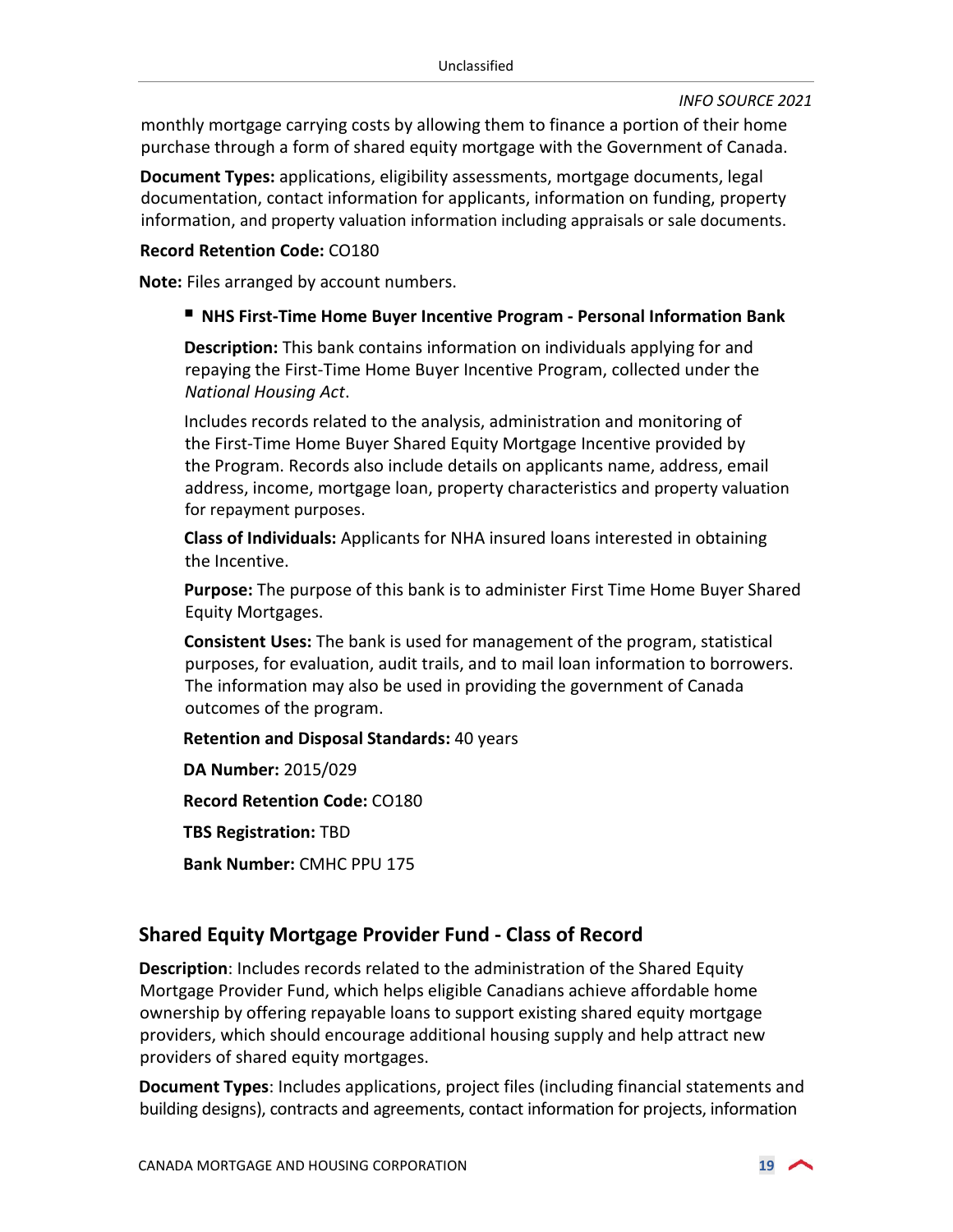on partners and other CMHC programs, information on funding, analysis of projects and correspondence with various parties.

#### **Record Retention Code:** CO160

#### ■ NHS Shared Equity Mortgage Providers Fund - Personal Information Bank

**Description:** This bank was created for administering the loans provided to shared equity mortgage providers as recipients of SEMP funds as part of the National Housing Strategy. It contains information on the proponents and some personal information on any individuals receiving share equity mortgages from these proponents. The following information will be collected from these individuals: address, purchase price, SEM amount, mortgage registration number, name of the borrower/co-borrower of the first time home buyer.

**Class of Individuals:** Person/organizations interested in submitting their loan agreement and loan security reporting details.

**Purpose:** The purpose of this bank is to report to the government of Canada on program outcomes and administering the underlying loan.

**Consistent Uses:** The information contained in this bank is used to support loan administration purposes throughout the life of the loan. The information may also be used in providing the government of Canada outcomes of the program.

**Retention and Disposal Standards:** 40 years

**DA Number:** 2015/029 **Record Retention Code:** CO160 **TBS Registration:** TBD **Bank Number:** CMHC PPU 180

## **Housing Solutions Programs- Class of Record**

**Description**: The National Housing Strategy features complementary initiatives working together to address challenges across the housing continuum and spectrum of housing needs. The strategy initiatives will build new affordable housing and renew the existing affordable housing stock, provide technical assistance, tools and resources to build capacity in the community housing sector and funds to support local organizations and support research, capacity-building, excellence and innovation in housing research. The strategy will promote partnerships and the alignment of efforts in order to achieve ambitious outcomes. CMHC is leading and delivering the National Housing Strategy federal initiatives. In some cases, CMHC will work with other federal departments or agencies to deliver the programs. In other cases, services may be contracted out to third parties.

**Document Types:** Includes applications, project files (including financial statements and building designs), contracts and agreements, contact information for projects, information on partners and other CMHC programs, information on funding, analysis of projects and correspondence with various parties.

#### **Record Retention Code**: CO250

CANADA MORTGAGE AND HOUSING CORPORATION **20**

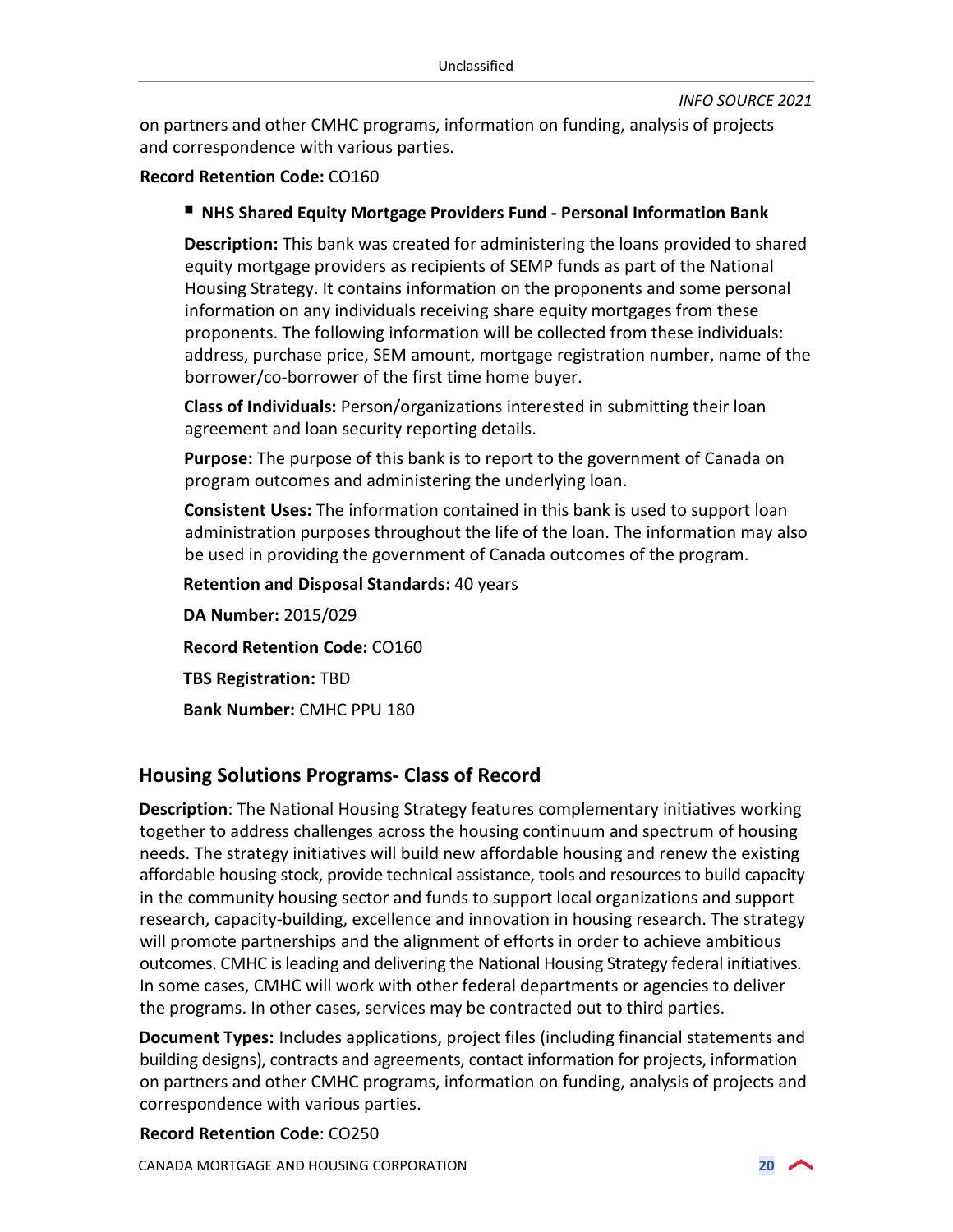#### <span id="page-20-0"></span>**National Housing Strategy Program Personal Information Bank**

**Description**: This bank describes information pertaining to personal information collected for use by the NHS Programs. Personal information may include applicant name, business contact information, preferred language, previous CMHC account numbers, financial details related to the project, information related to recipients of awards, and type of request. Information collected through interfaces with other government and private organizations include credit scores and details, validation of information provided, and enrollment in other similar programs. Information generated through administration of the program includes assessment of ability to service debt and level of individual risk. Personal information without any personal identifiers attached may be rolled-up to provide management reports on the effectiveness of the program, or for promotional publication purposes.

**Class of Individuals**: Individual developers, non-profit and cooperative housing providers engaged in providing Affordable Housing in Canada (including their affiliates, officers, employees or authorized agents), as well as recipients of innovation awards.

**Purpose**: Personal information is collected under the authority of Part 1 of the *National Housing Act* and is used by CMHC to further the NHS objectives of providing funding and loan insurance for Affordable Housing Projects. The administration of the program requires the verification of the accuracy of information submitted by the applicant throughout the process.

**Consistent Uses:** Information may be used for other purposes consistent with its collection such as statistical analysis, research, program evaluation, marketing and new program development. Information may be shared with the CMHC Payment Centre and CMHC Fraud Program in order to reduce duplicate requests for information, and other CMHC divisions for audit and oversight purposes. Information may also be shared with the Minister's office (Families, Children and Social Development), and the Provincial and Territorial governments in relation to housing repair, development and funding. See *National Housing Act* (NHA) Insured Loans Files Personal.

**Retention and Disposal Standards**: Permanent (CO250 and CO350), 60 years (CO220).

**DA Number**: 2015/029

**Record Retention Code:** CO250 (Direct Lending Loans), CO220 (Co-investment Loans), CO350 (CMHC-Governmental Agreements).

**TBS Registration:** TBD

**Bank Number:** CMHC PPU 220

#### **National Housing Co-Investment Fund - Class of Record**

**Description**: Includes records related to the administration of the National Housing Co-Investment Fund, which provides low-cost loans and/or financial contributions to support and develop mixed-income, mixed-tenure, mixed-use affordable housing.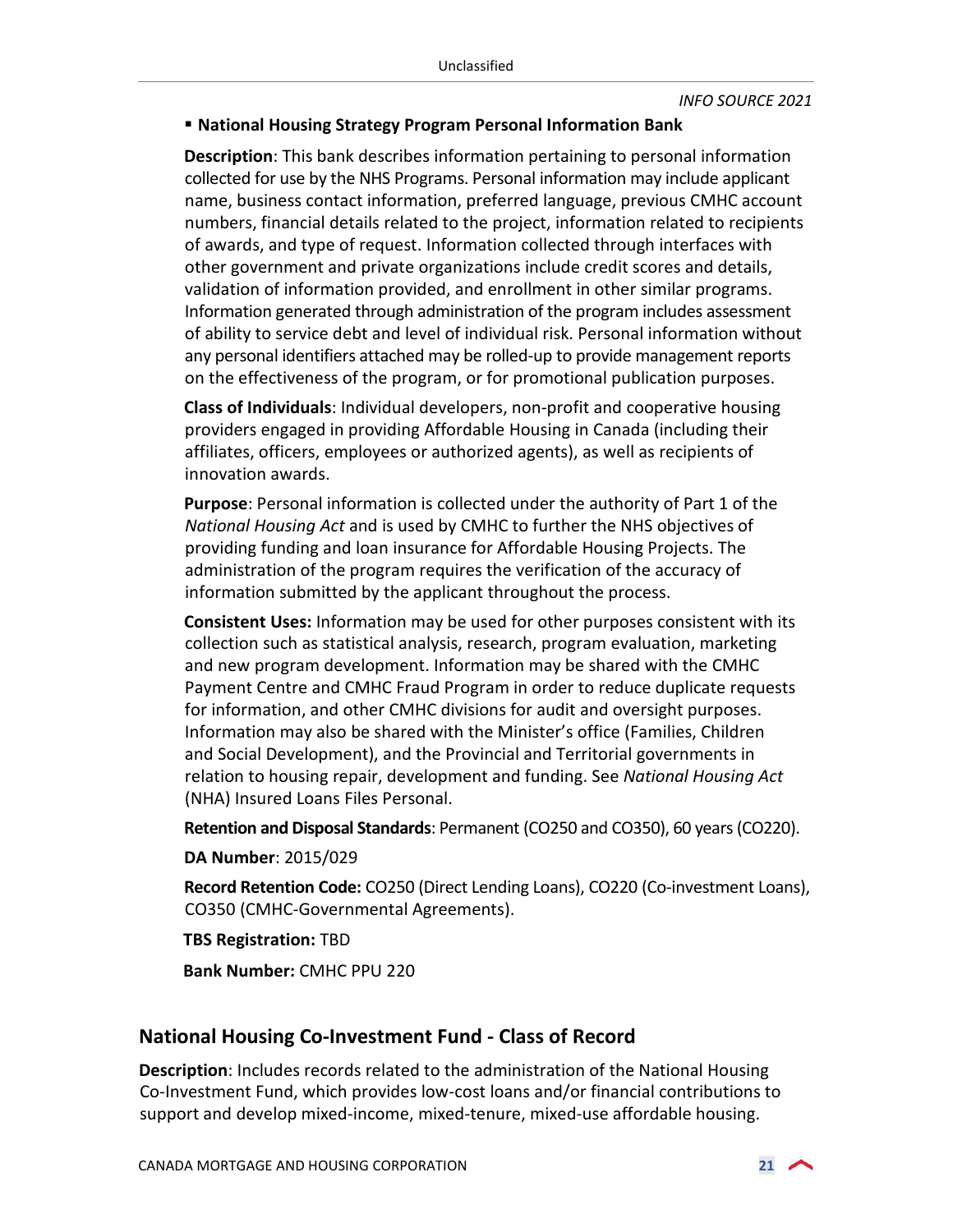**Document Types**: Includes applications, project files (including financial statements and building designs), contracts and agreements, contact information for projects, information on partners and other CMHC programs, applicant and/or builder resume, tenant profiles, ownership documents, beneficial owners names, guarantor information when applicable, searches on each applicant's PPSA, corporate registration and title on the land, purchase agreement, lease agreements, property ID number, property tax statement, ministerial loan guarantee, rent roll, information on funding, analysis of projects and correspondence with various lenders and other government departments.

**Record Retention Code**: CO220

**[National Housing Strategy Program Personal Information Bank](#page-20-0)**

#### **SEED and Preservation Fund - Class of Record**

**Description**: Includes records related to the administration of the SEED and Preservation programs, which provides interest-free loans and/or non-repayable contributions to help with costs related to pre-development activities (SEED) or to support the costs of preservation activities.

**Document Types**: Includes applications, project files (including financial statements and building designs), contracts and agreements, contact information for projects, identification of priority groups, proponent education history, information on partners and other CMHC programs, information on funding, ownership details, analysis of projects and correspondence with housing providers.

#### **Record Retention Code**: CO250

**[National Housing Strategy Program Personal Information Bank](#page-20-0)** 

#### **Affordable Housing Innovation Fund - Class of Record**

**Description**: Includes records related to the administration of the Affordable Housing Innovation Fund program, which supports the development of innovative approaches to affordable housing.

**Document Types**: Includes applications, project files (including financial statements and building designs), contracts and agreements, contact information for projects, personal ID numbers, driver's license, personal net worth statements, information on partners and other CMHC programs, information on funding, analysis of application, analysis of projects and correspondence with housing providers.

#### **Record Retention Code**: CO220

**[National Housing Strategy Program Personal Information Bank](#page-20-0)**

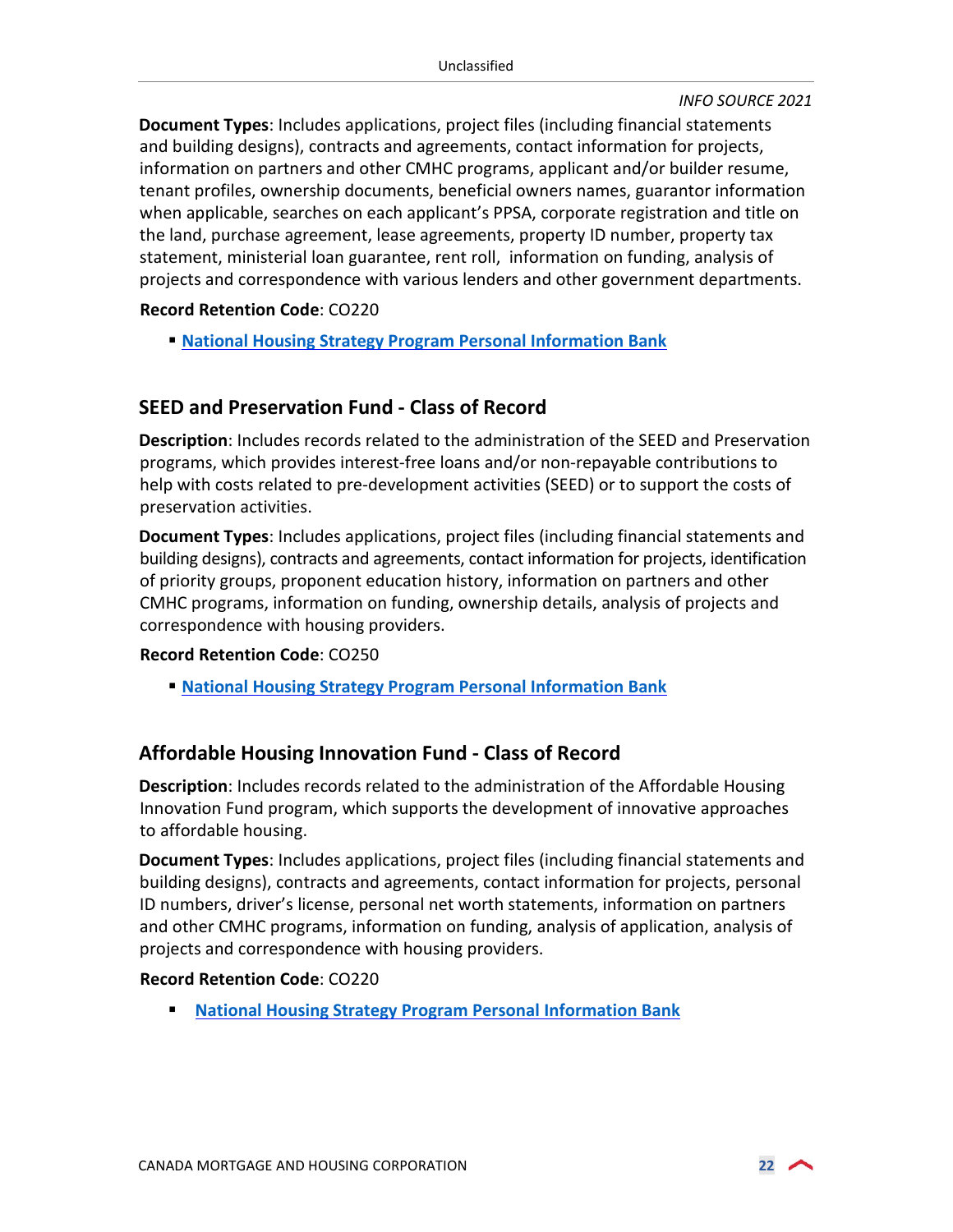## **Rental Construction Financing Initiative - Class of Record**

**Description**: Includes records related to the administration of the Rental Construction Financing Initiative, which provides low-cost loans to encourage the construction of rental housing across Canada, where there is a demonstrated need for additional rental supply.

**Document Types**: Includes applications, project files (including financial statements and building designs), contracts and agreements, contact information for projects, information on partners and other CMHC programs, information on funding, analysis of projects and correspondence lenders and borrowers.

#### **Record Retention Code**: CO190

 *National Housing Act* **(NHA) Insured and Uninsured [Loans Files – Personal](#page-39-0)  Information Bank**

## **Federal Lands Initiative - Class of Record**

**Description**: Includes records related to the administration of the Federal Lands Initiative, which supports the transfer of surplus federal lands and buildings to eligible proponents, at discounted or no cost, to support the development or affordable housing.

**Document Types**: Includes applications, project files (including financial statements and building designs), contracts and operating agreements, contact information for projects, information on partners and other CMHC programs, information on funding, analysis of projects and correspondence with other government departments, insured lenders and housing committees.

**Record Retention Code**: CA100

## **The Federal Community Housing Initiative (FCHI) Phase 1 and 2- Class of Record**

**Description**: Includes records related to the administration of the Federal Community Housing Initiative, which provides funding to federally administered community housing projects.

**Document Types**: Includes applications, project files including financial statements and building designs, contracts and operating agreements including contact information for projects, CMHC account number, housing provider name, mailing address, household composition, funding amount and number of household receiving funding.

#### **Record Retention Code**: CO350

[National Housing Strategy Program Personal Information Bank](#page-20-0)

#### **Rapid Housing Initiative – Class of Record**

**Description**: The Rapid Housing Initiative (RHI) will provide capital contributions to facilitate the rapid construction of new modular housing and/or acquisition of existing

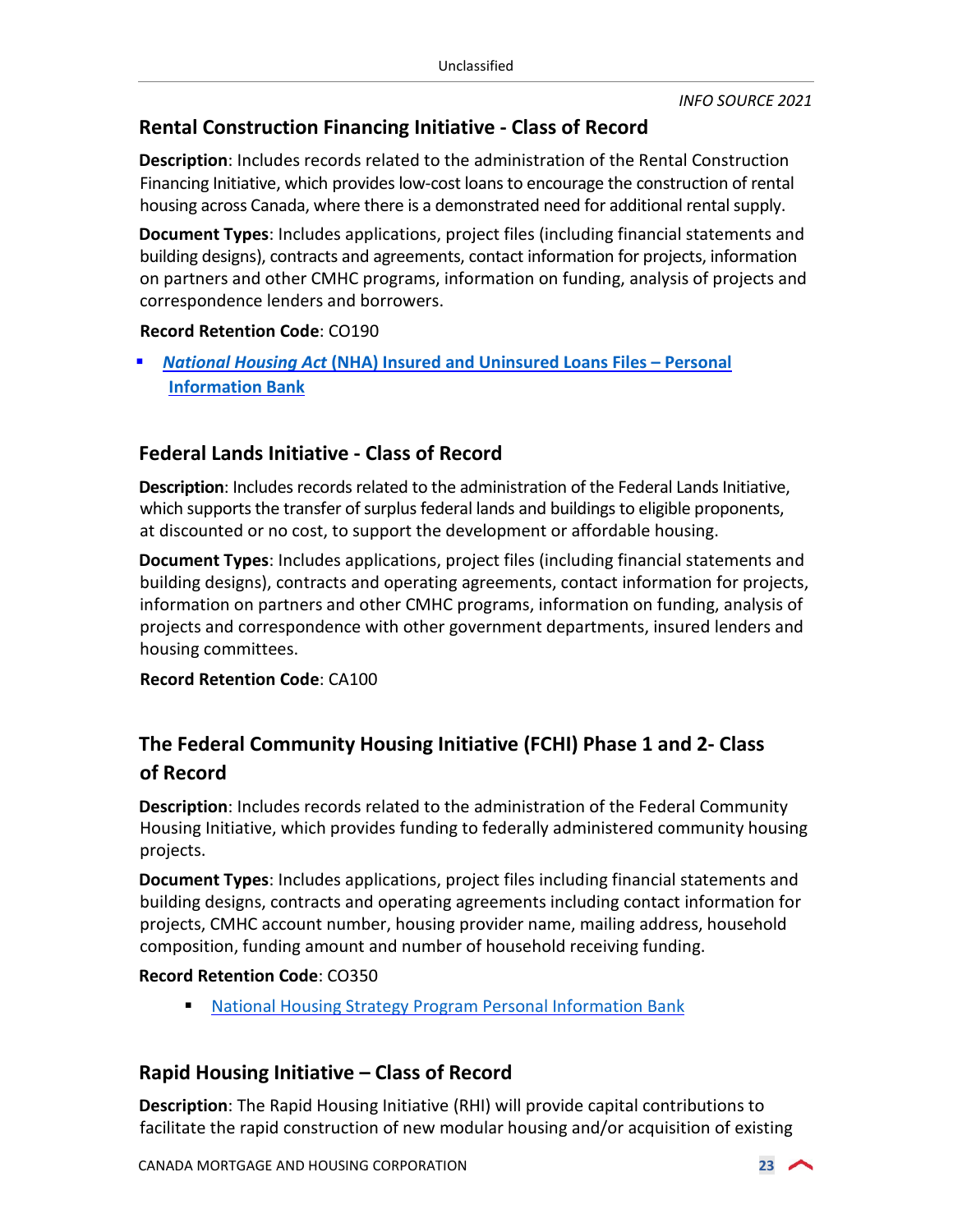buildings for the purpose of conversion and repurposing to permanent affordable, supportive or transitional housing. The objective is to create new units of permanent affordable housing for people and populations who are vulnerable targeted under the National Housing Strategy (NHS), especially people experiencing homelessness or living in temporary shelters as a result of the COVID-19 pandemic. The data collected under this initiative will allow CMHC to determine the number of people and populations who are vulnerable that have been assisted through this initiative.

**Document Types**: Data will be obtained from applications, contracts, and annual reporting by the Provinces, Territories, and Municipalities, Indigenous governing bodies and organizations, and non-profit organizations.

**Record Retention Code**: CO350

## <span id="page-23-0"></span>**ON-RESERVE HOUSING PROGRAMS**

Financial assistance is offered to First Nations and First Nation members under various programs, which help to provide suitable, adequate and affordable housing in reserve communities. CMHC's on-reserve programs support the construction of new social housing, renovation of existing houses, ongoing subsidies for the existing social housing portfolio that is administered by CMHC, the creation and renovation of shelters for victims of family violence, and an investment in skills development for First Nation people living on reserve.

#### **On-Reserve Non-Profit Housing - Class of Record**

**Description:** Includes records related to the assistance provided to First Nations in the construction, purchase and rehabilitation, and administration of suitable, adequate and affordable rental housing on reserve.

**Document Types:** Agreements; subsidy assistance administration files (includes ongoing subsidy for each project and changes to subsidy based on loan renewal); monitoring and advertising files (may include expression of interest in the program and monitoring of number of applicants); reports (i.e. progress of project and funds advanced); insured loan administration files (loan commitment, loan agreement etc.); land leases and funding development proposals.

#### **Record Retention Code**: CO360

**Note:** Loan files arranged by province and locality as well as by loan numbers.

[Housing Rehabilitation and Renovation - Personal Information Bank](#page-24-0)

## **Residential Rehabilitation Assistance Program (RRAP) On-Reserve - Class of Record**

**Description:** Includes records related to the financial assistance provided to First Nations and their members to repair substandard on-reserve homes to a minimum level of health

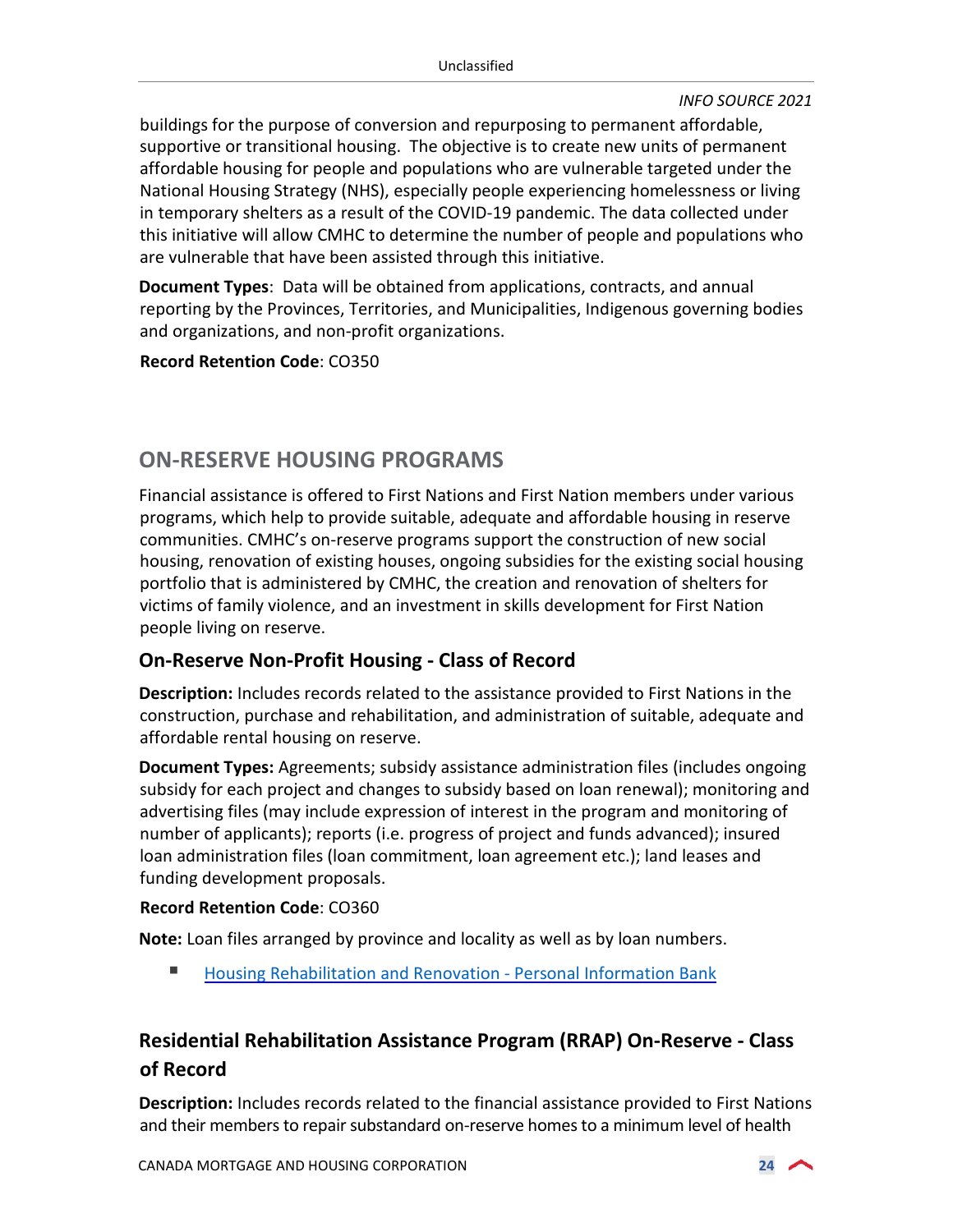and safety and to improve the accessibility of housing for persons with disabilities. On-Reserve RRAP also includes the Rental RRAP, RRAP Secondary and Garden Suites, and RRAP Conversion.

**Document Types:** Application files (application and all information related to the application); program administration files (correspondence to the FN, final costs and financial information, forgivable loan documentation); memoranda and briefings to upper management and Minister, as required; reports (i.e. progress of project and funds advanced); policies and guidelines.

#### **Record Retention Code:** CO360

**Note:** Loan files arranged by province and locality as well as by the loan numbers.

#### <span id="page-24-0"></span>**Housing Rehabilitation and Renovation - Personal Information Bank**

**Description:** The bank contains data on each applicant and property for *National Housing Act* loans and contributions for residential rehabilitation and renovation under RRAP, the Canada Home Renovation Plan (CHRP), the Rural and Native Housing Emergency Repair Program (currently known as the Emergency Repair Program (ERP); the Home Adaptation for Seniors' Independence (HASI) Program, the Shelter Enhancement Program (SEP) and the Retrofit Initiative.

**Class of Individuals:** Recipients of housing rehabilitation assistance.

**Purpose:** The purpose of this bank is to assess applicants' eligibility, and to administer loans and contributions.

**Consistent Uses:** The information in this bank is used for analytical and reporting purposes and to investigate cases of suspected fraud.

**Retention and Disposal Standards:** Permanent

**DA Number:** 2015/029 **Record Retention Code:** CO360 **TBS Registration:** 001919 **Bank Number:** CMHC PPU 035

## **Home Adaptations for Seniors' Independence (HASI) Program – On-Reserve - Class of Record**

**Description:** Includes records related to the help provided to First Nations and First Nation members on-reserve to pay for minor home adaptations to extend the time low-income seniors can live in their own homes independently.

**Document Types:** Application files (application and all information related to support the application); program administration files correspondence to the FN, final costs and financial information, forgivable loan documentation); to upper management and Minister, as required; reports (i.e. progress of project and funds advanced) policies and guidelines.

#### **Record Retention Code:** CO360

CANADA MORTGAGE AND HOUSING CORPORATION **25**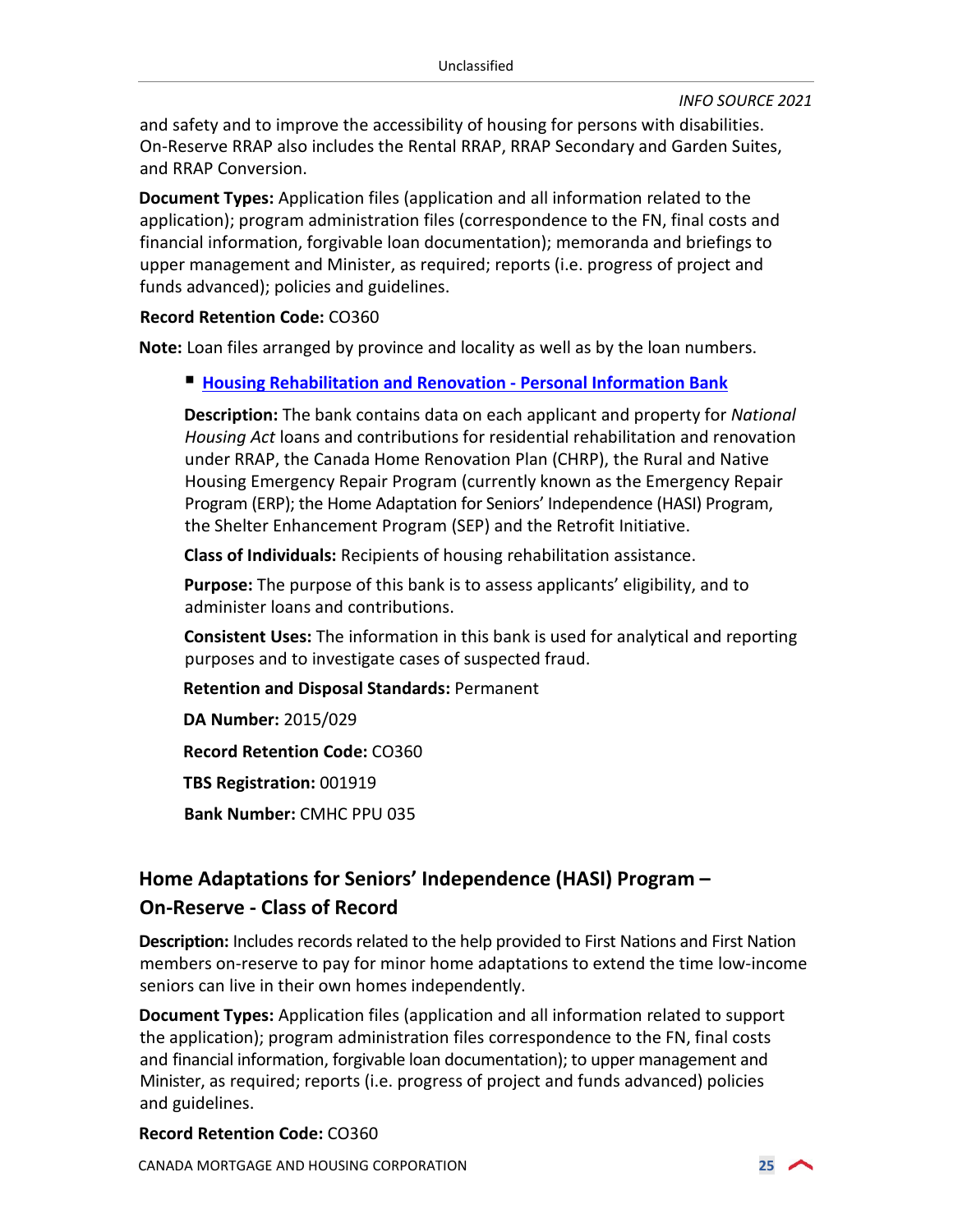**Note:** Loan files arranged by province and locality as well as by loan numbers.

**[Housing Rehabilitation and Renovation - Personal Information Bank](#page-24-0)**

#### **Shelter Enhancement Program (SEP) – On-Reserve - Class of Record**

**Description:** Includes records related to the administration of the Shelter Enhancement Program (SEP) which assists in repairing, rehabilitating and improving existing shelters on-reserve for women and their children, youth and men who are victims of family violence; and in acquiring or building new shelters and second-stage housing on-reserve where needed.

**Document Types:** Application files (application and all information related to support the application); program administration files correspondence to the FN, final costs and financial information, forgivable loan documentation); to upper management and Minister, as required; reports (i.e. progress of project and funds advanced) policies and guidelines.

#### **Record Retention Code:** CO360

**Note:** Loan files arranged by province and locality as well as by loan numbers.

**[Housing Rehabilitation and Renovation - Personal Information Bank](#page-24-0)**

#### **On-Reserve Retrofit Initiative- Class of Record**

**Description:** Includes records related to the creation of new affordable housing and renovation and retrofit of existing social housing. Records also contain information on the contributions that were provided to eligible social housing units on-reserve, funded and administered by CMHC, to undertake renovations, energy retrofits and to make emergency repairs required for the continued safe occupancy of their houses. Records may also include information on On-reserve federally-funded social housing units currently subject to an operating agreement under *National Housing Act* Section 95 as they were eligible to qualify.

**Document Types:** Agreements; Application files (application and all information related to support the application); program administration files correspondence to the First Nation, final costs and financial information, forgivable loan documentation); to upper management and Minister, as required; reports (i.e. progress of project and funds advanced) policies and guidelines and development proposals.

#### **Record Retention Code:** CO360

**Note:** Loan files arranged by province and locality as well as by account numbers.

#### **Emergency Repair Program (ERP) On-Reserve - Class of Record**

**Description:** Includes records related to the financial assistance provided to low-income occupants to undertake emergency repairs required for the continued safe occupancy of their homes.

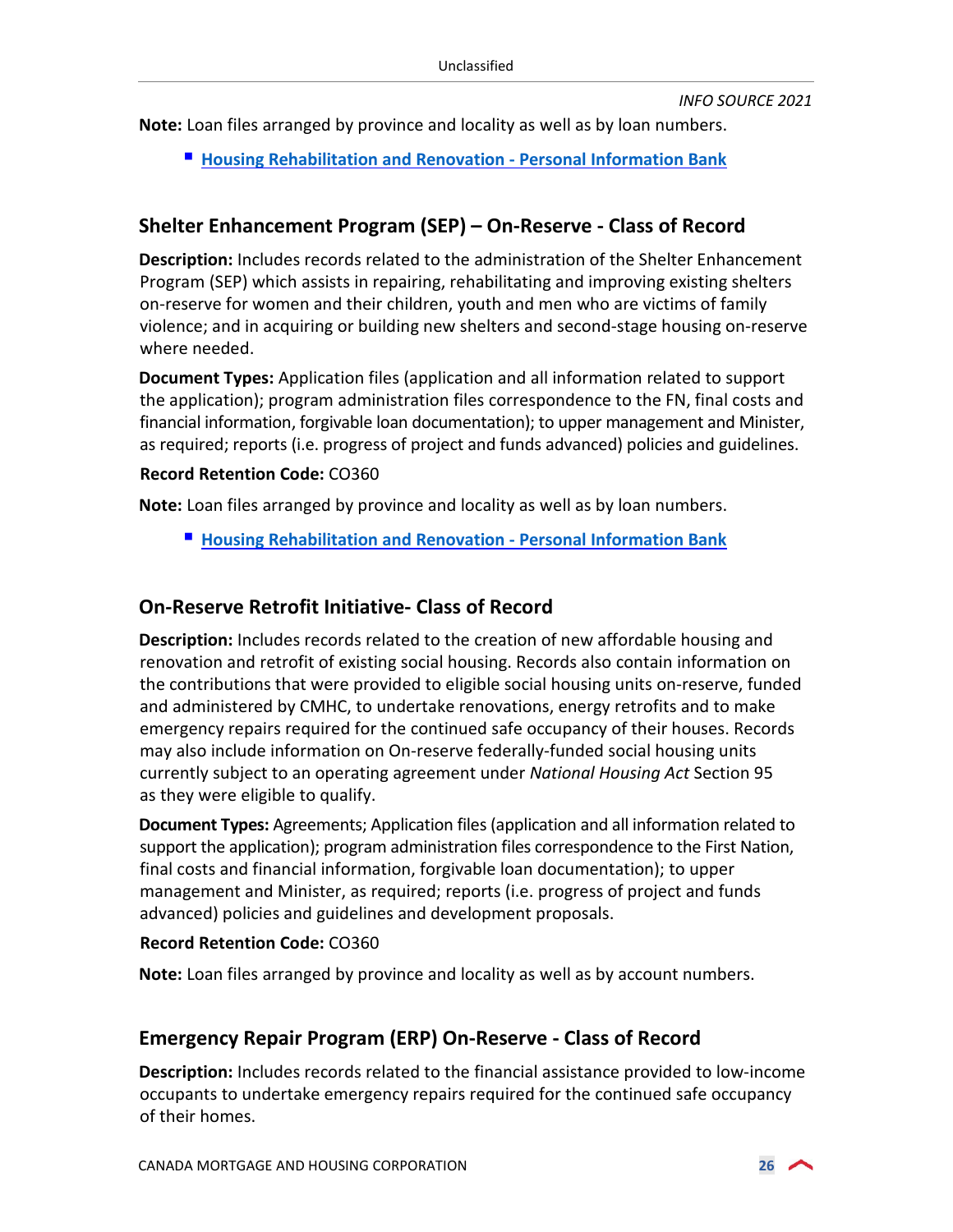**Document Types:** Application files (application and all information related to support the application); program administration files correspondence to the First Nation, final costs and financial information, forgivable loan documentation); to upper management and Minister, as required; reports (i.e. progress of project and funds advanced) policies and guidelines.

#### **Record Retention Code:** CO360

**Note:** Files arranged by province and by individual files, as well as by account numbers.

**[Housing Rehabilitation and Renovation - Personal Information Bank](#page-24-0)**

#### **First Nation Skills Development - Class of Record**

**Description:** Includes records related to the acquisition of tools in terms of knowledge, skills, training, advice, coaching, organization and professional development and resources that assists First Nations to work towards self-sufficiency in housing. Records also contain information on assistance is provided to First Nation members, housing institutions and individual housing providers and members to acquire the skills and knowledge to design, build, inspect, finance, maintain and manage housing on-reserve. Also includes records related to on-the-job training and mentorship of First Nation community housing staff.

**Document Types:** Contribution agreements and contracts; program administration files including progress of initiative, applications for mentorships and on the job training; training material; correspondence; memoranda and briefings to upper management and Minister, as required; reports (i.e. progress of project, interim and final reports from the First Nation, and funds advanced), evaluations/surveys; reports; policies and guidelines.

#### **Record Retention Code:** CO360

**Note:** Files arranged by province and by client need.

**[Housing Rehabilitation and Renovation - Personal Information Bank](#page-24-0)**

#### **Housing Internship for Indigenous Youth - Class of Record**

**Description:** Includes records related to the administration of this youth employment initiative which provides work experience and on-the-job training for Indigenous youth to assist them in pursuing long-term employment in the housing industry. Records also contains information on the housing internships that are available to Indigenous youth who have an eligible sponsor.

**Document Types:** Subsidy administration files (including application, correspondence etc.); memoranda and briefings; reports (including: number of internships in each region, funds committed; expenditures) and agreements.

#### **Record Retention Code:** CO360

**Note:** Files arranged by program year, province/territory and participants.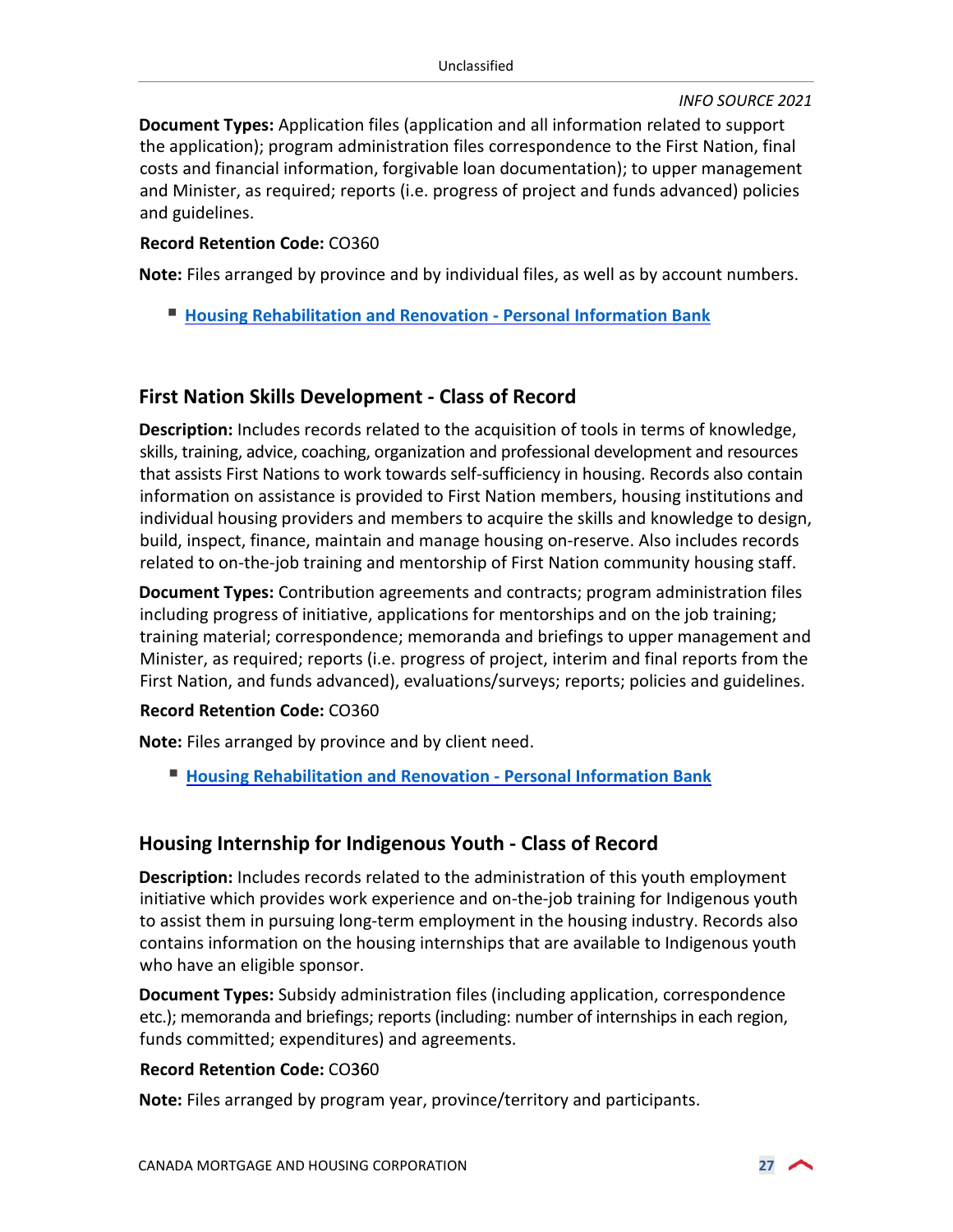#### **Housing Internship for Indigenous Youth – Personal Information Bank**

**Description**: This bank describes information related to the administration of the Housing Internship for Indigenous Youth (HIIY), part of the federal government's Youth Employment Strategy. Personal information may include: name, contact information (mailing address, home phone, cellular phone, email address), date of birth, biographical information such as gender and employment equity details, aboriginal status, residency status, work and education history, languages spoken (English/French), employment status (including participation in the ESDC Employment Insurance program), personal opinions and views about the individual.

**Class of Individuals:** First Nation Band Council or Tribal Council or Inuit Community or business organization applying to participate as a Sponsor in the HIIY Program, as well as Aboriginal youth recruited to the HIIY program by their respective Sponsor.

**Purpose:** Personal information is collected under the authority of Section 75 of the *National Housing Act* and will be used to validate credentials, assess eligibility, and provide funding under the HIIY Program, and obtain feedback from program participants.

**Consistent Uses:** Information is shared between CMHC Regions and Headquarters to determine program eligibility, and funding to program participants. Information will be shared with Employment and Social Development (ESDC) Canada for their evaluation of the Youth Employment Strategy initiative, Reference Employment Benefits, Support Measures and Other Programs (HRSDC PPU 293). Aggregate information may be used for program evaluation and briefings to CMHC senior management.

**Retention and Disposal Standards**: Permanent

**DA Number**: 2015/029 **Record Retention Code:** CO360 **TBS Registration:** 001919 **Bank Number:** CMHC PPU 170

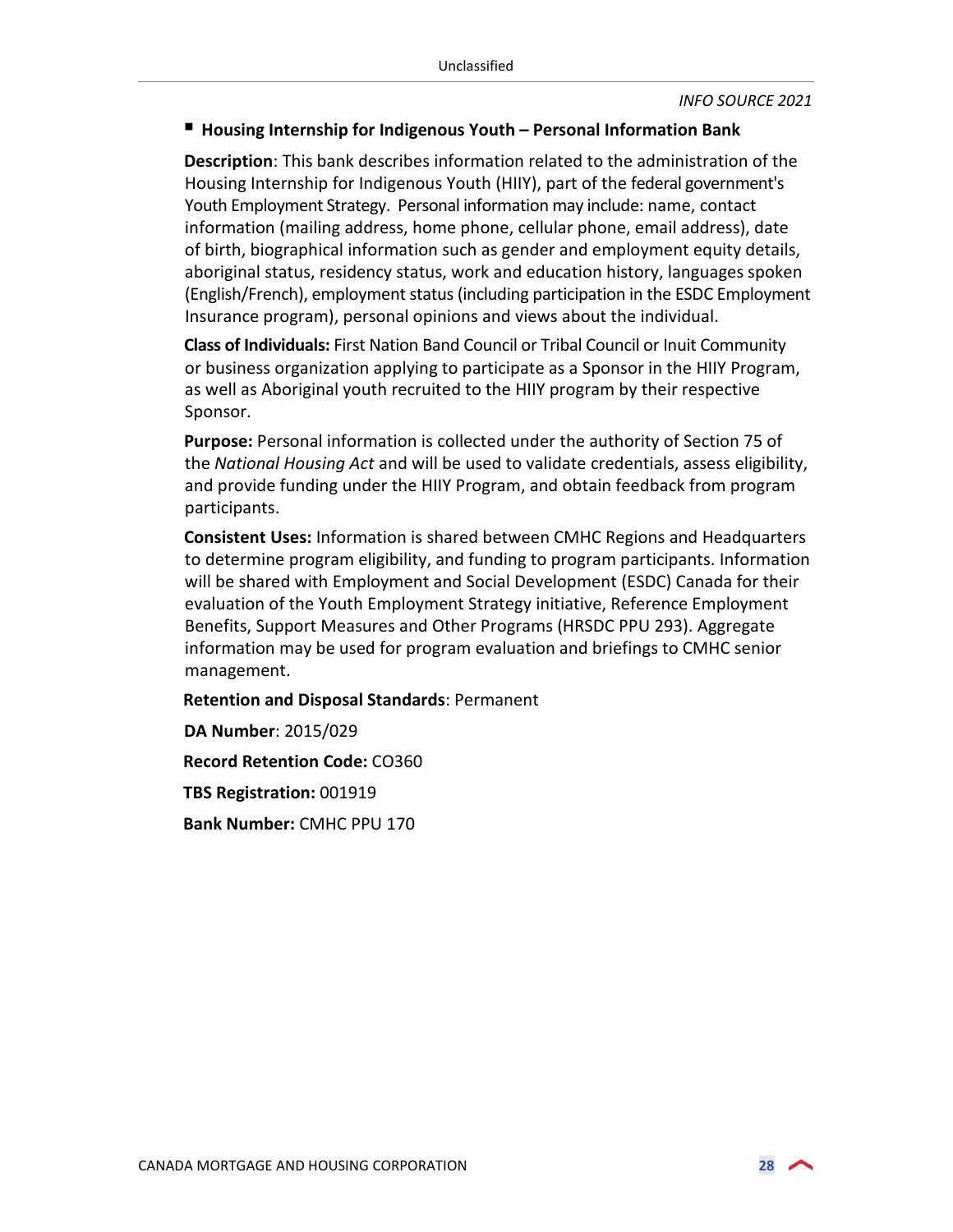## <span id="page-28-0"></span>**HOUSING REPAIR AND IMPROVEMENT PROGRAMS**

CMHC's housing repair and improvement programs provide financial assistance for the repair and rehabilitation of existing affordable housing across Canada, including assistance to address major deficiencies or make accessibility modifications in housing occupied by low-income homeowners or renters and convert non-residential properties into affordable, self-contained rental housing units or bed-units, under the Residential Rehabilitation Assistance Programs (RRAP).

## **Neighbourhood Improvement Program (NIP) and Residential Rehabilitation Assistance Programs - Class of Record**

**Description:** Includes records related to the administration and delivery of the Neighbourhood Improvement Program (NIP) and the Residential Rehabilitation Assistance Programs (RRAP).

**Document Types:** Applications; inspection reports; standards and guidelines; training material; submissions; correspondence and agreements.

**Record Retention Code:** CC100 (TBD) and CC105 (TBD)

**Note:** Loan files were arranged by province and loan numbers. NIP ended December 31, 1994.

## **RESIDENTIAL REHABILITATION ASSISTANCE PROGRAMS OFF-RESERVE – Class of Record**

**Description:** Residential Rehabilitation Assistance Programs (RRAP) provided financial assistance to address major deficiencies or make accessibility modifications in housing occupied by low-income homeowners or renters and convert non-residential properties into affordable, self-contained rental housing units or bed-units.

**Document Types:** historic bilateral funding agreements with provinces and territories that include the program design details, treasury board submission for the funding and design of the program, reporting from provinces and territories on the use of the funds, and related correspondence.

#### **Record Retention Code:** CO370

**Note:** RRAP off reserve program is no longer delivered in this method. Current federal funding-under the National Housing Strategy (NHS) that flows to provinces and territories for delivery of affordable housing programs provides flexibility for provinces and territories to design and deliver programs that address local needs. Thus, delivery of the RRAP off reserve program was no longer required to be delivered in this specific form after 2011.

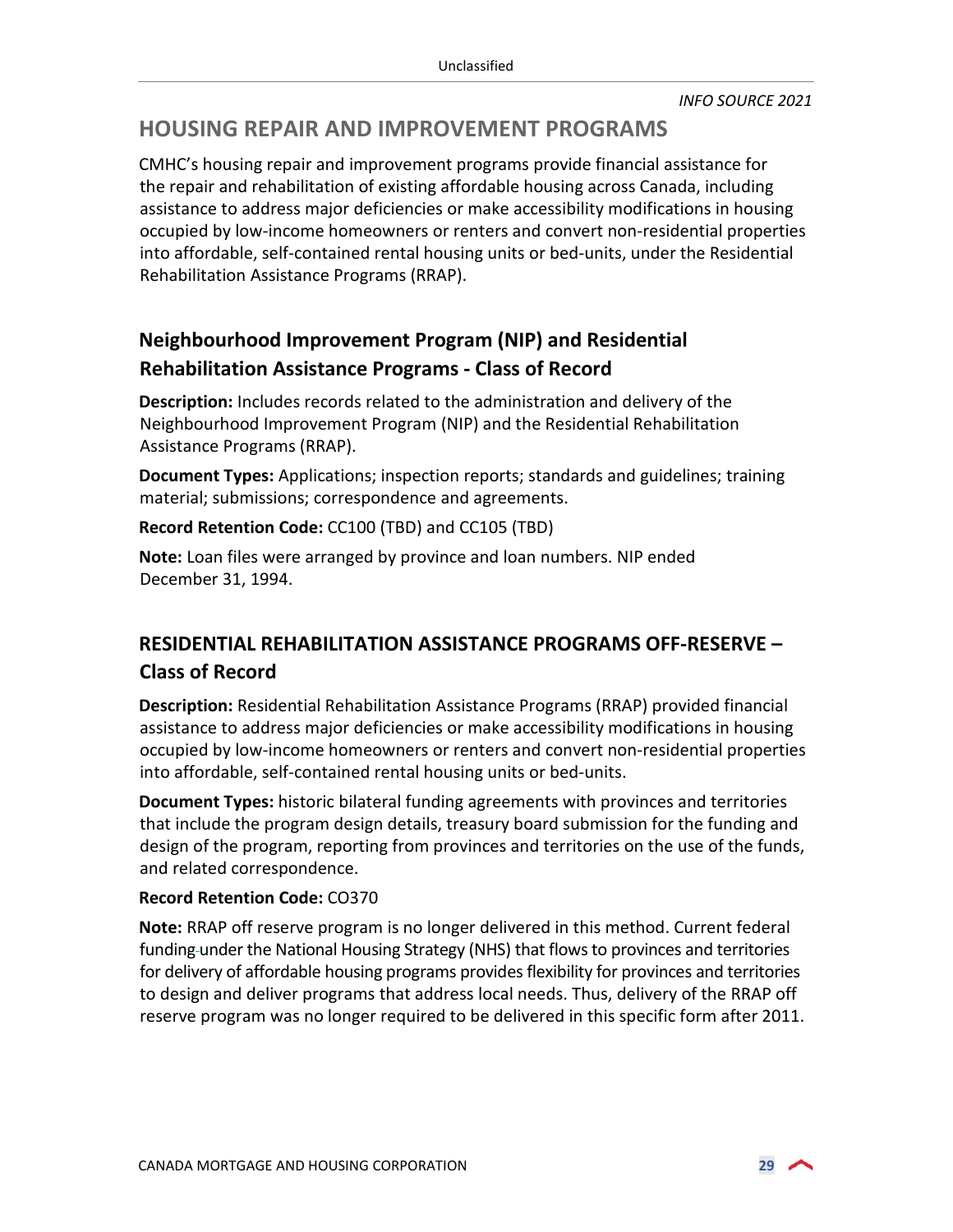## **Rehabilitation Skills Training Centre - Class of Record**

**Description:** Includes records related to the Rehabilitation Skills Training Centre which provided technical skills training to inspectors, and covered topics such as the inspection process, specification writing and cost estimating. Course material was used for the training of RRAP Delivery Agents with courses delivered through community colleges.

**Document Types:** Policies; educational material and correspondence.

#### **Record Retention Code:** CC100

**Note:** Files are arranged by subject. Program terminated on December 31, 1984.

#### **RRAP Homeowner Class of Record**

**Description:** Includes records related to the financial assistance offered to low-income homeowners for mandatory home repairs that will preserve the quality of affordable housing. The program helps people who live in substandard dwellings to pay for necessary repairs to their home.

**Document Types:** F-P/T agreements; correspondence; claims for CMHC funding, PT financial and program reporting; guidelines; procedures; memoranda and briefings; application forms, applicants' evidence of income; property inspection reports and rent rolls.

#### **Record Retention Code:** CO360

**Note:** Loan files arranged by province and loan numbers.

**[Housing Rehabilitation and Renovation - Personal Information Bank](#page-24-0)** 

#### **RRAP for Persons with Disabilities - Class of Record**

**Description:** Includes records related to the financial assistance offered to homeowners and landlords to pay for modifications to make their property more accessible to persons with disabilities.

**Document Types:** F-P/T agreements; correspondence; claims for CMHC funding, PT financial and program reporting; guidelines; procedures; memoranda and briefings; application forms, applicants' evidence of income; property inspection reports and rent rolls.

#### **Record Retention Code:** CO360

**Note:** Loan files arranged by province and loan numbers.

**[Housing Rehabilitation and Renovation - Personal Information](#page-24-0) Bank**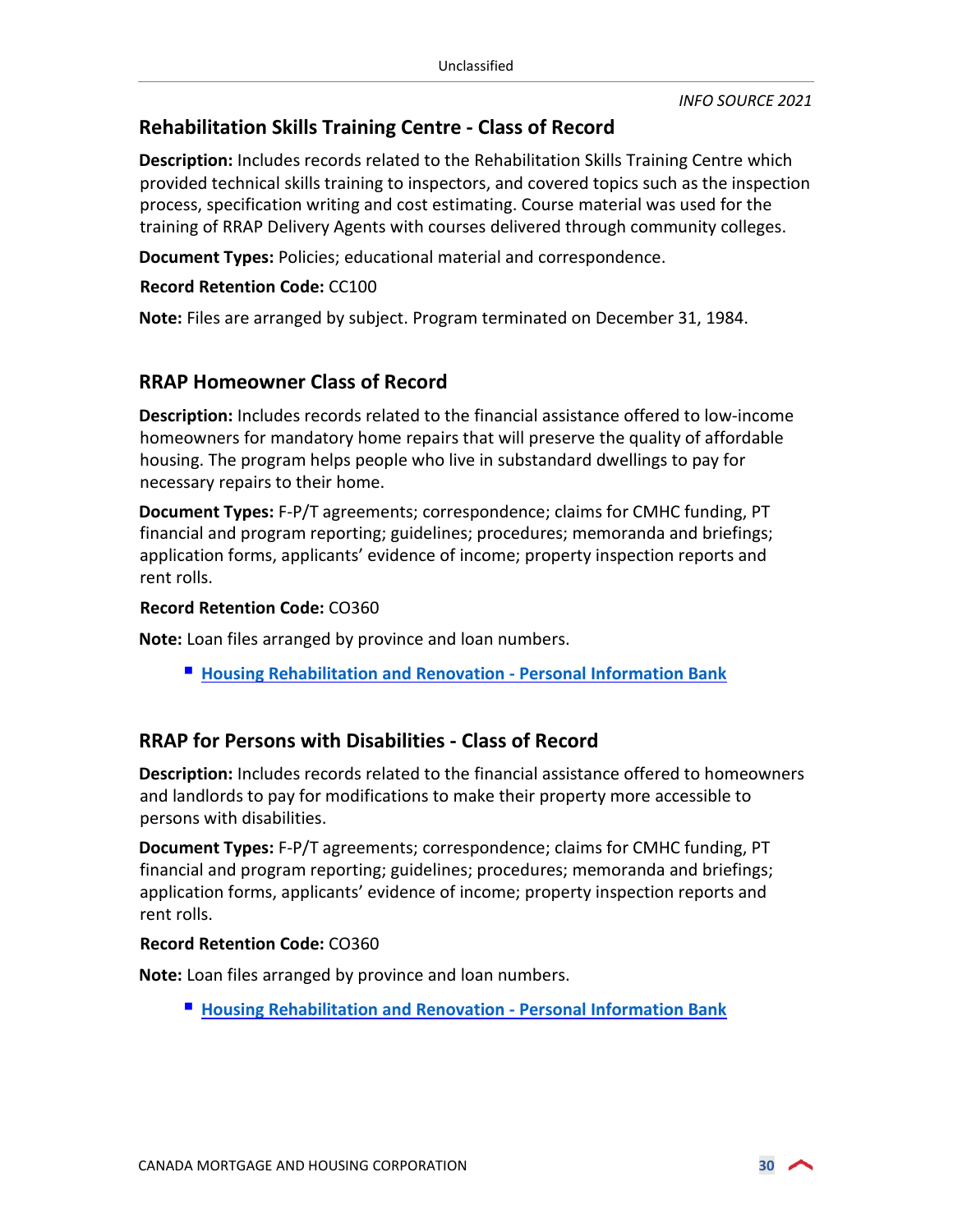## **RRAP Rental Housing - Class of Record**

**Description:** Includes records related to the financial assistance to landlords to pay for mandatory repairs to self-contained units occupied by low-income tenants and for the creation of a Secondary or Garden Suite for a low-income senior or adult with a disability.

**Document Types:** F-P/T agreements; correspondence; claims for CMHC funding, PT financial and program reporting; guidelines; procedures; memoranda and briefings; application forms, applicants' evidence of income; property inspection reports and rent rolls.

#### **Record Retention Code:** CO360

**Note:** Loan files arranged by province and loan numbers.

**[Housing Rehabilitation and Renovation - Personal Information Bank](#page-24-0)**

## **Residential Rehabilitation Assistance Program (RRAP) Conversion - Class of Record**

**Description:** Includes records related to the funding for the conversion of nonresidential properties into affordable, self-contained rental housing units or bed-units.

**Document Types:** F-P/T agreements; correspondence; claims for CMHC funding, PT financial and program reporting; guidelines; procedures; memoranda and briefings; application forms, property inspection reports and rent rolls.

#### **Record Retention Code:** CO360

**Note:** Loan files arranged by province and loan numbers.

**[Housing Rehabilitation and Renovation - Personal Information](#page-24-0) Bank**

#### **Emergency Repair Program - Class of Record**

**Description:** Includes records related to the financial assistance provided to low-income homeowners or occupants in rural areas with populations of 2,500 or less to undertake emergency repairs required for the continued safe occupancy of their houses.

**Document Types:** F-P/T agreements; correspondence; claims for CMHC funding, PT financial and program reporting; guidelines; procedures; memoranda and briefings; application forms, applicants' evidence of income and property inspection reports.

#### **Record Retention Code:** CO360

**Note:** Files arranged by province and by individual files.

**[Housing Rehabilitation and Renovation - Personal Information Bank](#page-24-0)**

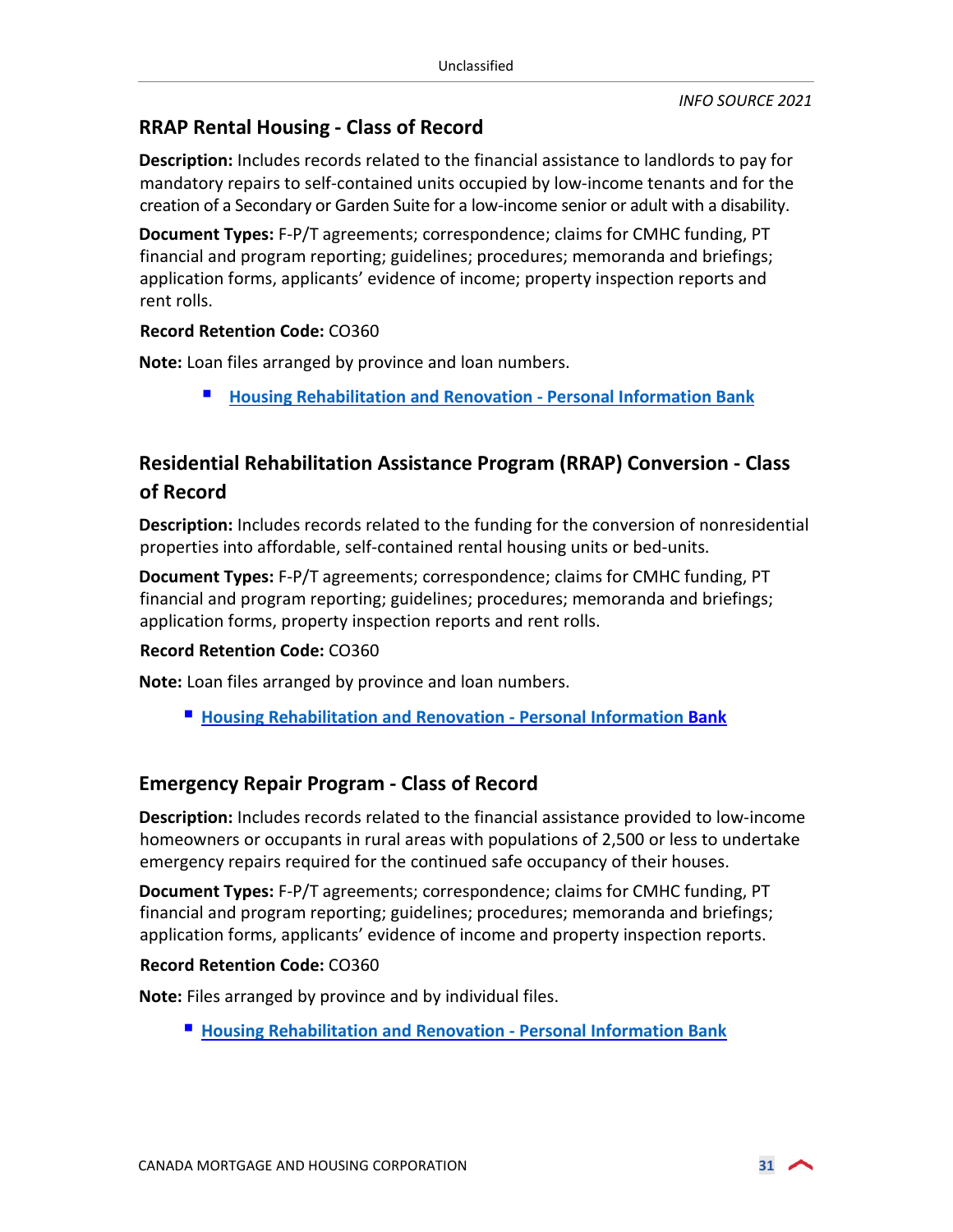## **Home Adaptations for Seniors' Independence - Class of Record**

**Description:** Includes records related to the financial assistance for minor home adaptations to extend the time low-income seniors can live in their own homes independently. The program provided financial assistance to homeowners and landlords to pay for minor home adaptations to extend the time low-income seniors can live in their own homes independently. Homeowners and landlords could qualify for assistance as long as the occupant of the dwelling where the adaptations were made met the eligibility criteria.

**Document Types:** F-P/T agreements; correspondence; claims for CMHC funding, PT financial and program reporting; guidelines; procedures; memoranda and briefings; application forms, applicants' evidence of income; property inspection reports and rent rolls.

#### **Record Retention Code:** CO360

**Note:** Loan files arranged by province and locality as well as by loan numbers.

**[Housing Rehabilitation and Renovation - Personal Information Bank](#page-24-0)**

## **Family Violence Initiatives - Class of Record**

**Description:** Includes records related to the funding provided for the creation or renovation of family violence shelters and second stage housing. The Shelter Enhancement Program assisted in repairing, rehabilitating and improving existing shelters for women and their children, youth and men who are victims of family violence; and in acquiring or building new shelters and second-stage housing where needed.

**Document Types:** F-P/T agreements; correspondence; claims for CMHC funding, PT financial and program reporting; guidelines; procedures; memoranda and briefings; application forms and property inspection reports.

#### **Record Retention Code:** CO360

**Note:** Files arranged by province and by loan case file.

**[Housing Rehabilitation and Renovation - Personal Information Bank](#page-24-0)** 

## **Renovation and Retrofit of Social Housing – Provinces/Territories - Class of Record**

**Description:** Includes records related to the contributions for the renovation or retrofit of social housing units for low-income Canadians.

**Document Types:** Federal-provincial/territorial agreements; records of commitments including project details; correspondence; briefings; as financial and program performance reports; guidelines and procedures.

#### **Record Retention Code:** CO350

**Note:** Files arranged by province, and where applicable, by record of commitment numbers. The initiative ended on March 31, 2011.

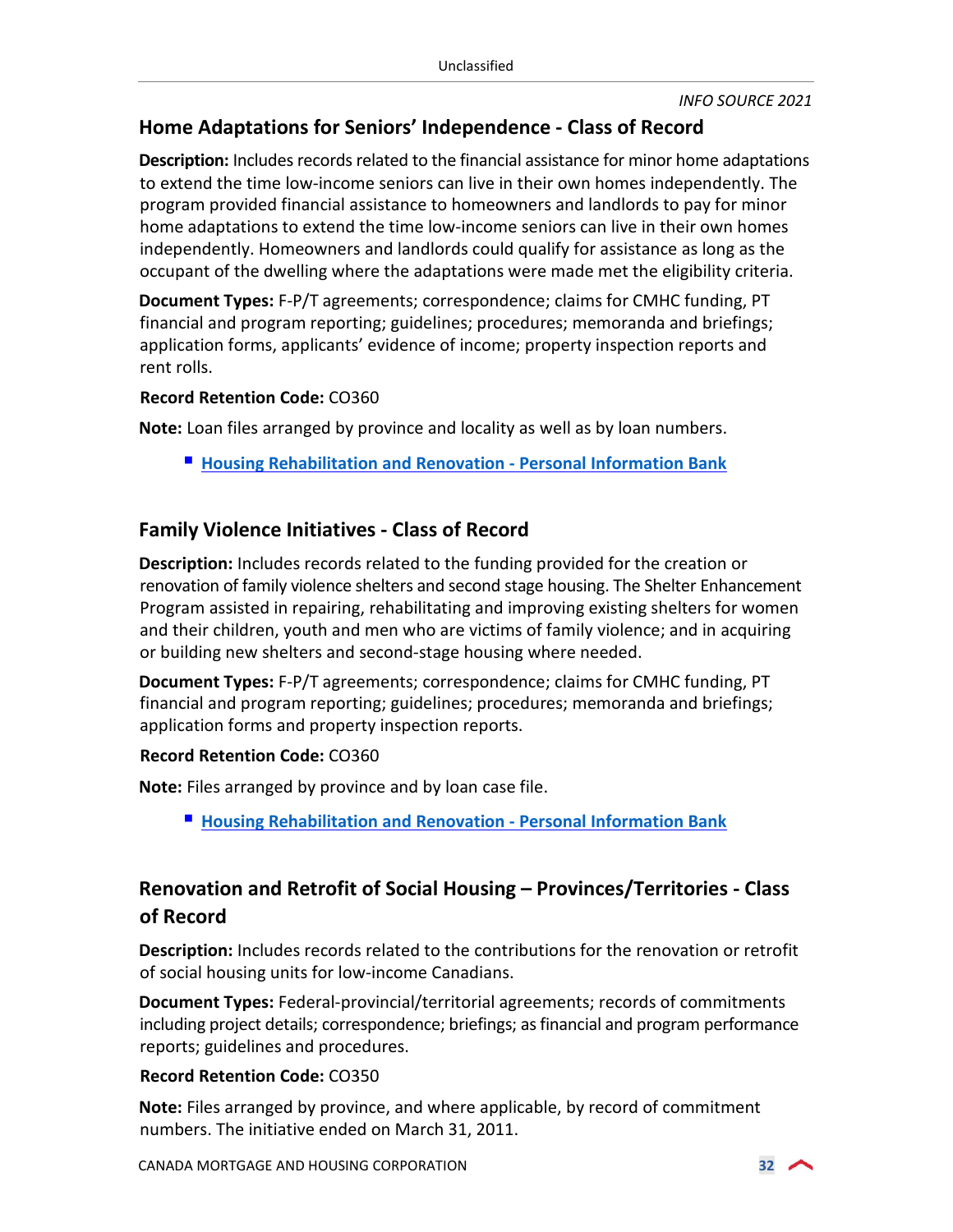## **Renovation and Retrofit of Social Housing CEAP – Federal Unilateral - Class of Record**

**Description:** Includes records related to the contributions provided to social housing units funded and administered by CMHC to undertake renovations and energy retrofits. **Document Types:** Applications; program description, physical condition report; records of commitments; correspondence; mortgage documents briefings; guidelines; procedures and agreements.

#### **Record Retention Code:** CO350

**Note:** Files arranged by province, program type and loan numbers. The initiative ended on March 31, 2011.

## **Energy and Water Efficiency Retrofits and Renovations to Existing Social Housing – Provinces & Territories - Class of Record**

**Description:** Includes records related to the federal funding provided through agreements with provinces and territories for the renovation, energy and water efficiency retrofits to social housing under provincial/territorial administration.

**Document Types:** Bilateral agreements with provinces and territories; spending plans; project details in claims for CMHC funding; P/T reporting; correspondence and briefing notes.

**Record Retention Code:** CO350

## **Energy and Water Efficiency Retrofits and Renovations to Existing Social Housing – Federal Unilateral - Class of Record**

**Description:** Includes records related to the federal funding for the renovation, energy and water efficiency retrofits to social housing under CMHC administration.

**Document Types:** Applications for funding; contribution and mortgage agreements; inspection reports; project financial assessments; guidelines; procedures and briefing notes.

**Record Retention Code:** CO350

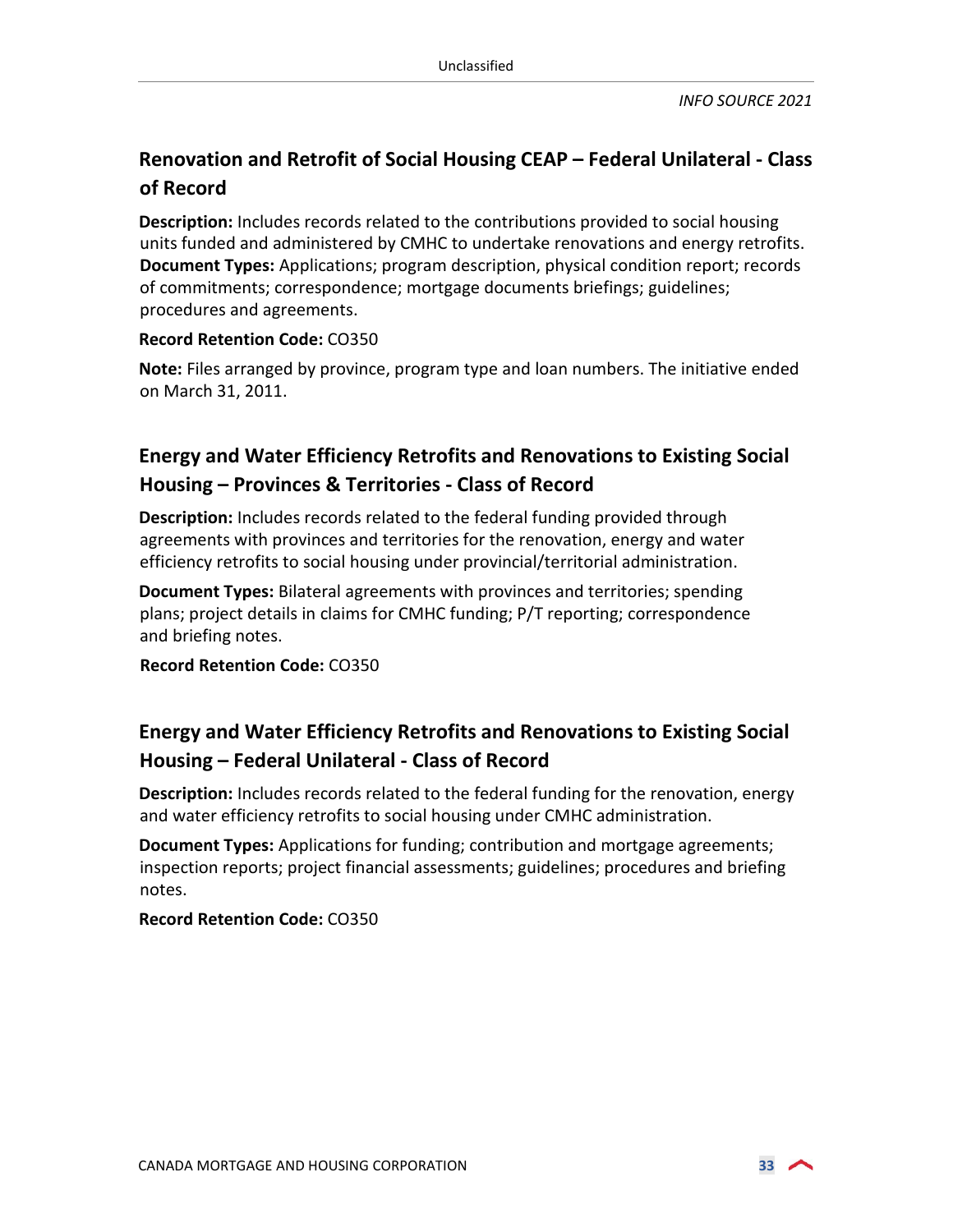## <span id="page-33-0"></span>**CANADIAN HOUSING RESEARCH AND ANALYSIS**

CMHC collects, analyzes and disseminates housing information that facilitates informed housing-related decisions by those in the industry, all levels of government, the public at large and CMHC. CMHC undertakes, or supports others to undertake research to maintain a system view of housing needs and conditions, particularly for groups that are vulnerable. Our research is directed at accelerating housing affordability and supporting stability of the housing finance system. CMHC disseminates data, information and insights from this research to inform decision making in the formulation and deployment of housing policies, programs, technologies and practices.

## **Housing Survey Data - Class of Record**

**Description:** Includes records related to the housing-related data acquired through monthly, quarterly and annual surveys. Housing surveys covering residential construction, primary and secondary rental markets, seniors' housing, as well as rental structures related to social and affordable housing. They are entitled; the Starts and Completions Survey, the Market Absorption Survey, the Rental Market Survey, the Condominium Apartment Survey, the Seniors' Housing Survey, and Social and Affordable Survey – Rental Structures.

**Document Types:** Statistical and analytical reports; internal surveys and correspondence.

#### **Record Retention Code:** CM170

**Note:** Files arranged by geographic location, date, frequency and survey.

#### <span id="page-33-1"></span>**Housing Surveys - List of Contacts - Personal Information Bank**

**Description:** This bank contains a list of contact persons from businesses and companies from whom data is collected, the contact's name, business address, business telephone number, and business e-mail.

**Class of Individuals:** Contact persons at businesses or companies who can provide responses to the surveys.

**Purpose:** The list of contact persons is used to obtain data on structures that are surveyed.

**Consistent Uses:** The information is used to conduct surveys.

**Retention and Disposal Standards:** 5 years

**DA Number:** 2015/029

**Record Retention Code:** CM170

**TBS Registration:** 003136

**Bank Number:** CMHC PPU 130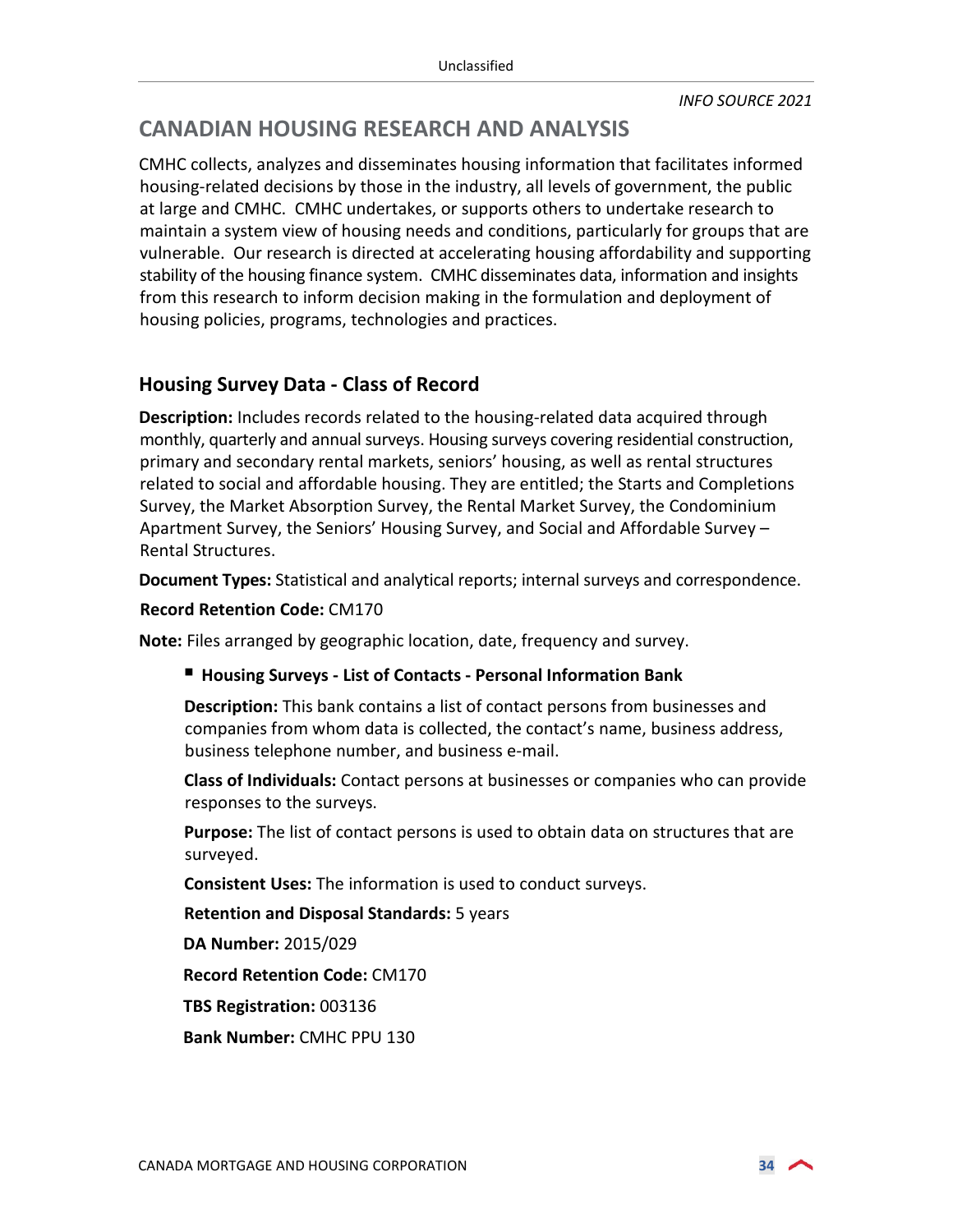#### **Market Data and Insights - Class of Record**

**Description:** Includes records related to the list of contacts to collect market intelligence from the housing industry and other industry stakeholders.

**Document Types:** Correspondence as well as data and analytical reports e.g. Housing Market Assessment, Housing Market Outlook, Rental Market Report, Rental Market Statistics, Housing Information Monthly; presentation material and housing industry information.

#### **Record Retention Code:** PO105

**Note:** Files arranged by geographical area.

#### **Housing Policy and Research Information Distribution - Personal Information Bank**

**Description:** This bank comprises client names, addresses, e-mail addresses of individuals, firms and agencies who provide insights on Canadian housing markets or contribute to CMHC's understanding of housing markets.

**Class of Individuals:** The information in the bank relates to persons, firms and agencies interested in housing market information.

**Purpose:** The information was obtained to notify interested parties on the availability of housing market publications.

**Consistent Uses:** The information is used to distribute and collect documentation to/from individuals, firms, companies, organizations, etc., and occasionally conduct CMHC marketing surveys to improve its products and services.

**Retention and Disposal Standards:** 5 years

**DA Number:** 2015/029 **Record Retention Code:** PO105 **TBS Registration:** 003683 **Bank Number:** CMHC PPU 085

## **Consolidated Research Program - Class of Record**

**Description:** Includes records related to procurement of research, data development, product development and dissemination, education and the provision of input, advice and information on current and emerging housing issues, including enhanced research funding such as the funding allocated through the National Housing Strategy.

**Document Types:** Research reports; research papers; case studies; factsheets/insights; best practice guides; consumer and industry advisory documents; Web content; planning and technical performance assessments; agreements and correspondence with researchers, contractors and government entities.

**Record Retention Code:** PO140

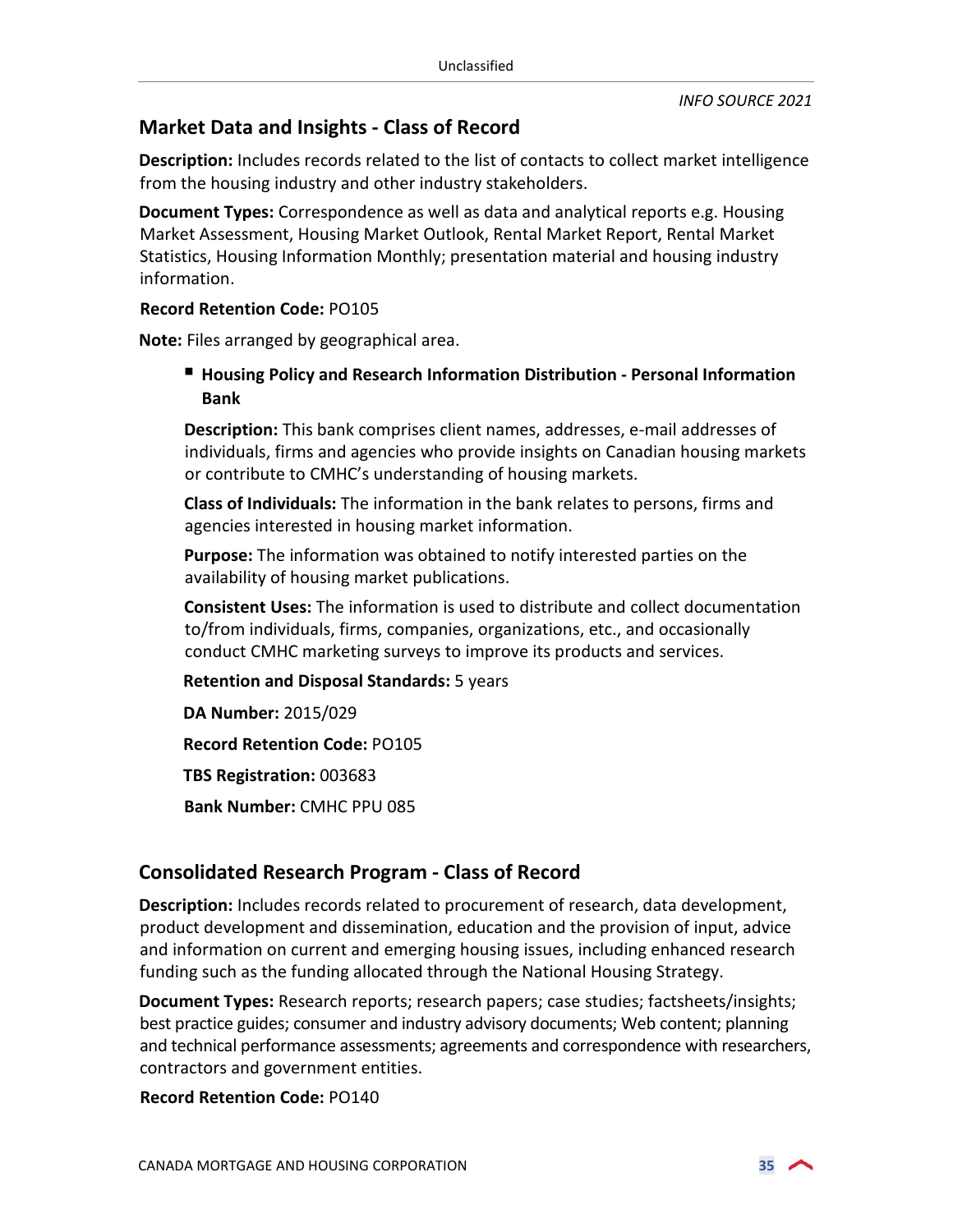#### **Research - External and Internal - Personal Information Bank**

**Description:** This bank maintains data related to housing needs and conditions, including expertise and experience of individuals and organizations. The bank may contain the following types of information: contact information (name, phone number and email) and housing related information including household composition, past and current housing needs and conditions.

**Class of Individuals:** The information in the bank relates to persons, including those who are vulnerable with respect to housing, and organizations in the housing sector.

**Purpose:** The information is obtained to explore housing related issues and to improve housing affordability in Canada.

**Consistent Uses:** The information in this bank is used for qualitative and quantitative research and reporting to address housing affordability in Canada. Information may be used for secondary interviews, focus groups, surveys, and consultations.

**Retention and Disposal Standards:** 30 years

**DA Number:** 2015/029

**Record Retention Code:** PO140

**TBS Registration:** TBD

**Bank Number:** CMHC PPU 225

#### **Housing Policy and Research Information Distribution - Personal Information Bank**

**Description:** This bank comprises mailing lists containing the names, and e-mail addresses of individuals, firms and agencies interested in obtaining information on CMHC housing market publications.

**Class of Individuals:** The information in the bank relates to persons, firms and agencies interested in housing market information.

**Purpose:** The information was obtained to notify interested parties on the availability of housing market publications.

**Consistent Uses:** The information is used to distribute documentation to individuals, firms, companies, organizations, etc., and occasionally conduct CMHC marketing surveys to improve its products and services.

**Retention and Disposal Standards:** 30 years

**DA Number:** 2015/029

**Record Retention Code:** PO140

**TBS Registration:** 003683

**Bank Number:** CMHC PPU 085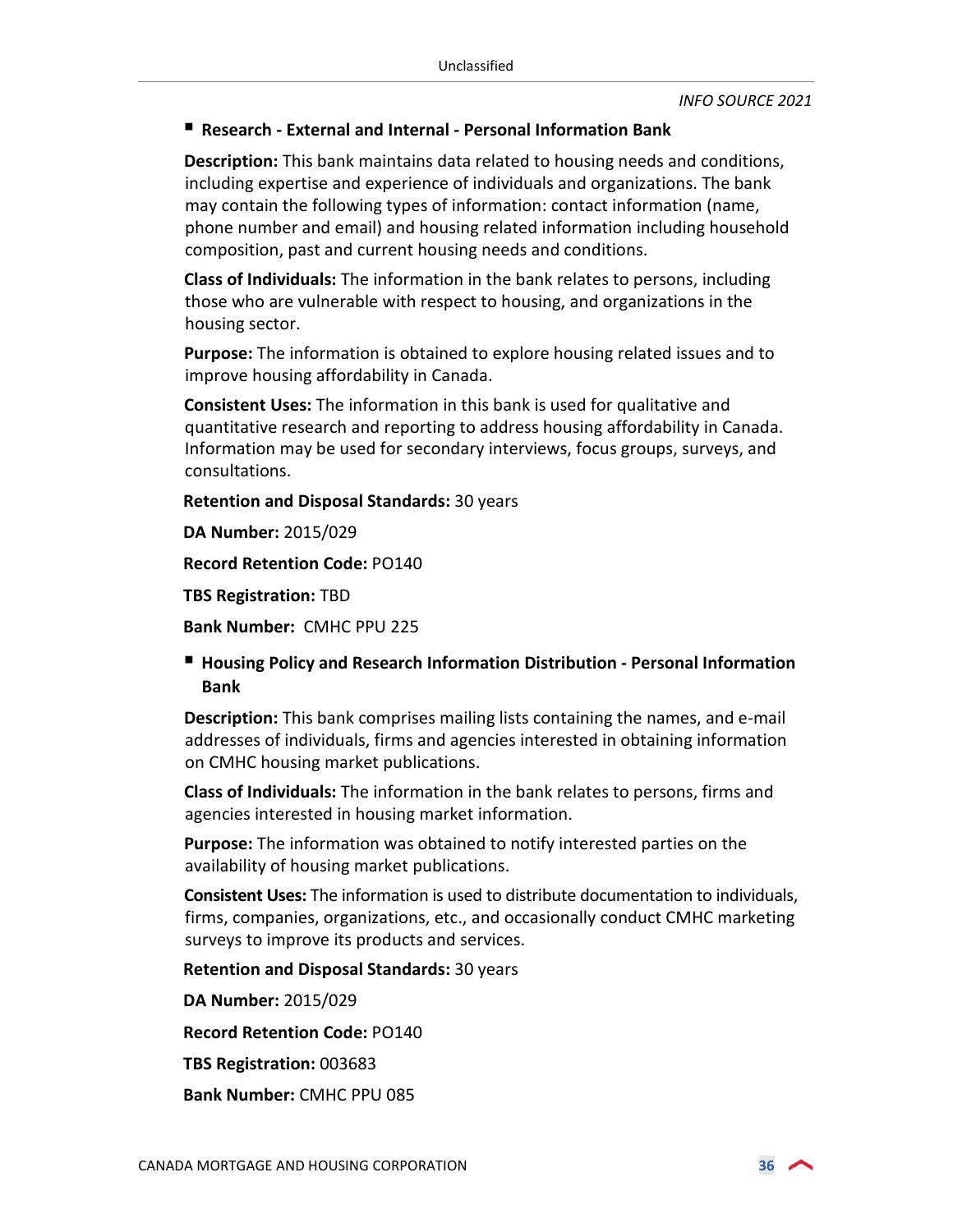#### **CMHC Research Service Provider Database - Personal Information Bank**

**Description:** This bank maintains data on individuals and organizations suitable for consideration to conduct CMHC-directed research in housing. The bank contains the following types of information: contact information, name, address, phone number and areas of expertise and experience.

**Class of Individuals:** Professionals, consultants, research and technical firms and individuals.

**Purpose:** The purpose of this bank is to maintain an inventory of individuals capable of undertaking housing research.

**Consistent Uses:** The information contained in this bank is used in the selection process in awarding research contracts.

**Retention and Disposal Standards:** 30 years

**DA Number:** 2015/029

**Record Retention Code:** PO140

**TBS Registration:** 001928

**Bank Number:** CMHC PPU 080

**Note:** This database was decommissioned in 2013

**HOUSING MARKET INFORMATION AND DISSEMINATION:** CMHC's housing market analysis and forecasts program contributes to more efficient and stable housing markets by meeting the needs of industry, government and other clients. CMHC collects, analyzes and disseminates housing and mortgage market information that facilitates informed housing-related decisions by providing local, provincial and national housing market information through its Web site, publications, seminars, industry round tables and other speaking engagements, and providing housing market analysis, data and forecasts that meet the needs of industry and other clients.

## **Market Analysis Centre - Class of Record**

**Description:** Includes records related to the list of contacts to collect market intelligence from the housing industry and other industry stakeholders.

**Document Types:** Correspondence as well as data and analytical reports (e.g. Housing Market Assessment, Housing Market Outlook, Rental Market Report, Housing Now, Rental Market Statistics, Housing Information Monthly); presentation material and housing industry information.

**Record Number:** CMHC PDR 101

**Note:** Files arranged by geographical area.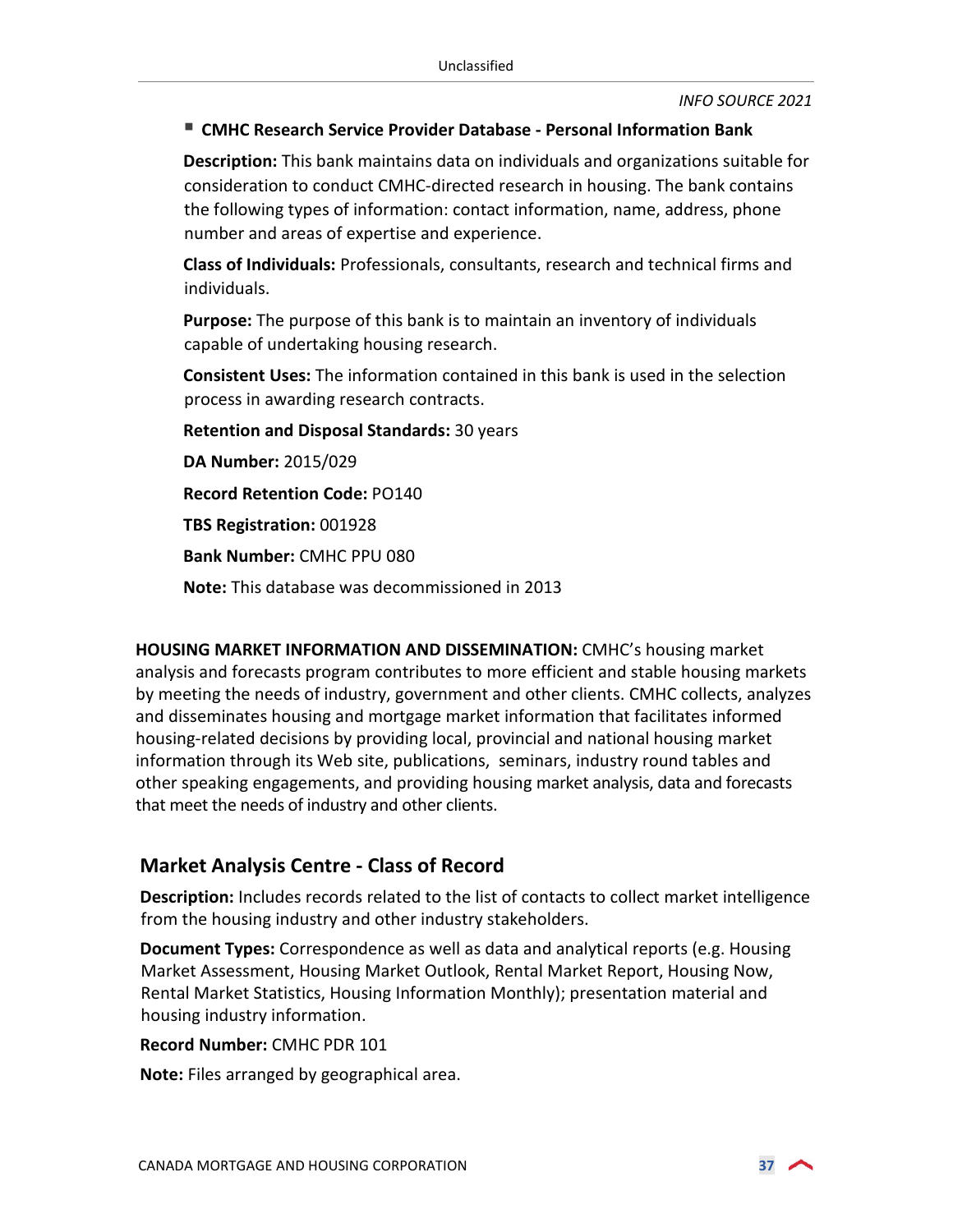#### <span id="page-37-0"></span> **Marketing and Sales/Order Processing Management System - Personal Information Bank**

**Description:** Information in this bank includes customer name and address, telephone number, email address, industry code, product and quantity ordered, amount and method of payment, payment identification number, address and method for shipping. This bank may be accessed by any of the following identifiers: customer name, customer number, order number.

**Class of Individuals:** Individuals from the general public or those representing firms, companies, organizations, associations, groups, etc.

**Purpose:** The purpose of this bank is to administer the purchase, and distribution for products and services sold by the CMHC Web site, CMHC contact centre, CMHC regional offices, the CMHC's Canadian Housing Information Centre, etc.

**Consistent Uses:** The information is used to administer the purchase, billing and distribution of CMHC published material or material available for purchase by the public. Customer information is also used to provide information to improve the marketing and support of the Corporation's products and services to its customers.

**Retention and Disposal Standards:** Client information (name, address, email) is retained for marketing purposes when consent is obtained. Credit card information is masked immediately. Clients with no activity with CMHC for a two year period are removed from the database.

**RDA Number:** 96/027

**Related Record Number:** PRN 939, CMHC PDR 101

**TBS Registration:** 005382

**Bank Number:** CMHC PPU 145

**Note: This bank was** previously identified under Public Affairs Class of Record - CMHC PDR 315 and has now been moved Communications Class of Record - PRN 939. The Public Affairs Class of Record - CMHC PDR 101 was terminated since all records are accounted for in the standard Communications Class of Record - PRN 939.

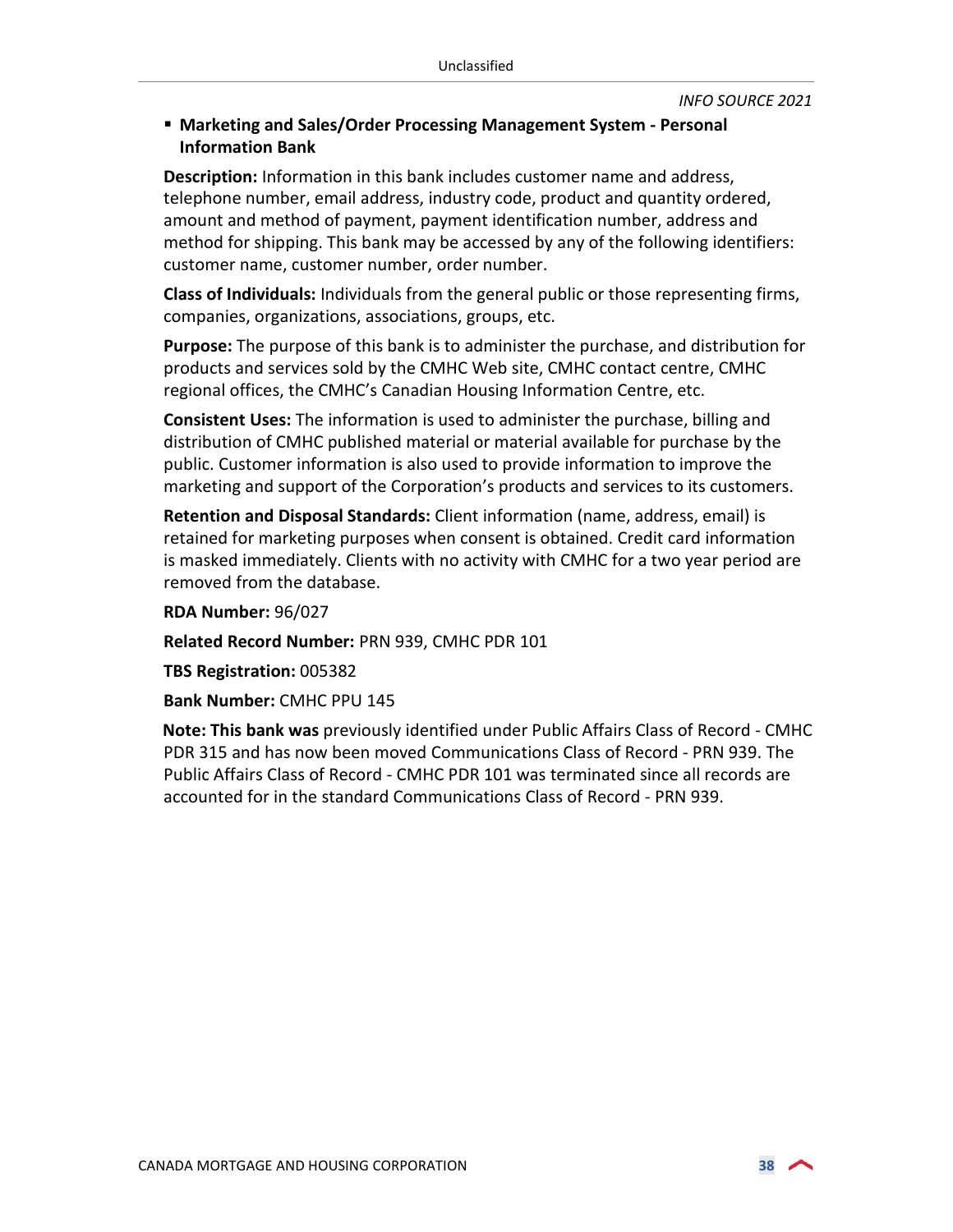## <span id="page-38-0"></span>**INTERNATIONAL ACTIVITIES**

Housing sector well-being is further promoted through support to the industry, which enables Canadian companies to secure international business opportunities and diversify their share of housing export markets. CMHC seeks to increase Canadian housing exports by helping companies expand into promising markets, bring together key Canadian clients with pre-selected prospective buyers abroad, promote awareness and recognition of Canadian housing approaches, support foreign delegations seeking information on Canada's housing system and provide assistance to emerging economies to assess and improve their housing environment.

## **International Housing Organizations - Class of Record**

**Description:** Includes records related to CMHC's representation of Canada's interests at international housing forums and conferences on housing matters.

**Document Types:** International agreements; memoranda of understanding; correspondence on bilateral and multilateral housing issues; memoranda and briefings

#### **Record Retention Code:** CC100

**Note:** Files arranged by international organization and country. This program was terminated.

## <span id="page-38-1"></span>**INSURANCE**

CMHC's mortgage loan insurance activities help to ensure that Canadians across the country have access to housing financing options. CMHC's mortgage loan insurance activity comprises transactional homeowner insurance (high ratio and low ratio homeowner mortgage loans), portfolio insurance and multi-unit residential insurance. The Corporation's mortgage loan insurance activities are operated on a commercial basis, at no cost to Canadian taxpayers.

## **Client Relationship Management (CRM) - Class of Record**

**Description:** Includes records related to the management of client relationships and the positioning of CMHC mortgage loan insurance products, policies and services with clients.

**Document Types:** Mortgage insurance sales and product training material; reports such as client business activity reports; client contact information; business development activity details; memoranda and briefings, correspondence, announcements and advices.

#### **Record Retention Code:** PO151

**Note:** Documentation is arranged by client name.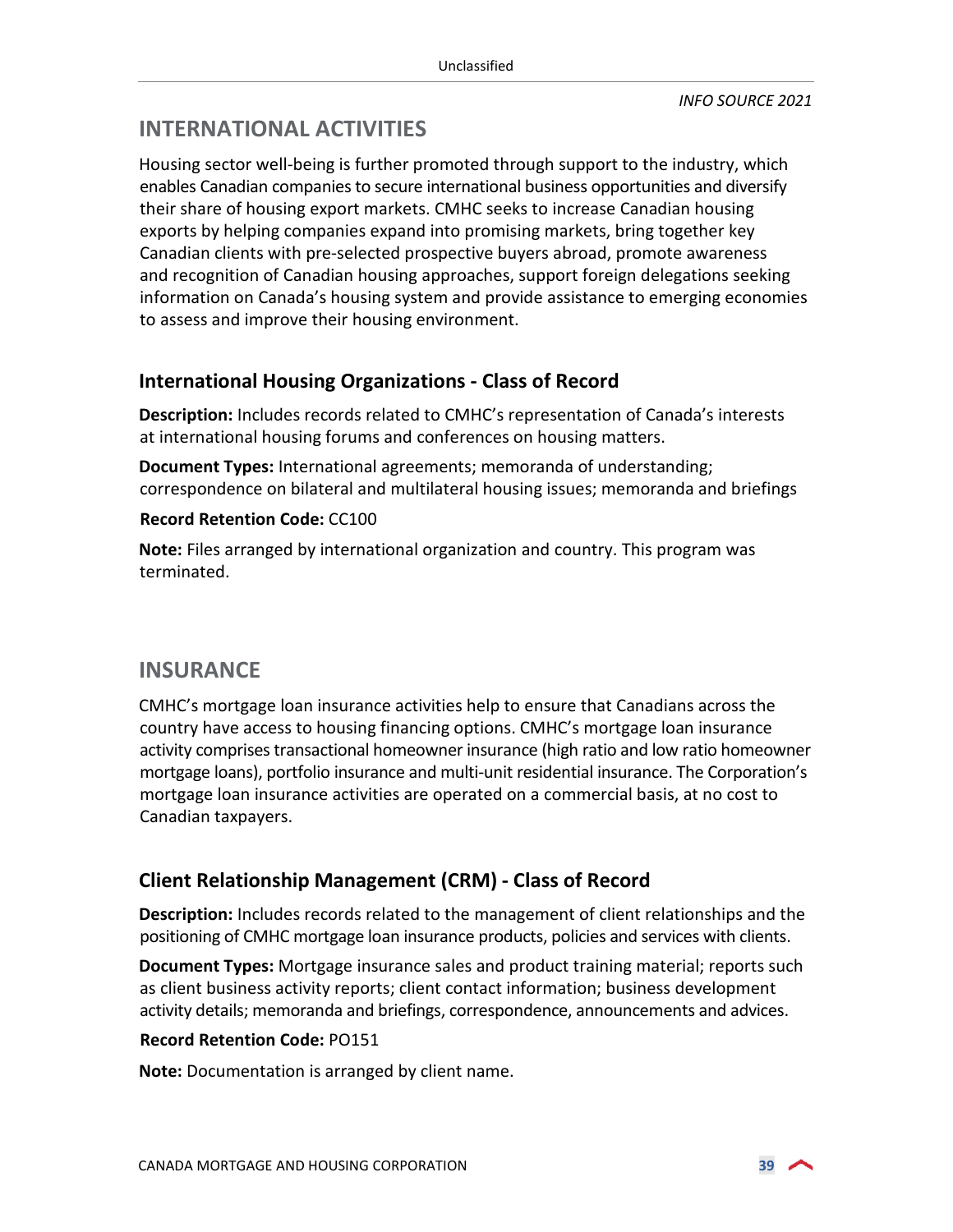#### <span id="page-39-1"></span> **Mortgage Loan Insurance Program - Client Contact Information - Personal Information Bank**

**Description:** This bank describes information that is related to contact information for clients of the Mortgage Loan Insurance program. Personal information may include company name, contact name, title, department, business contact information, language of preference, appraisal photos, and other identification numbers**.** 

**Class of Individuals:** Approved lenders and mortgage professionals

**Purpose:** The purpose of this bank is to administer the Mortgage Loan Insurance program.

**Consistent Uses:** The information may be used for the following purposes: to provide clients with analysis reports, updates on training seminars, meetings, staff changes; to promote and obtain feedback on insurance products and services; and, to disseminate information on changes to insurance products, policies and services.

**Retention and Disposal Standards:** 60 years

**DA Number:** 2015/029 **Record Retention Code:** CO220 **TBS Registration:** 20130059 **Bank Number:** CMHC PPU 155

## **Underwriting - Class of Record**

**Description:** Includes records related to the analysis, monitoring and evaluation of homeowner and multi-unit mortgage loan insurance applications.

**Document Types:** Underwriting policies and procedures; mortgage loan insurance applications; loan regulations; mortgage loan insurance underwriting training material; reports; memoranda and briefings; program administration files containing information and requirements of various programs such as Green Home, Affordable Housing (AHP) and First Nation Market Housing Fund (FNMHF) and correspondence with lenders appraisers, and inspection firms.

#### **Record Retention Code:** CO115

**Note:** Files arranged by loan case file.

<span id="page-39-0"></span> *National Housing Act (NHA) Insured and Uninsured Loans Files – Personal Information Bank*

**Description:** This bank comprises all loans insured and uninsured or made since 1961 under sections 8, 13 and 57 of the NHA and their predecessor sections. Records include details on applicants, name, address, email address, date of birth, assets and liabilities, direct deposit banking information, credit card number, loan number, SIN number, income, age, family composition, loan and property characteristics. Records also include information obtained through the process involved in the

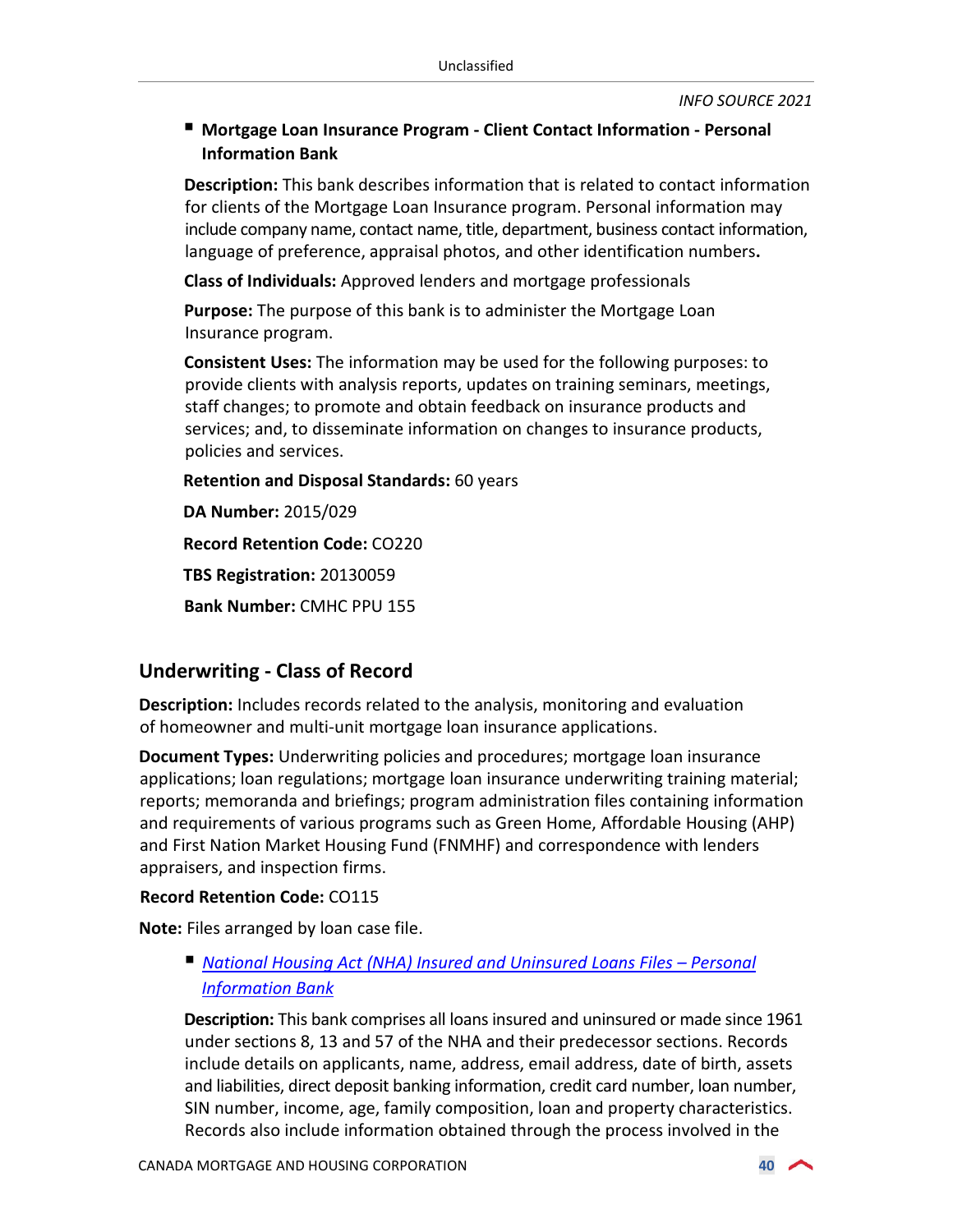payment of a claim received due to a defaulting borrower, such as financial information, legal documentation, income verification, credit reports, net worth statements, borrower's resume, beneficiary names and verification of down payment and deficiency judgment.

**Class of Individuals:** Applicants for NHA insured loans and defaulting borrowers.

**Purpose:** The purpose of this bank is to document both the underwriting and claims payment processes.

**Consistent Uses:** The bank is used for statistical purposes, for evaluation, audit trails, to effect recovery action under deficiency judgment, and to investigate cases of suspected fraud. CMHC receives uninsured mortgage loan data from OSFI through a formalized information sharing agreement (ISA). And the privacy of the data is managed through a privacy protocol.

**Retention and Disposal Standards:** 5 years after completion of amortization period

**DA Number:** 2015/029

**Record Retention Code:** CO115 (Underwriting Loans), CO155 (Default Loans), CO250 (Direct Lending Loans), CO220 (Co-investment Loans, CO190 (Multi-Units Loans).

**TBS Registration:** 001920

**Bank Number:** CMHC PPU 040

#### **Default Management - Class of Record**

**Description:** Includes records related to management of defaults and claims from Approved Lenders' and CMHC direct-insured and non-insured loans in arrears.

**Document Types:** arrears reports; correspondence; monthly statistical arrears reports and other reports; workout proposals; workout agreements; judgments assigned to

CMHC; memoranda and briefings.

**Record Retention Code:** CO155

**Note:** Arrears reports arranged chronologically by lender.

 *National Housing Act* **[\(NHA\) Insured and Uninsured Loans Files - Personal](#page-39-0)  Information Bank**

#### **Mortgage Rate Protection Program (MRPP) - Class of Record**

**Description:** Includes records related to the administration of the Mortgage Rate Protection Program.

**Document Types:** Lender certification; claims applications; benefit payment record; statistical and analytical reports, and correspondence.

**Record Retention Code:** CC100

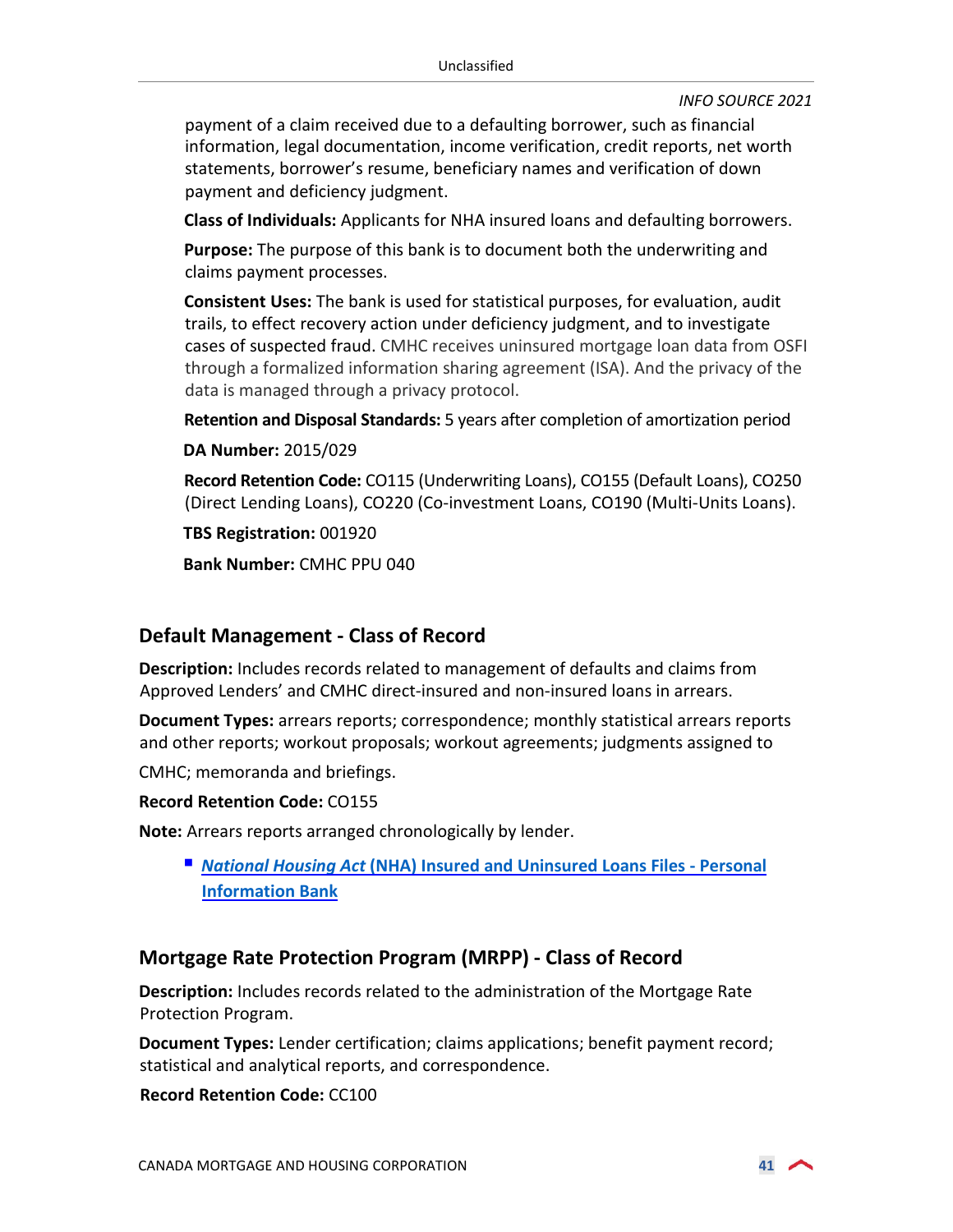**Note:** Program terminated in 1997. The files are arranged by individual, lender certification number and MRPP number.

#### **Mortgage Rate Protection Plan - Personal Information Bank**

**Description:** This bank contains information on individuals applying for assistance under the Mortgage Rate Protection Plan (MRPP).

**Class of Individuals:** Individuals holding a mortgage under the plan.

**Purpose:** The purpose of this file is to administer MRPP loans.

**Consistent Uses:** The information in this bank was used for statistical and accounting purposes.

**Retention and Disposal Standards:** 10 years following termination of program

**DA Number**: 2015/029

**Record Retention Code:** CC100

**TBS Registration:** 001932

**Bank Number:** CMHC PPU 105

## *National Housing Act* **Mortgage Insurance Claims - Class of Record**

**Description:** Includes records related to administration of insurance claims and documentation of individual claims against the CMHC Insurance Activity.

**Document Types** Individual insurance claim forms; title documents, correspondence and other supporting documents from the lenders and legal organizations; memoranda and briefings.

#### **Record Retention Code:** CO113

**Note:** Files are arranged by insurance account number.

 *National Housing Act* **(NHA) Insured and Uninsured [Loans Files - Personal](#page-39-0) Information Bank**

#### **Loans Administration - Class of Record**

**Description:** Includes records related to the loan servicing and administration of loan activity under the National Housing Act, including loan advances, loan amortization and repayment, renewals and discharges.

**Document Types:** Agreements; mortgages; applications; title searches; amortization and repayment schedules; reports; mortgage renewals; discharges; partial discharges; correspondence.

**Record Retention Code:** CO155

**Note:** Files arranged by loan case file.

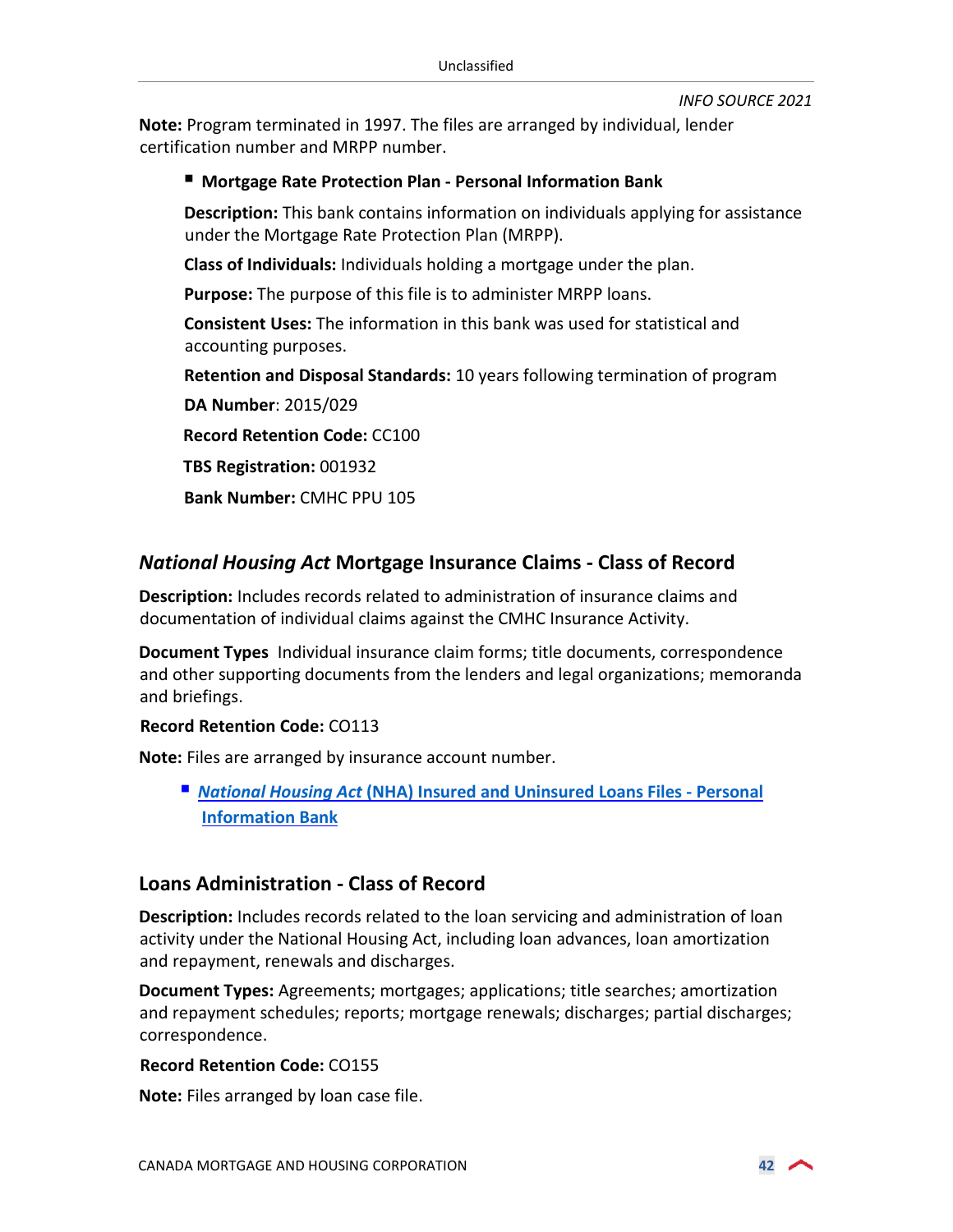#### **List of Potential Purchasers of Housing Projects - Personal Information Bank**

**Description:** This bank contains a record of information on individuals and companies interested in purchasing projects owned by CMHC. The data includes general mailing information and the necessary information in determining if an individual or company would be interested in a property that CMHC is proposing to sell (i.e., location and size of project).

**Class of Individuals:** Individuals and companies submitting proposals for the purchase of real estate owned by CMHC and those showing an interest.

**Purpose:** The purpose of this bank is to provide a source of interested buyers for housing projects owned by CMHC.

**Consistent Uses:** The information in this bank is used to mail and distribute documentation to individuals.

**Retention and Disposal Standards:** 5 years after completion of amortization period

**DA Number**: 2015/029

**Record Retention Code:** CO155

**TBS Registration:** 001922

**Bank Number:** CMHC PPU 050

#### **Appraisal Services - Class of Record**

**Description:** Includes various documents, analyses, reports, studies carried out by the appraisal service in support of programs delivered by the Corporation.

**Document Types:** Property files containing analyses of real estate transactions, external appraisal reports, presentations, training material, internal service level agreement, protocols.

**Record Retention Code:** FI175

#### **Technical Services - Class of Record**

**Description:** Includes records related to internal reports, analyses and third party service providers (on a fee-for-service basis) in support of programs delivered by the Corporation.

**Document Types:** Technical reports; training material; technical bulletins; industry information files; correspondence; protocols, internal service level agreements, vendor invoices.

#### **Record Retention Code:** FI175

**Note:** This class of record was previously entitled CMHC Inspection Services.

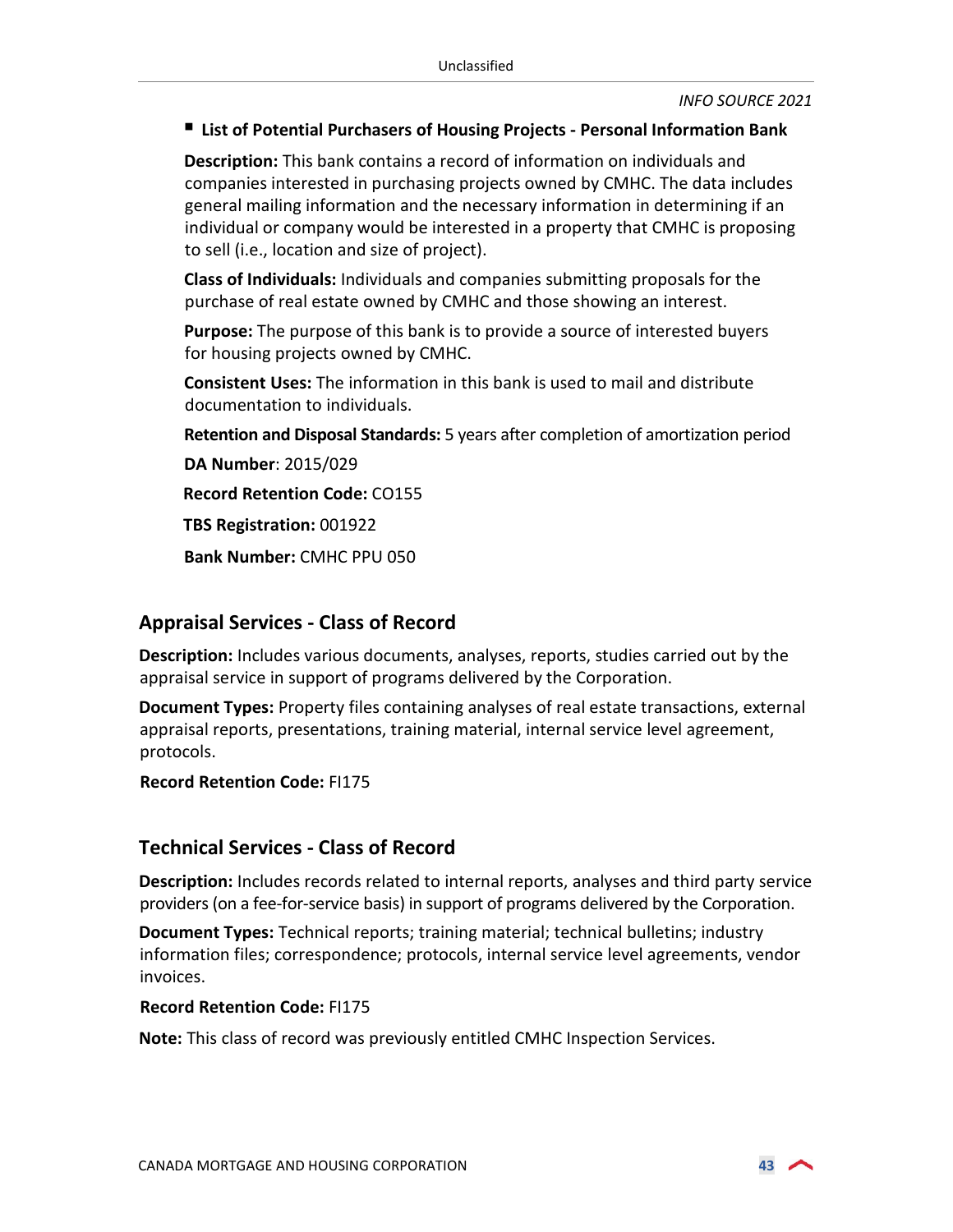## **Vendor Management - Class of Record**

**Description**: Identifies the records created, collected and maintained by the institution as evidence of and information about a particular institutional program or activity. Must provide sufficient information for the public to understand the program/activity to which the records related.

**Document Types:** RFx Documents, Project Timelines, IT Security compliance, IT requirements, Business Continuity Plans, management plans, contingency plans, Certificates of Insurance coverage, Materiality and Risk Assessment, financial statements, service provider information, contract agreements, monitoring reports, invoices and supporting documentation.

**Record Retention Code:** LG150

## **Real Estate – Title Transfer (1-4 units) - Class of Record**

**Description**: Includes records related to the acquisition and disposal of real estate assets as a result of the claims process managed by the Operations Division.

**Document Types:** unit physical condition/environmental reports; appraisals, tax assessments/invoices, real estate listing agreements, agreements of purchase and sale, finance letters, statements of adjustment, conveyancing documents, PPSA registrations, commission statements, contracts, policies and procedures and legal opinions.

**Record Retention Code:** FA100

## <span id="page-43-0"></span>**SECURITIZATION**

CMHC's Securitization Programs – *National Housing Act* Mortgage-Backed Securities (NHA MBS) and Canada Mortgage Bonds (CMB) – were established to ensure an adequate supply of mortgage funding to support a competitive mortgage lending and secondary mortgage market through the CMHC guarantee of timely payment to investors. By ensuring an adequate supply of mortgage funds, savings in the form of lower residential mortgage financing costs benefit borrowers, and improves competitiveness for existing mortgage financing participants and new entrants. CMHC has a mandate to operate its Securitization activities in a commercially viable manner without requiring tax dollars to operate those activities and with due regard to loss.

## **CMHC Canada Mortgage Bonds Program - Class of Record**

**Description:** Includes records related to the delivery, administration and monitoring of CMB that are issued by the Canada Housing Trust (CHT) and backed by pools of insured residential mortgages, Government of Canada bonds and Asset-Backed Commercial Paper.

$$
\sim
$$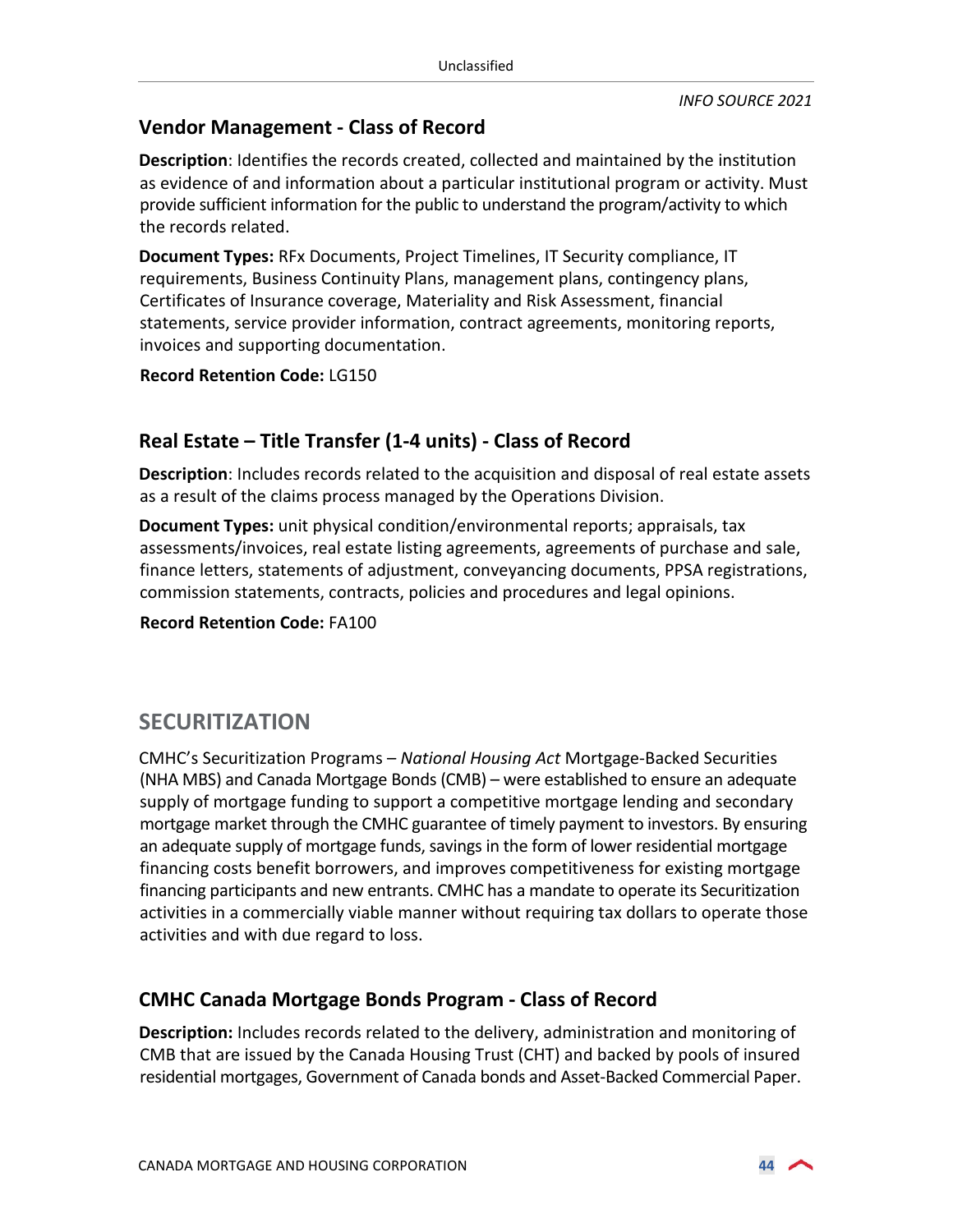**Document Types:** The policies and parameters governing the CMB Program are contained in a formal CMB Program User Guide, as well as in established CHT legal agreements; CMHC management approvals covering the program and in the underlying NHA MBS Program Guide. Other documents include seller and counterparty applications and approvals, as well as other correspondence and operational documents.

#### **Record Retention Code:** FI370

#### *National Housing Act* **(NHA) Mortgage-Backed Securities - Class of Record**

**Description:** Includes records related to the delivery, administration and monitoring of NHA MBS that are issued by approved issuers and backed by pools of insured residential mortgages.

**Document Types:** The NHA MBS Program policies and parameters are contained in the NHA MBS Guide, which is a legal document that NHA MBS issuers are required to comply with. Other documents include issuer application and approvals; applications and approvals to issue NHA MBS; monthly accounting reports; analytical reports; policies and procedures.

**Record Retention Code:** CO120 (Validation Forms) and CO125 (Mortgage Backed Security Loans)

**Note:** Records maintained by MBS pool and by Issuer.

#### **NHA Mortgage-Backed Securities Program - Personal Information Bank**

**Description:** Information on individual investors maintained by a central pay or and transfer agent on behalf of the program and under contract to CMHC.

**Class of Individuals:** Investors (institutional and retail, i.e., individuals) who own an NHA Mortgage-Backed Security.

**Purpose:** The purpose is to record ownership of MBS certificates, permit payment to investors, allow dissemination of information to investors.

**Consistent Uses:** Information in this bank is used for administrative, analytical and reporting purposes.

**Retention and Disposal Standards:** 25 years (CO120) and permanent (CO125)

**DA Number:** 2015/029

**Record Retention Code:** CO120 (Validation Forms) and CO125 (Mortgage Backed Security Loans)

**TBS Registration:** 003696

**Bank Number:** CMHC PPU 125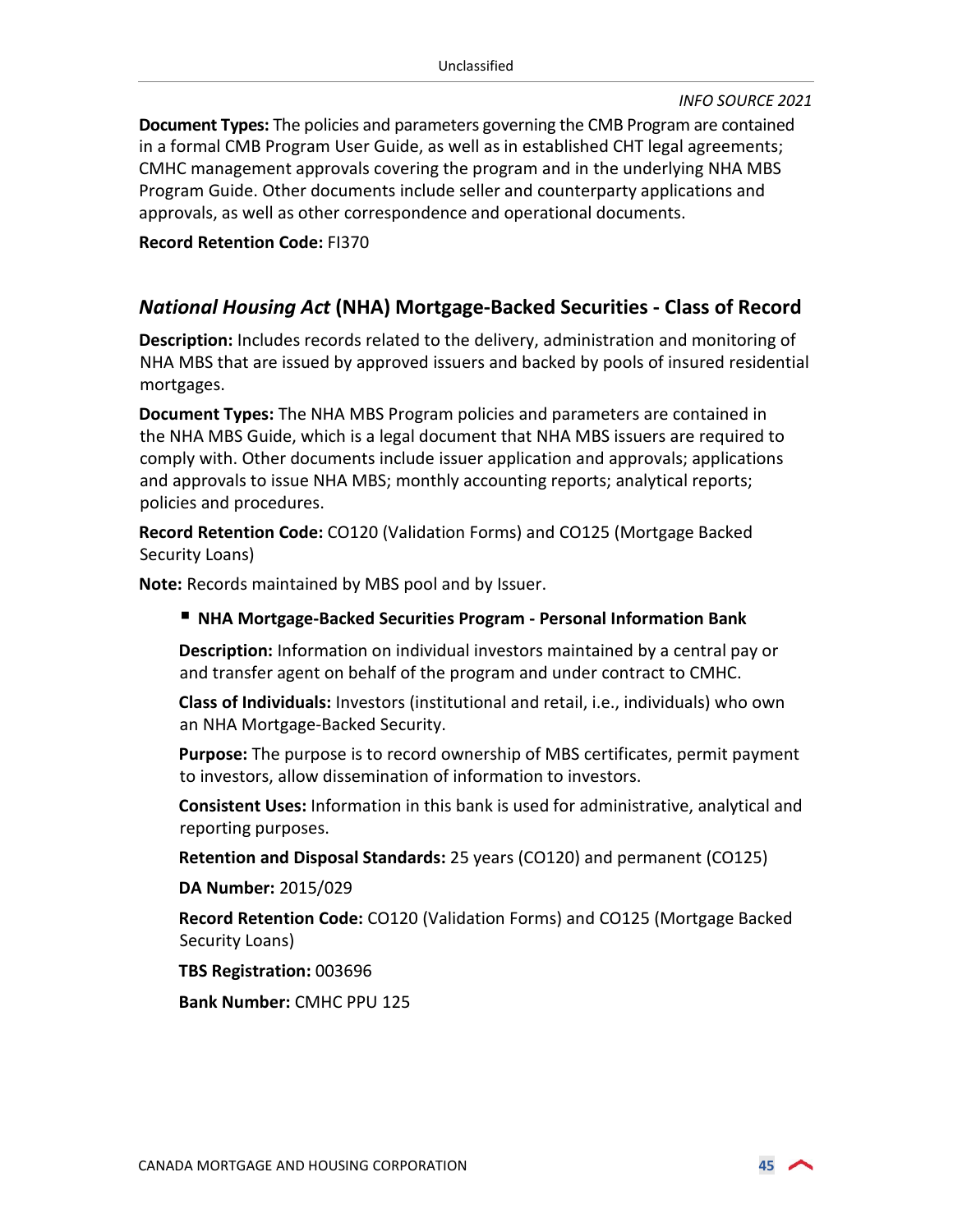## <span id="page-45-0"></span>**CANADIAN REGISTERED COVERED BONDS**

CMHC is responsible for administering the Canadian Covered Bond Framework and maintaining the registry, for approving registered issuers and their covered bond guarantors. The legislative framework provides increased certainty to investors of the continuity of payment and the recovery of their investment in the event of default of the issuer. CMHC's role in administering the legal framework established under the *National Housing Act* is undertaken on a cost recovery basis through the annual fees paid by Covered Bond issuers to CMHC to cover its costs.

## **Canadian Registered Covered Bond Program - Class of Record**

**Description:** Includes records related to the administration of the legal framework for Canadian Registered Covered Bond Programs. Records also contains information on applications which are assessed by the criteria defined in the Canadian Registered Covered Bond Program Guide and records related to the maintenance of the Canadian Covered Bond Registry, which reflects registered issuers and registered programs, as well as suspended issuers.

**Document Types:** Issuer and program applications; recommendations for approval or decline of applications; correspondence; Canadian Registered Covered Bond Program Guide; Canadian Covered Bond Registry; monthly monitoring reports of registered programs and internal procedures.

**Record Retention Code:** CO140

## **Canada Emergency Commercial Rental Assistance Program (CECRA) - Class of Record**

**Description:** Includes records related to the administration of the Canada Emergency Commercial Rental Assistance Program, which provided forgivable loans for commercial property owners to support small businesses experiencing financial hardship due to COVID-19.

**Document Types:** applications, eligibility assessments, legal documentation, contact information for applicants, information on funding, mortgage information, property information, banking information, ID.

#### **Record Retention Code:** FG100

 **Canada Emergency Commercial Rental Assistance Program - Personal Information Bank**

**Description:** This bank contains information on individuals applying for the Canada Emergency Commercial Rental Assistance Program (the "Program"). The Order-in-Council provides the legislative authority to administer the CECRA program pursuant to Section 28(1)(e) of the CMHC Act. It contains personal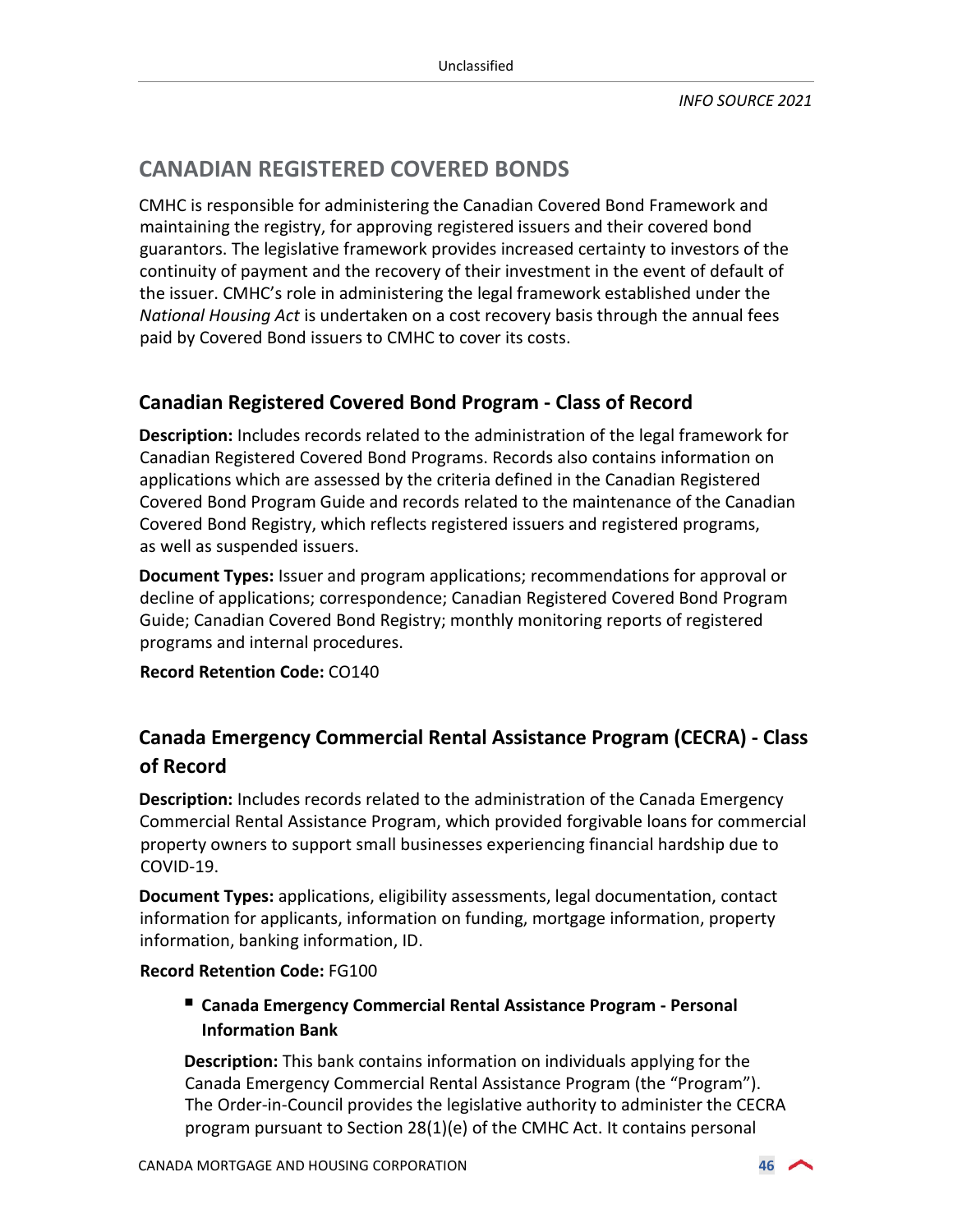information on the applicants and some personal information on the tenants receiving funding from these applicants. The following information will be collected: applicant name, applicant address, date of birth, beneficial owner/co-owner name and contact information, guarantor name and contact information, bank and bank account information mortgage information, prior mortgage defaults (when and for how long), name of tenant.

**Class of Individuals:** Commercial property owners applying for the program

**Purpose:** The purpose of this bank is to administer the Emergency Commercial Rental Assistance Program.

**Consistent Uses:** The information contained in this bank is used to support loan administration purposes throughout the life of the loan. Information is shared with MCAP to deliver on this program. The information may also be used in providing the government of Canada outcomes of the program.

**Retention and Disposal Standards**: 20 years following termination of program

**DA Number**: 2015/029

**Record Retention Code:** FG100

**TBS Registration:** TBD

**Bank Number:** CMHC PPU 230

## <span id="page-46-0"></span>**LEGAL AGENTS**

Activities undertaken to enable CMHC to pursue policy, program and service delivery priorities and objectives within a legally sound framework. Includes the provision of policy and program advice, assistance in the identification, mitigation and management of legal risks, legal support in ensuring compliance and enforcement of standards, regulations, and guidelines, and representing the institutions interests in litigation may include information related to legal advice, preparation of legal documents, litigation services, and legislative drafting.

#### **Legal Services - Class of Record**

**Description:** Includes records related to legal matters including legislation, litigation and the various business and program lines of the Corporation.

**Document Types:** The Corporation's governing Acts; legal aspects of business and program lines; claims and actions by and against the Corporation; legal agreements; legal documents and forms and legal agents and documents containing personal health information.

#### **Record Retention Code:** LG100

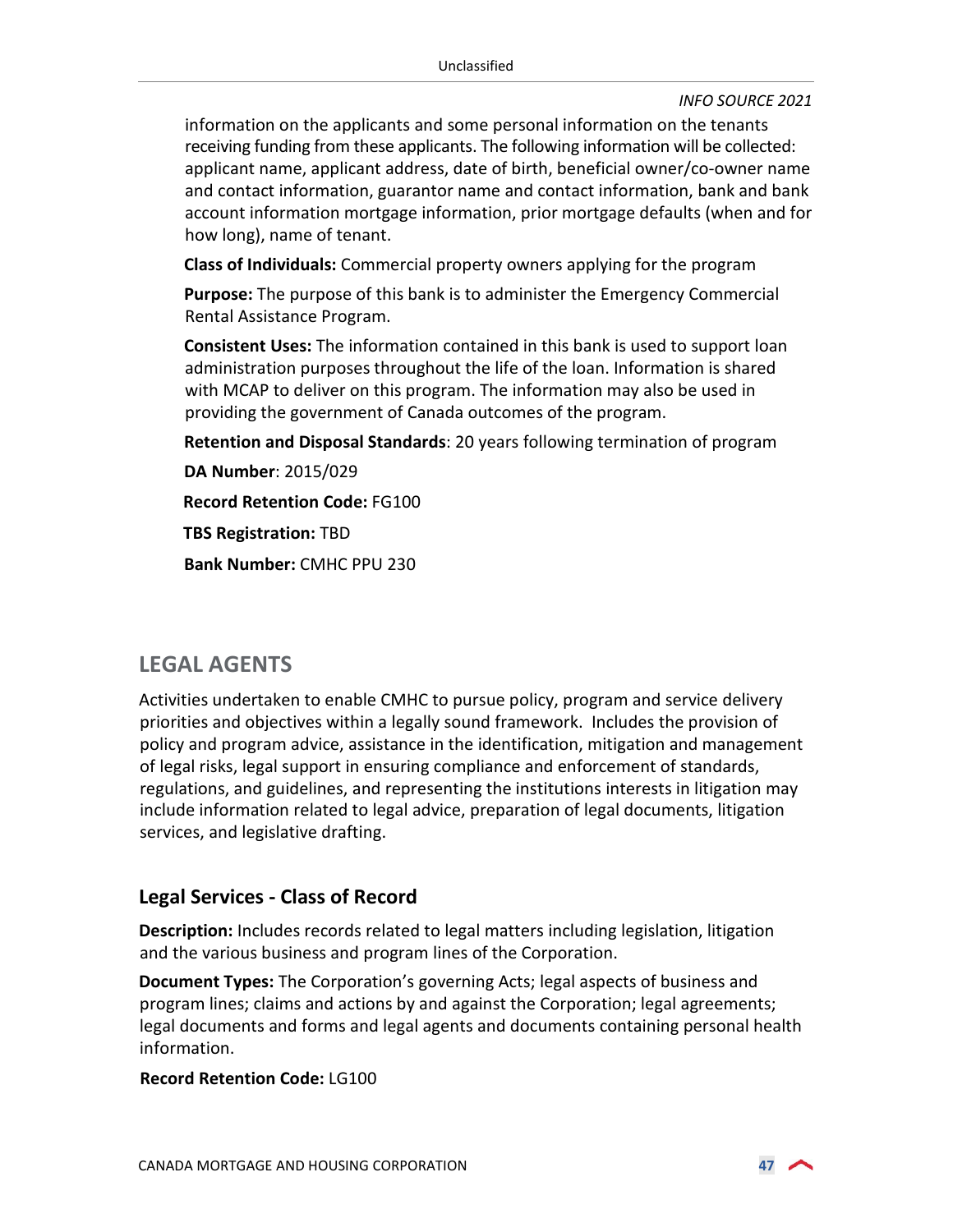#### **Claims and Action By or Against CMHC - Personal Information Bank**

**Description:** This bank is established to record mandates to external legal counsel, legal opinions, decisions, information and judgements concerning claims by or against the Corporation.

**Class of Individuals:** Legal counsel and individuals involved in legal actions.

**Purpose:** The purpose of this bank is to effect satisfactory settlement of claims against or by CMHC or to present CMHC's case before the courts.

**Consistent Uses:** The information contained in this bank is used to report to CMHC's Board of Directors, to auditors and to the minister responsible for CMHC.

**Retention and Disposal Standards:** Permanent

**DA Number:** 2015/029 **Record Retention Code:** LG100 **TBS Registration:** 001927 **Bank Number:** CMHC PPU 075

#### **Lawyers and Notaries Appointed Agents of CMHC - Personal Information Bank**

**Description:** This bank contains information on lawyers and notaries appointed by the government as agents of CMHC.

**Class of Individuals:** Lawyers and notaries appointed to act as legal agents for CMHC.

**Purpose:** The purpose of this bank is for internal accounting and monitoring of activity.

**Consistent Uses:** The information contained in this bank is used for reports to the minister responsible for CMHC.

**Retention and Disposal Standards:** 12 years after termination of appointment

**DA Number:** 2015/029

**Record Retention Code:** LG150

**TBS Registration:** 001925

**Bank Number:** CMHC PPU 065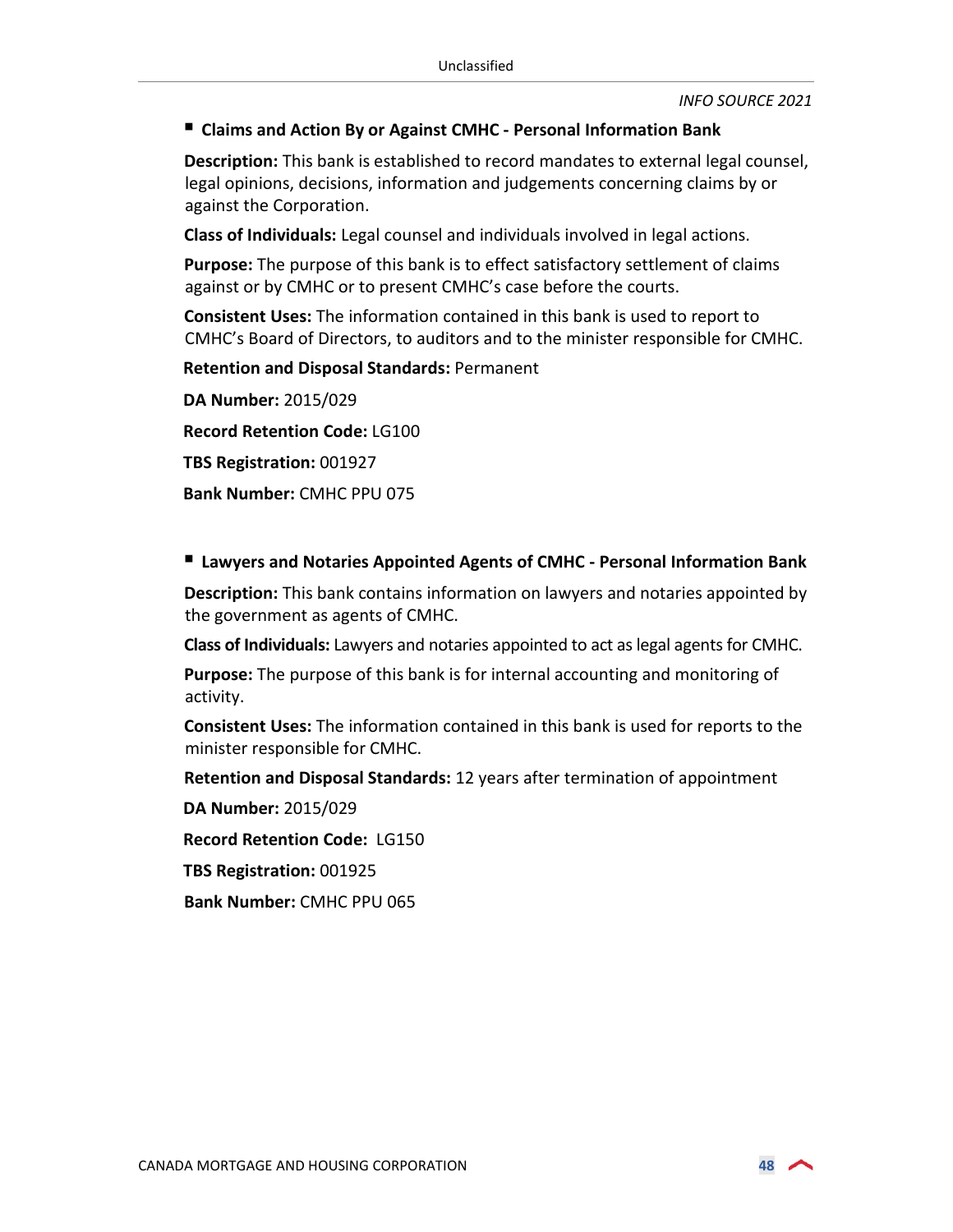## <span id="page-48-0"></span>**INTERNAL SERVICES**

Internal Services are groups of related activities and resources that are administered to support the needs of programs and other corporate obligations of an organization.

These groups are: Acquisition Services; Communications Services; Financial Management Services; Human Resources Management Services; Information Management Services; Information Technology Services; Legal Services; Management and Oversight Services; Materiel Services; Real Property Services; and Travel and Other Administrative Services. Internal Services include only those activities and resources that apply across an organization and not to those provided specifically to a program.

## **Acquisition Services**

Acquisition services involve activities undertaken to acquire a good or service to fulfill a properly completed request (including a complete and accurate definition of requirements and certification that funds are available) until entering into or amending a contract.

- **[Procurement and Contracting Class of Record](https://www.canada.ca/en/treasury-board-secretariat/services/access-information-privacy/access-information/information-about-programs-information-holdings/standard-classes-records.html#prn912)**
- **[Professional Services Contracts Personal Information Bank](https://www.canada.ca/en/treasury-board-secretariat/services/access-information-privacy/access-information/information-about-programs-information-holdings/standard-personal-information-banks.html#psu912)**

## **Communications Services**

Communications Services involve activities undertaken to ensure that Government of Canada communications are effectively managed, well-coordinated and responsive to the diverse information needs of the public. The communications management function ensures that the public – internal or external – receives government information, and that the views and concerns of the public are taken into account in the planning, management and evaluation of policies, programs, services and initiatives.

- [Communications Class of Record](https://www.canada.ca/en/treasury-board-secretariat/services/access-information-privacy/access-information/information-about-programs-information-holdings/standard-classes-records.html#prn939)
- **[Internal Communications Personal Information Bank](https://www.canada.ca/en/treasury-board-secretariat/services/access-information-privacy/access-information/information-about-programs-information-holdings/standard-personal-information-banks.html#psu915)**
- [Public Communications Personal Information Bank](https://www.canada.ca/en/treasury-board-secretariat/services/access-information-privacy/access-information/information-about-programs-information-holdings/standard-personal-information-banks.html#psu914)
- **Marketing and Sales/Order Processing Management System Personal** Information Bank

## **The RESOURCE and the CLASSROOM for Mortgage Professionals - Class of Record**

**Description:** Includes records related to The RESOURCE, a content-sharing web-based tool and the CLASSROOM, a comprehensive suite of free training which CMHC uses to provides information to improve the marketing and support of the Corporation's products and services to its customers.

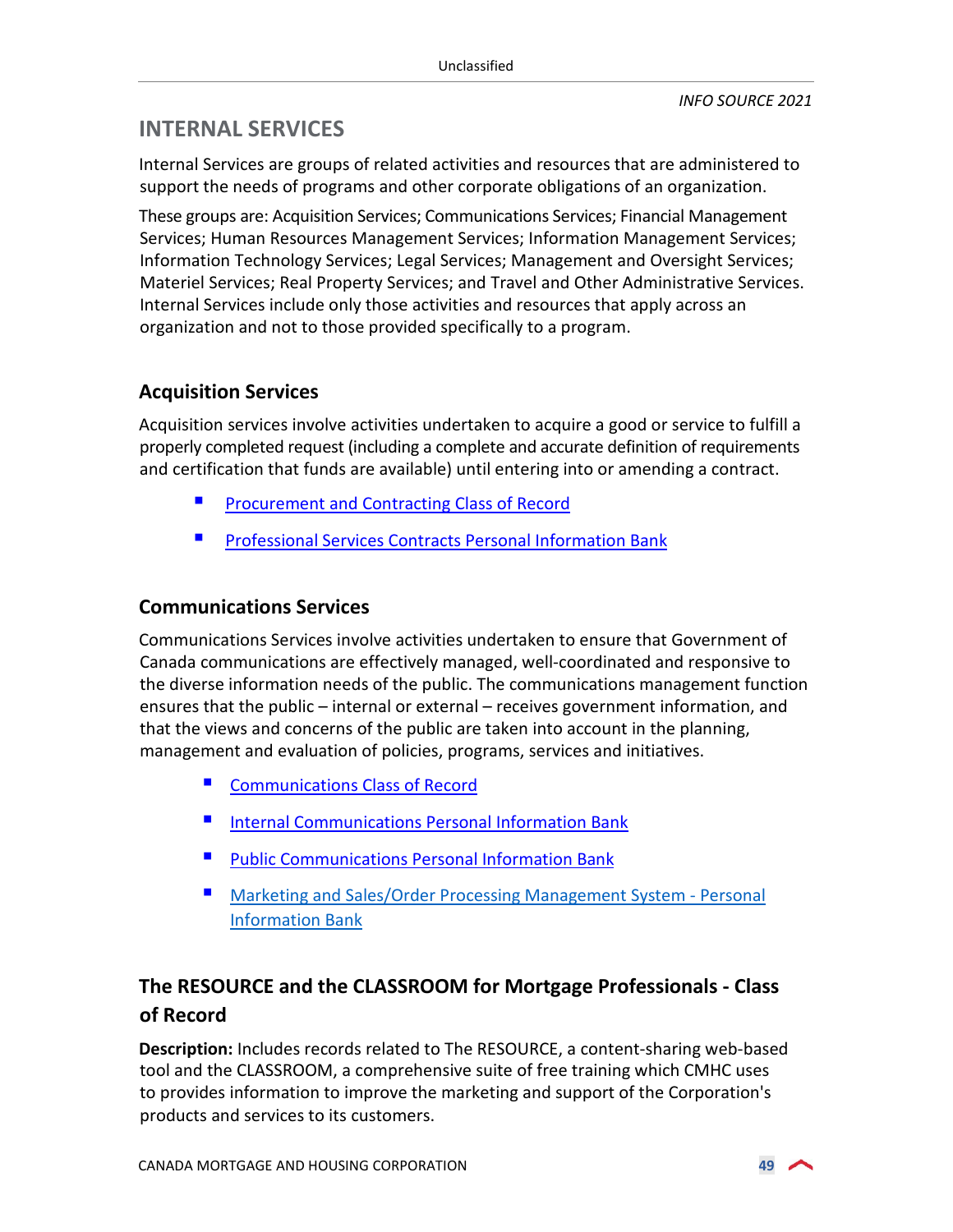**Document Types:** CMHC Publications; training modules; advertising and marketing material.

#### **Record Retention Code:** CO220

**Note:** These tools have been decommissioned as of May 31, 2018. These records were previously under the institution-specific activity Public Affairs. This institution-specific activity has been removed since it is the same activity as Internal Services - Communications Services.

 [Mortgage Loan Insurance Program - Client Contact Information - Personal](#page-39-1) Information Bank

#### **Granville Island Volunteer Program – Class of Records**

**Description:** Includes demographic information obtained through the application form filled out to join the Granville Island Volunteer Program.

**Document Types:** Contact information of volunteer applicants, including name, address, phone number, and email address.

#### <span id="page-49-0"></span>**Record Retention Code:** CM125

#### **Granville Island Volunteer Program – Personal Information Bank**

**Description:** This bank contains demographic information of volunteers in the Granville Island Volunteer Program, including First & Last name, home address, phone number(s), and email address.

**Class of Individuals:** Individuals who have completed the application form for the Granville Island Volunteer Program.

**Purpose:** The purpose of this bank is to administer the Granville Island Volunteer Program.

**Consistent Uses**: The bank is used for statistical purposes, evaluation of prospective volunteers, and to allow for timely contact between administration and volunteers.

**Retention and Disposal Standards:** Information is kept for 3 years from the time of leaving the Volunteer Program.

**DA Number:** 2015/029.

**Related Retention Code**: CM125

**TBS Registration:**TBD

**Bank Number:** CMHC PPU 195

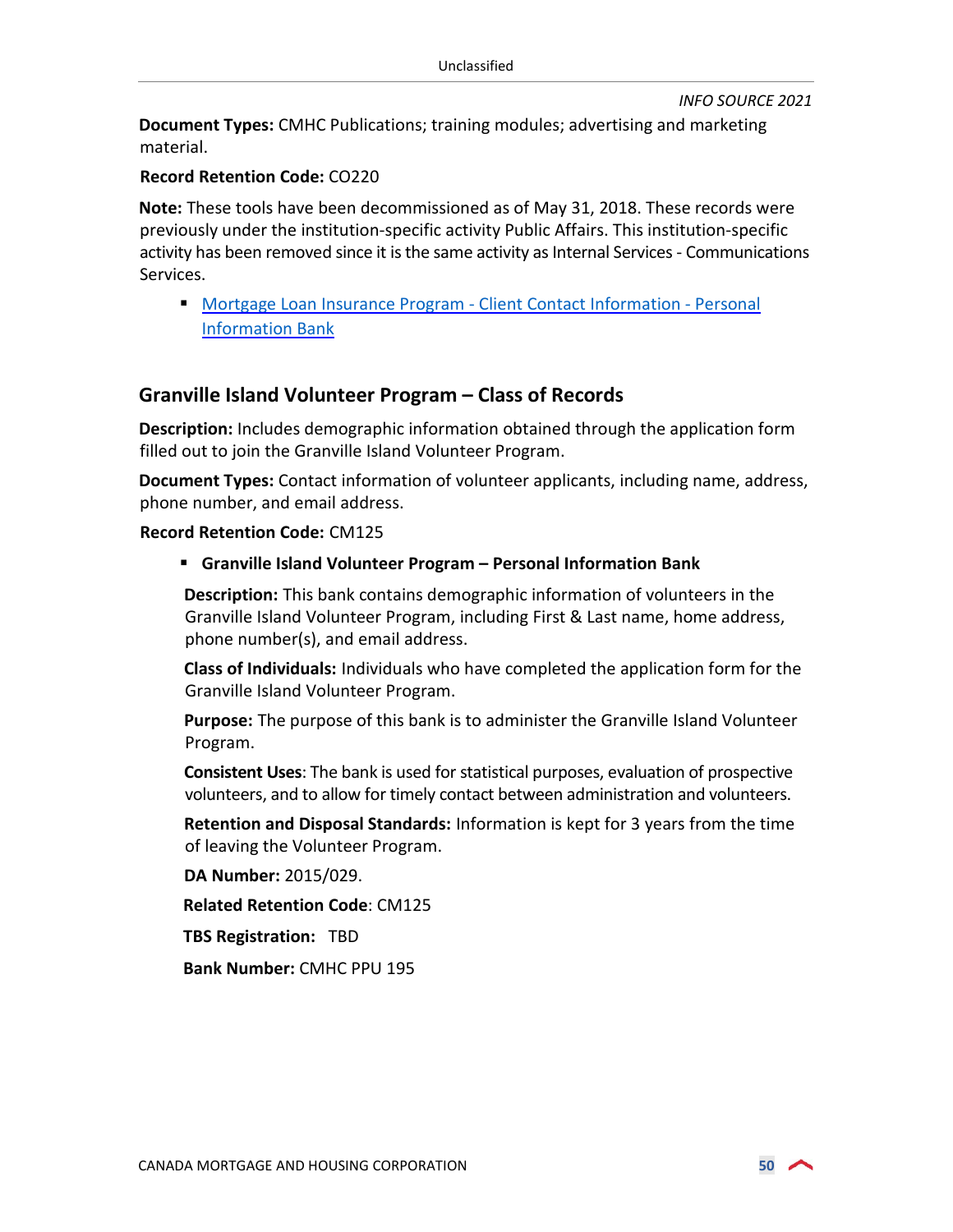#### **Financial Management Services**

Financial Management Services involve activities undertaken to ensure the prudent use of public resources, including planning, budgeting, accounting, reporting, control and oversight, analysis, decision support and advice, and financial systems.

- **[Financial Management Class of Record](https://www.canada.ca/en/treasury-board-secretariat/services/access-information-privacy/access-information/information-about-programs-information-holdings/standard-classes-records.html#prn914)**
- [Accounts Payable Personal Information Bank](https://www.canada.ca/en/treasury-board-secretariat/services/access-information-privacy/access-information/information-about-programs-information-holdings/standard-personal-information-banks.html#psu931)
- [Accounts Receivable Personal Information Bank](https://www.canada.ca/en/treasury-board-secretariat/services/access-information-privacy/access-information/information-about-programs-information-holdings/standard-personal-information-banks.html#psu932)
- [Acquisition Cards Personal Information Bank](https://www.canada.ca/en/treasury-board-secretariat/services/access-information-privacy/access-information/information-about-programs-information-holdings/standard-personal-information-banks.html#psu940)

#### **Human Resources Management Services**

Human Resources Management Services involve activities undertaken for determining strategic direction, allocating resources among services and processes, as well as activities relating to analyzing exposure to risk and determining appropriate countermeasures. They ensure that the service operations and programs of the federal government comply with applicable laws, regulations, policies, and/or plans.

- [Awards \(Pride and Recognition\) Class of Record](https://www.canada.ca/en/treasury-board-secretariat/services/access-information-privacy/access-information/information-about-programs-information-holdings/standard-classes-records.html#prn940)
- [Recognition Program Personal Information Bank](https://www.canada.ca/en/treasury-board-secretariat/services/access-information-privacy/access-information/information-about-programs-information-holdings/standard-personal-information-banks.html#pse920)
- [Classification of Positions Class of Record](https://www.canada.ca/en/treasury-board-secretariat/services/access-information-privacy/access-information/information-about-programs-information-holdings/standard-classes-records.html#prn919)
- [Staffing Personal Information Bank](https://www.canada.ca/en/treasury-board-secretariat/services/access-information-privacy/access-information/information-about-programs-information-holdings/standard-personal-information-banks.html#pse902)
- [Compensation and Benefits Class of Record](https://www.canada.ca/en/treasury-board-secretariat/services/access-information-privacy/access-information/information-about-programs-information-holdings/standard-classes-records.html#prn941)
- [Attendance and Leave Personal Information Bank](https://www.canada.ca/en/treasury-board-secretariat/services/access-information-privacy/access-information/information-about-programs-information-holdings/standard-personal-information-banks.html#pse903)
- **[Pay and Benefits Personal Information Bank](https://www.canada.ca/en/treasury-board-secretariat/services/access-information-privacy/access-information/information-about-programs-information-holdings/standard-personal-information-banks.html#pse904)**
- [Employment Equity and Diversity Class of Record](https://www.canada.ca/en/treasury-board-secretariat/services/access-information-privacy/access-information/information-about-programs-information-holdings/standard-classes-records.html#prn942)
- [Employment Equity and Diversity Personal Information Bank](https://www.canada.ca/en/treasury-board-secretariat/services/access-information-privacy/access-information/information-about-programs-information-holdings/standard-personal-information-banks.html#pse918)
- [Hospitality Class of Record](https://www.canada.ca/en/treasury-board-secretariat/services/access-information-privacy/access-information/information-about-programs-information-holdings/standard-classes-records.html#prn933)
- [Hospitality Personal Information Bank](https://www.canada.ca/en/treasury-board-secretariat/services/access-information-privacy/access-information/information-about-programs-information-holdings/standard-personal-information-banks.html#psu908)
- [Human Resources Planning Class](https://www.canada.ca/en/treasury-board-secretariat/services/access-information-privacy/access-information/information-about-programs-information-holdings/standard-classes-records.html#prn949) of Record
- [Human Resources Planning Personal Information Bank](https://www.canada.ca/en/treasury-board-secretariat/services/access-information-privacy/access-information/information-about-programs-information-holdings/standard-personal-information-banks.html#psu935)
- [Workplace Day Care Personal Information Bank](https://www.canada.ca/en/treasury-board-secretariat/services/access-information-privacy/access-information/information-about-programs-information-holdings/standard-personal-information-banks.html#pse930)
- [Labour Relations Class of Record](https://www.canada.ca/en/treasury-board-secretariat/services/access-information-privacy/access-information/information-about-programs-information-holdings/standard-classes-records.html#prn926)
- *Canadian Human Rights Act* [Complaints Personal Information Bank](https://www.canada.ca/en/treasury-board-secretariat/services/access-information-privacy/access-information/information-about-programs-information-holdings/standard-personal-information-banks.html#psu933)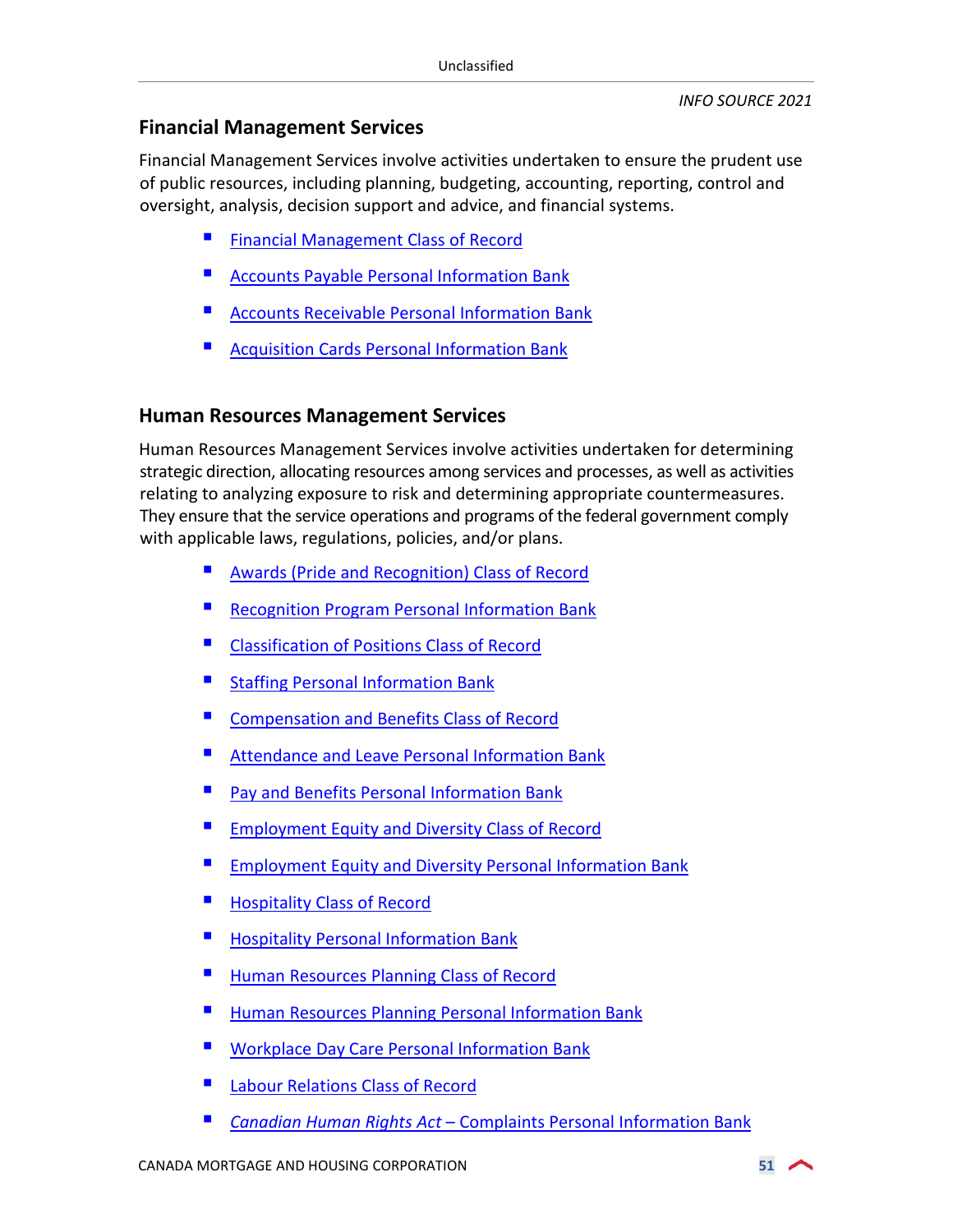- [Discipline Personal Information Bank](https://www.canada.ca/en/treasury-board-secretariat/services/access-information-privacy/access-information/information-about-programs-information-holdings/standard-personal-information-banks.html#pse911)
- [Grievances Personal Information Bank](https://www.canada.ca/en/treasury-board-secretariat/services/access-information-privacy/access-information/information-about-programs-information-holdings/standard-personal-information-banks.html#pse910)
- [Harassment Personal Information](https://www.canada.ca/en/treasury-board-secretariat/services/access-information-privacy/access-information/information-about-programs-information-holdings/standard-personal-information-banks.html#pse919) Bank
- [Internal Disclosure of Wrongdoing in the Workplace Personal Information](https://www.canada.ca/en/treasury-board-secretariat/services/access-information-privacy/access-information/information-about-programs-information-holdings/standard-personal-information-banks.html#psu906)  Bank
- [Values and Ethics Code for the Public Service Personal Information Bank](https://www.canada.ca/en/treasury-board-secretariat/services/access-information-privacy/access-information/information-about-programs-information-holdings/standard-personal-information-banks.html#pse915)
- [Occupational Health and Safety](https://www.canada.ca/en/treasury-board-secretariat/services/access-information-privacy/access-information/information-about-programs-information-holdings/standard-classes-records.html#prn922) Class of Record
- [Employee Assistance Personal Information Bank](https://www.canada.ca/en/treasury-board-secretariat/services/access-information-privacy/access-information/information-about-programs-information-holdings/standard-personal-information-banks.html#pse916)
- [Official Languages Class of Record](https://www.canada.ca/en/treasury-board-secretariat/services/access-information-privacy/access-information/information-about-programs-information-holdings/standard-classes-records.html#prn923)
- [Official Languages Personal Information Bank](https://www.canada.ca/en/treasury-board-secretariat/services/access-information-privacy/access-information/information-about-programs-information-holdings/standard-personal-information-banks.html#pse906)
- [Performance Management Reviews Class of Record](https://www.canada.ca/en/treasury-board-secretariat/services/access-information-privacy/access-information/information-about-programs-information-holdings/standard-classes-records.html#prn946)
- [Performance Management Reviews Personal Information Bank](https://www.canada.ca/en/treasury-board-secretariat/services/access-information-privacy/access-information/information-about-programs-information-holdings/standard-personal-information-banks.html#pse912https://www.canada.ca/en/treasury-board-secretariat/services/access-information-privacy/access-information/information-about-programs-information-holdings/standard-personal-information-banks.html)
- Recruitment and [Staffing Class of Record](https://www.canada.ca/en/treasury-board-secretariat/services/access-information-privacy/access-information/information-about-programs-information-holdings/standard-classes-records.html#prn920http://www.infosource.gc.ca/emp/emp02-eng.asp)
- [Applications for Employment Personal Information Bank](https://www.canada.ca/en/treasury-board-secretariat/services/access-information-privacy/access-information/information-about-programs-information-holdings/standard-personal-information-banks.html#psu911)
- [Employee Personnel Record Personal Information Bank](https://www.canada.ca/en/treasury-board-secretariat/services/access-information-privacy/access-information/information-about-programs-information-holdings/standard-personal-information-banks.html#pse901)
- [Staffing Personal Information Bank](https://www.canada.ca/en/treasury-board-secretariat/services/access-information-privacy/access-information/information-about-programs-information-holdings/standard-personal-information-banks.html#pse902)
- [Granville Island Volunteer Personal Information Bank](#page-49-0)
- [Relocation Class of Record](https://www.canada.ca/en/treasury-board-secretariat/services/access-information-privacy/access-information/information-about-programs-information-holdings/standard-classes-records.html#prn936)
- [Relocation Personal Information Bank](https://www.canada.ca/en/treasury-board-secretariat/services/access-information-privacy/access-information/information-about-programs-information-holdings/standard-personal-information-banks.html#psu910)
- [Training and Development Class of Record](https://www.canada.ca/en/treasury-board-secretariat/services/access-information-privacy/access-information/information-about-programs-information-holdings/standard-classes-records.html#prn927)
- [Training and Development Personal Information Bank](https://www.canada.ca/en/treasury-board-secretariat/services/access-information-privacy/access-information/information-about-programs-information-holdings/standard-personal-information-banks.html#pse905)

#### **Information Management Services**

Information Management Services involve activities undertaken to achieve efficient and effective life cycle management of information to support program and service delivery; foster informed decision making; facilitate accountability, transparency, and collaboration; and preserve and ensure access to information and records for the benefit of present and future generations.

- [Access to Information and Privacy Class of Record](https://www.canada.ca/en/treasury-board-secretariat/services/access-information-privacy/access-information/information-about-programs-information-holdings/standard-classes-records.html#prn930)
- [Access to Information and Privacy Requests Personal Information Bank](https://www.canada.ca/en/treasury-board-secretariat/services/access-information-privacy/access-information/information-about-programs-information-holdings/standard-personal-information-banks.html#psu901)

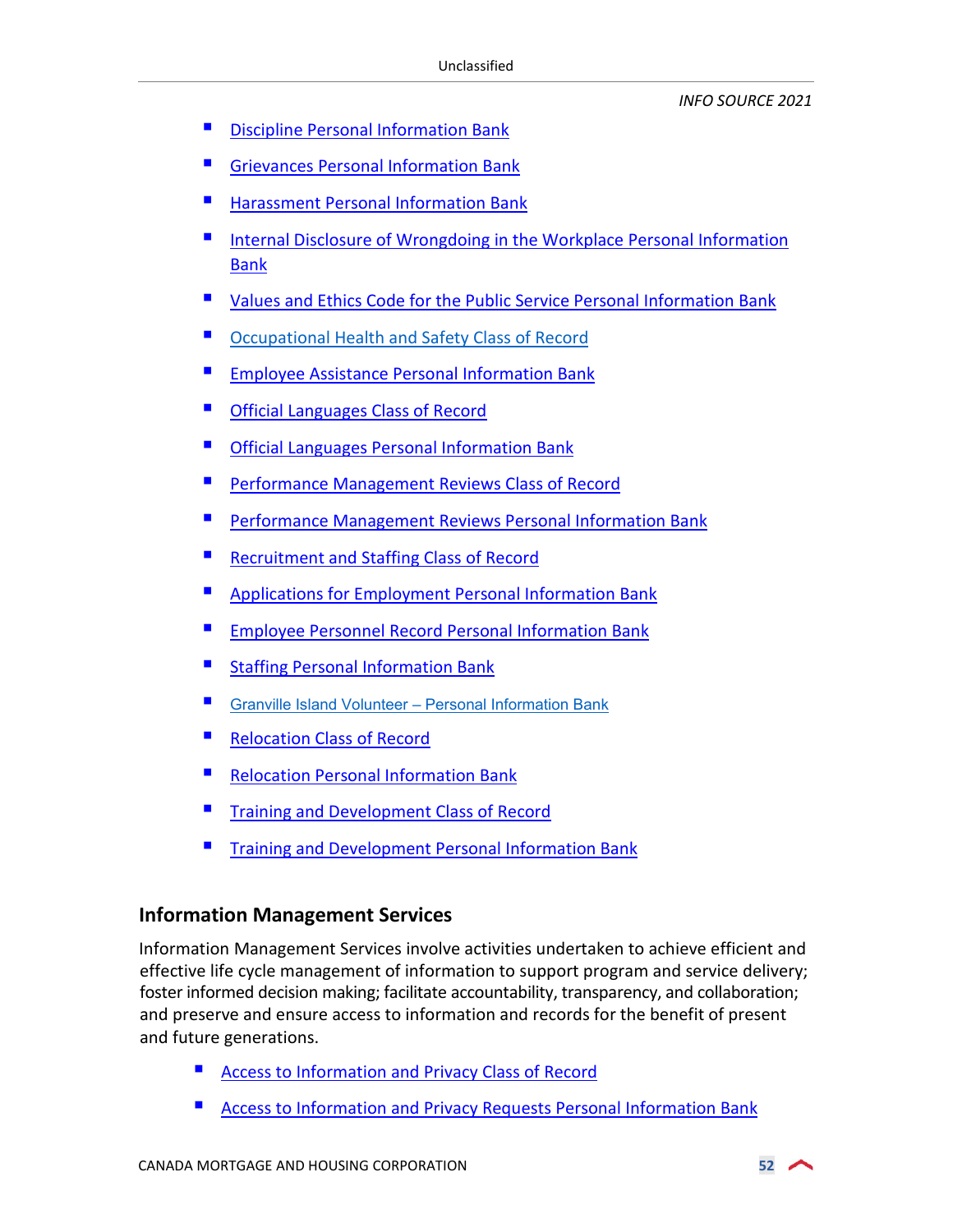- **[Information Management Class of Record](https://www.canada.ca/en/treasury-board-secretariat/services/access-information-privacy/access-information/information-about-programs-information-holdings/standard-classes-records.html#prn944)**
- **E** [Library Services Personal Information Bank](https://www.canada.ca/en/treasury-board-secretariat/services/access-information-privacy/access-information/information-about-programs-information-holdings/standard-personal-information-banks.html#psu936)

#### **Information Technology Services**

Information Technology Services involve activities undertaken to achieve efficient and effective use of information technology to support government priorities and program delivery, to increase productivity, and to enhance services to the public.

- **Information Technology Class of Record**
- **[Electronic Network Monitoring Personal Information Bank](https://www.canada.ca/en/treasury-board-secretariat/services/access-information-privacy/access-information/information-about-programs-information-holdings/standard-personal-information-banks.html#psu905)**

#### **Legal Services**

Legal services involve activities undertaken to enable government departments and agencies to pursue policy, program and service delivery priorities and objectives within a legally sound framework.

[Legal services Class of Record](https://www.canada.ca/en/treasury-board-secretariat/services/access-information-privacy/access-information/information-about-programs-information-holdings/standard-classes-records.html#prn902)

#### **Management and Oversight Services**

Management and Oversight Services involve activities undertaken for determining strategic direction, and allocating resources among services and processes, as well as those activities related to analyzing exposure to risk and determining appropriate countermeasures. They ensure that the service operations and programs of the federal government comply with applicable laws, regulations, policies, and/or plans.

- [Cooperation and Liaison Class of Record](https://www.canada.ca/en/treasury-board-secretariat/services/access-information-privacy/access-information/information-about-programs-information-holdings/standard-classes-records.html#prn904)
- **Dutreach Activities Personal Information Bank**
- **Executive Services Class of Record**
- **EXECUTER CORPORTION EXAMPLE PERSONAL INFORMATION BANK**
- [Internal Audit and Evaluation Class of Record](https://www.canada.ca/en/treasury-board-secretariat/services/access-information-privacy/access-information/information-about-programs-information-holdings/standard-classes-records.html#prn916)
- **[Internal Audit Personal Information Bank](https://www.canada.ca/en/treasury-board-secretariat/services/access-information-privacy/access-information/information-about-programs-information-holdings/standard-personal-information-banks.html#psu941)**
- **[Evaluation Personal Information](https://www.canada.ca/en/treasury-board-secretariat/services/access-information-privacy/access-information/information-about-programs-information-holdings/standard-personal-information-banks.html#psu942) Bank**
- **[Planning and Reporting Class of Record](https://www.canada.ca/en/treasury-board-secretariat/services/access-information-privacy/access-information/information-about-programs-information-holdings/standard-classes-records.html#prn947)**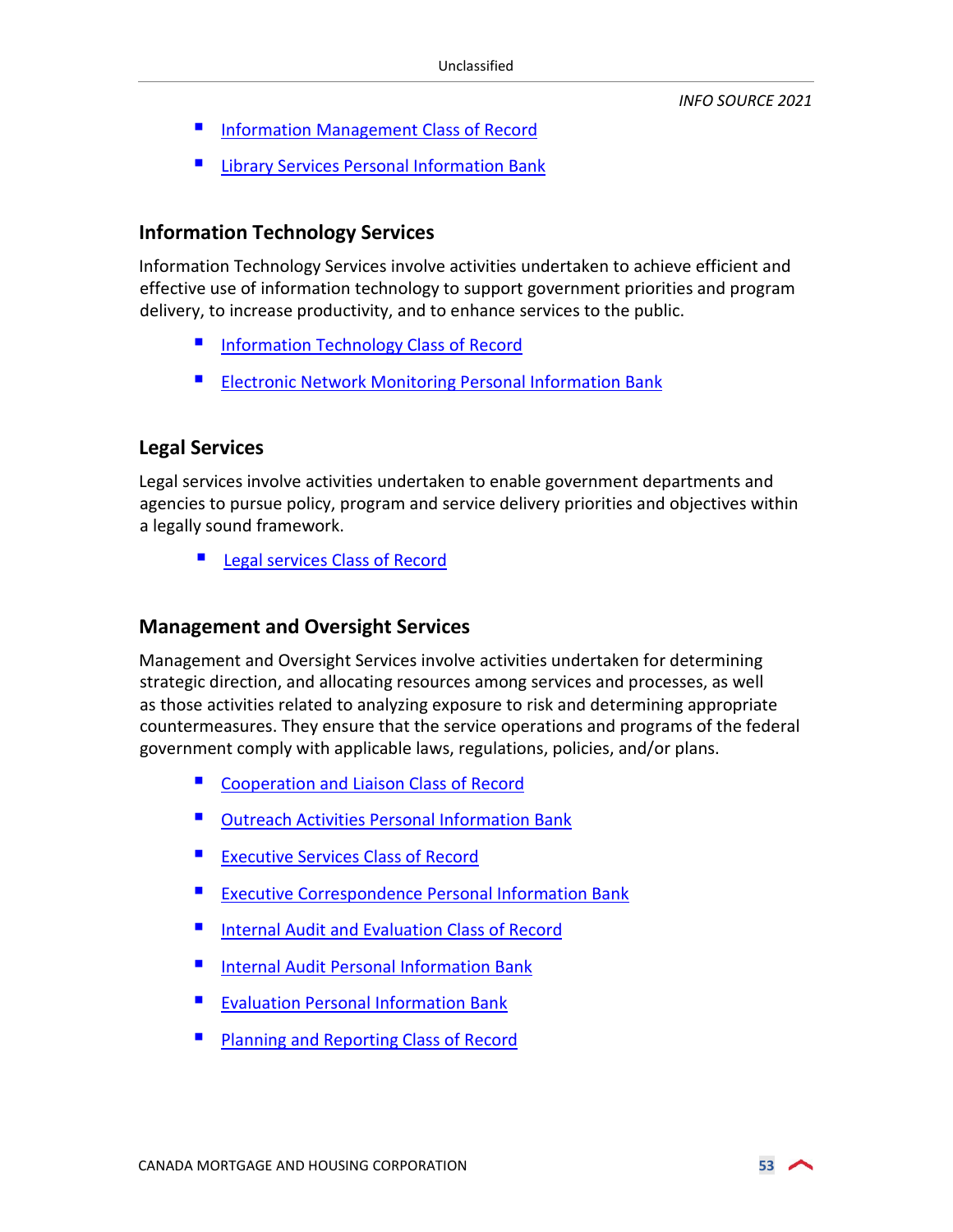#### **Material Services**

Material Services involve activities undertaken to ensure that materiel can be managed by departments in a sustainable and financially responsible manner that supports the cost-effective and efficient delivery of government programs.

- [Material Management Class of Record](https://www.canada.ca/en/treasury-board-secretariat/services/access-information-privacy/access-information/information-about-programs-information-holdings/standard-classes-records.html#prn945)
- **UPICE** [Vehicle, Ship, Boat and Aircraft Accidents Personal Information Bank](https://www.canada.ca/en/treasury-board-secretariat/services/access-information-privacy/access-information/information-about-programs-information-holdings/standard-personal-information-banks.html#pse908)

## **Real Property Services**

Real Property Services involve activities undertaken to ensure real property is managed in a sustainable and financially responsible manner, throughout its life cycle, to support the cost-effective and efficient delivery of government programs.

- [Real Property Management Class of Record](https://www.canada.ca/en/treasury-board-secretariat/services/access-information-privacy/access-information/information-about-programs-information-holdings/standard-classes-records.html#prn948)
- [Real Property Management Personal Information Bank](https://www.canada.ca/en/treasury-board-secretariat/services/access-information-privacy/access-information/information-about-programs-information-holdings/standard-personal-information-banks.html#psu914a)

## **Travel and Other Administrative Services**

Travel and Other Administrative Services include Government of Canada travel services, as well as those other internal services that do not smoothly fit with any of the internal services categories.

- [Administrative Services Class of Record](https://www.canada.ca/en/treasury-board-secretariat/services/access-information-privacy/access-information/information-about-programs-information-holdings/standard-classes-records.html#prn901)
- [Boards, Committees and Council Class of Record](https://www.canada.ca/en/treasury-board-secretariat/services/access-information-privacy/access-information/information-about-programs-information-holdings/standard-classes-records.html#prn938)
- [Governor in Council Appointments Personal Information Bank](https://www.canada.ca/en/treasury-board-secretariat/services/access-information-privacy/access-information/information-about-programs-information-holdings/standard-personal-information-banks.html#psu918)
- Members [of Boards, Committees and Councils Personal Information Bank](https://www.canada.ca/en/treasury-board-secretariat/services/access-information-privacy/access-information/information-about-programs-information-holdings/standard-personal-information-banks.html#psu919http://www.infosource.gc.ca/emp/emp03-eng.asp)
- [Business Continuity Planning Class of Record](https://www.canada.ca/en/treasury-board-secretariat/services/access-information-privacy/access-information/information-about-programs-information-holdings/standard-classes-records.html#prn928)
- **[Business Continuity Planning Personal Information Bank](https://www.canada.ca/en/treasury-board-secretariat/services/access-information-privacy/access-information/information-about-programs-information-holdings/standard-personal-information-banks.html#psu903)**
- [Disclosure to Investigative Bodies Class of Record](https://www.canada.ca/en/treasury-board-secretariat/services/access-information-privacy/access-information/information-about-programs-information-holdings/standard-classes-records.html#prn937)
- Disclosure [to Investigative Bodies Personal Information Bank](https://www.canada.ca/en/treasury-board-secretariat/services/access-information-privacy/access-information/information-about-programs-information-holdings/standard-personal-information-banks.html#psu913)
- [Proactive Disclosure Class of Record](https://www.canada.ca/en/treasury-board-secretariat/services/access-information-privacy/access-information/information-about-programs-information-holdings/standard-classes-records.html#prn935)
- **[Parking Information Bank](https://www.canada.ca/en/treasury-board-secretariat/services/access-information-privacy/access-information/information-about-programs-information-holdings/standard-personal-information-banks.html#pse914)**
- [Security Class of Record](https://www.canada.ca/en/treasury-board-secretariat/services/access-information-privacy/access-information/information-about-programs-information-holdings/standard-classes-records.html#prn931)
- [Identification and Building-Pass Cards Personal Information Bank](https://www.canada.ca/en/treasury-board-secretariat/services/access-information-privacy/access-information/information-about-programs-information-holdings/standard-personal-information-banks.html#pse917)
- Personnel Security [Screening Personal Information Bank](https://www.canada.ca/en/treasury-board-secretariat/services/access-information-privacy/access-information/information-about-programs-information-holdings/standard-personal-information-banks.html#psu917)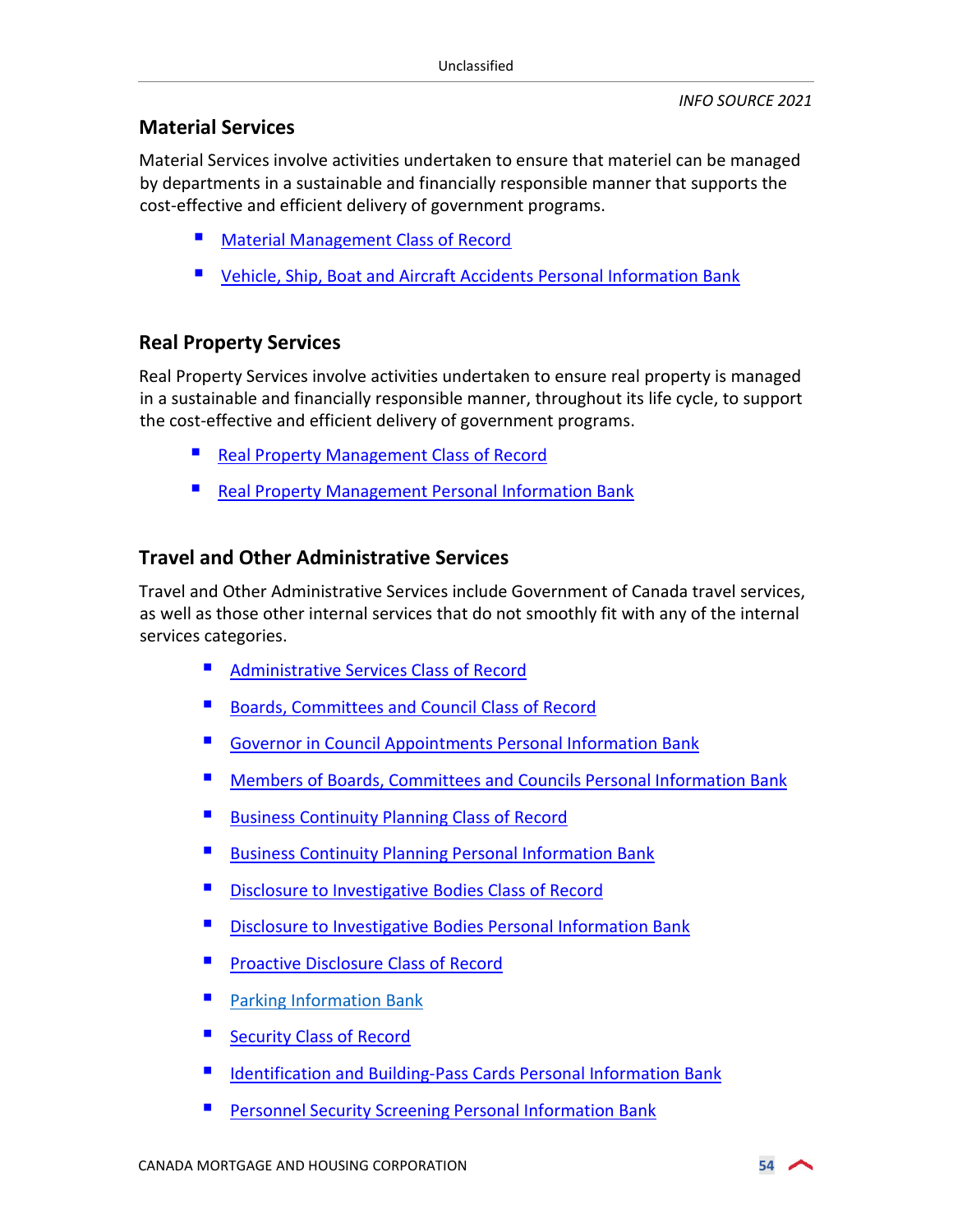- Security Incidents and Privacy Breaches [Personal Information Bank](https://www.canada.ca/en/treasury-board-secretariat/services/access-information-privacy/access-information/information-about-programs-information-holdings/standard-personal-information-banks.html#psu939)
- [Security Video Surveillance and Temporary Visitor Access Control Logs and](https://www.canada.ca/en/treasury-board-secretariat/services/access-information-privacy/access-information/information-about-programs-information-holdings/standard-personal-information-banks.html#psu9072) Building Passes Personal Information Bank
- [Occupational Health and Safety Personal Information Bank](https://www.canada.ca/en/treasury-board-secretariat/services/access-information-privacy/access-information/information-about-programs-information-holdings/standard-personal-information-banks.html#pse907)
- [Vehicle, Ship, Boat and Aircraft Accidents Personal Information Bank](https://www.canada.ca/en/treasury-board-secretariat/services/access-information-privacy/access-information/information-about-programs-information-holdings/standard-personal-information-banks.html#pse908)
- [Travel Class of Record](https://www.canada.ca/en/treasury-board-secretariat/services/access-information-privacy/access-information/information-about-programs-information-holdings/standard-classes-records.html#prn934)
- [Travel Personal Information Bank](https://www.canada.ca/en/treasury-board-secretariat/services/access-information-privacy/access-information/information-about-programs-information-holdings/standard-personal-information-banks.html#psu909)

#### **Classes of Personal Information**

The personal information contained in this class is distributed across a wide range of subject files. It is not used for administrative purposes and is normally neither arranged nor retrieved by personal identifiers. The most common types of personal information contained in this class are name, address, contact information and in some cases, affiliation, educational background and experience. The information was collected through general enquiries, complaints, requests for assistance and personal views and opinions submitted to the Canada Housing Information Centre and the Corporate Relations Office. Individuals wishing to access information relating to themselves should provide specific details regarding the program, sector or individual to whom the correspondence or enquiry was addressed; the approximate date of the correspondence or enquiry; the subject matter; the name of the program (if applicable); and the file reference number, if available.

The retention periods for this class of personal information vary and are available in CMHC's Records Retention Schedule, which was published in November 2019.

## <span id="page-54-0"></span>**Manuals**

- **Becoming an Approved Lender**
- Bringing Home Ownership Within Reach with Mortgage Loan Insurance
- Canadian Registered Covered Bond Programs Guide
- CMHC Homeowner Mortgage Insurance Tool Kit
- CMHC Mortgage Loan Insurance Handbook Online Edition
- CMHC Pension Fund Investment Management Guidelines
- Corporate Management Structure
- Counselling Handbook Home-ownership
- Electronic Portfolio Insurance Approved Lender's Guide
- Experts in Residence Program Guidelines and Application
- External Research Program Guidelines and Application Form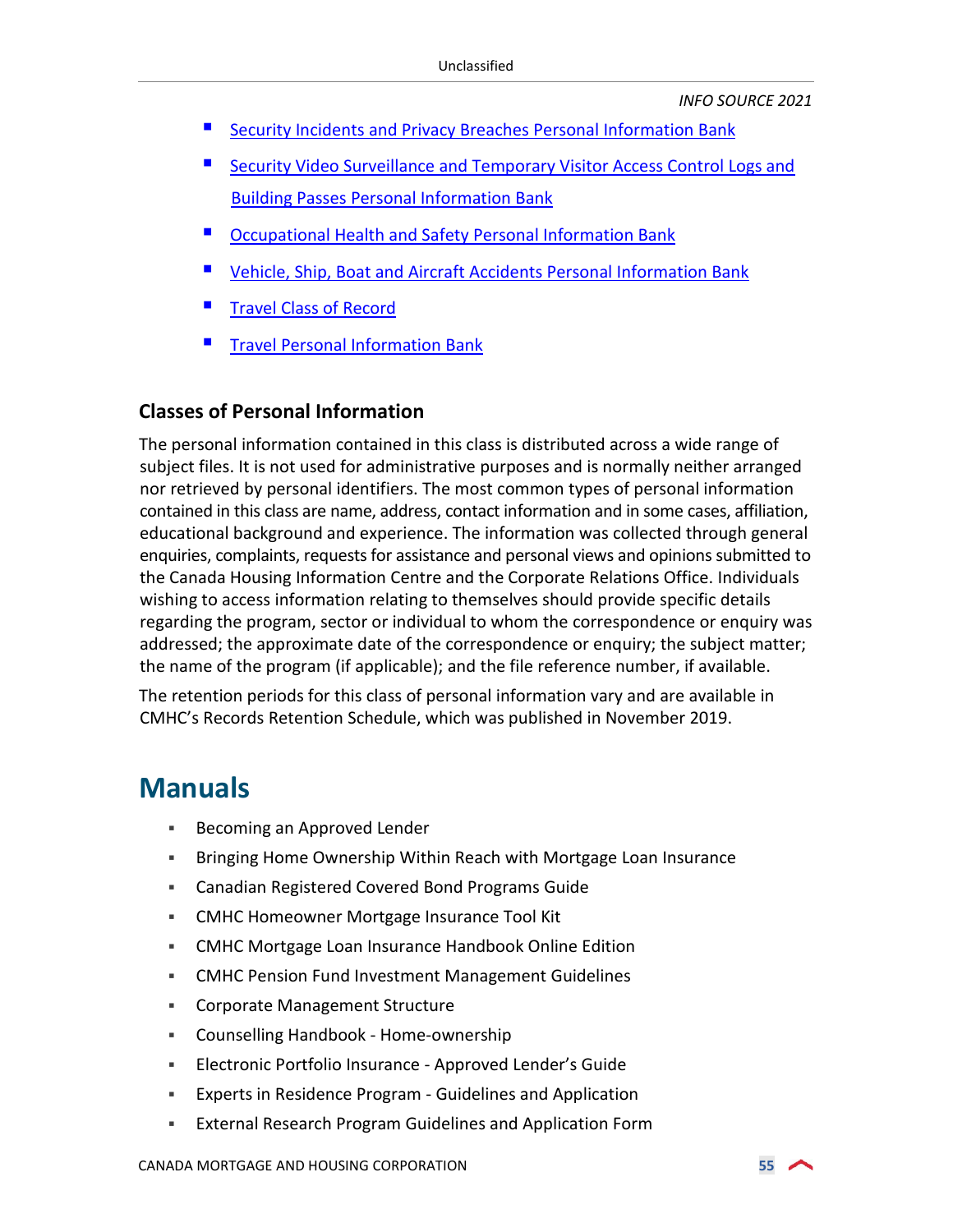- Guidelines and Procedures Manual (30 volumes)
- **Instrument of Delegation of Financial Signing Authorities**
- Management Information Services Practices
- NHA Mortgage-Backed Securities Program Guide (available on CMHC's Website)
- Part IX Guidelines and Procedures
- Pension Plan Handbook
- Reference Guide NHA Mortgage Loan Insurance for Rental, Licensed Care and Retirement Properties
- Residential Rehabilitation Assistance Program (RRAP)
- Rural and Native Housing Program Handbook
- Security of Information Classification Guide
- **Social Housing Forecasting Model User Handbook**
- Urban Native Housing Operating Manual (OPIMS 61077)
- Urban Native Property Management Manual (OPIMS 64808 not available in French)
- Urban Native Tenant Counsellor's Guide (OPIMS 61118)

#### **Additional Information**

The Government of Canada encourages the release of information through requests outside of the ATIP process. You may wish to consult CMHC's completed Access to Information (ATI) summaries at https://www.cmhc-schl.gc.ca/en/about[cmhc/corporatereporting/transparency/access-to-information-and-privacy](https://www.cmhc-schl.gc.ca/en/about-cmhc/corporate-reporting/transparency/access-to-information-and-privacy-protection/completed-access-to-information-requests)protection/completed-accessto-information-requests. To make an informal request, please send your request to:

Via mail to: CMHC National Office 700 Montreal Road Ottawa, Ontario K1A 0P7 or via e-mail to: PrivacyOffice@cmhc.ca

For information on formal access procedures under the provisions of the *Access to Information Act* and the *Privacy Act,* please visit our website at [https://www.cmhcschl.gc.ca/en/about-cmhc/corporate-reporting/transparency/access](https://www.cmhc-schl.gc.ca/en/about-cmhc/corporate-reporting/transparency/access-to-information-and-privacy-protection/to-make-a-request-under-the-access-to-information-act)to-informationand-privacy-protection/to-make-a-request-under-the-access-toinformation-act.

The request may be forwarded to:

Sabrina Ostler Senior Manager, Briefings and ATIP Canada Mortgage and Housing Corporation 700 Montreal Road Ottawa, ON K1A 0P7